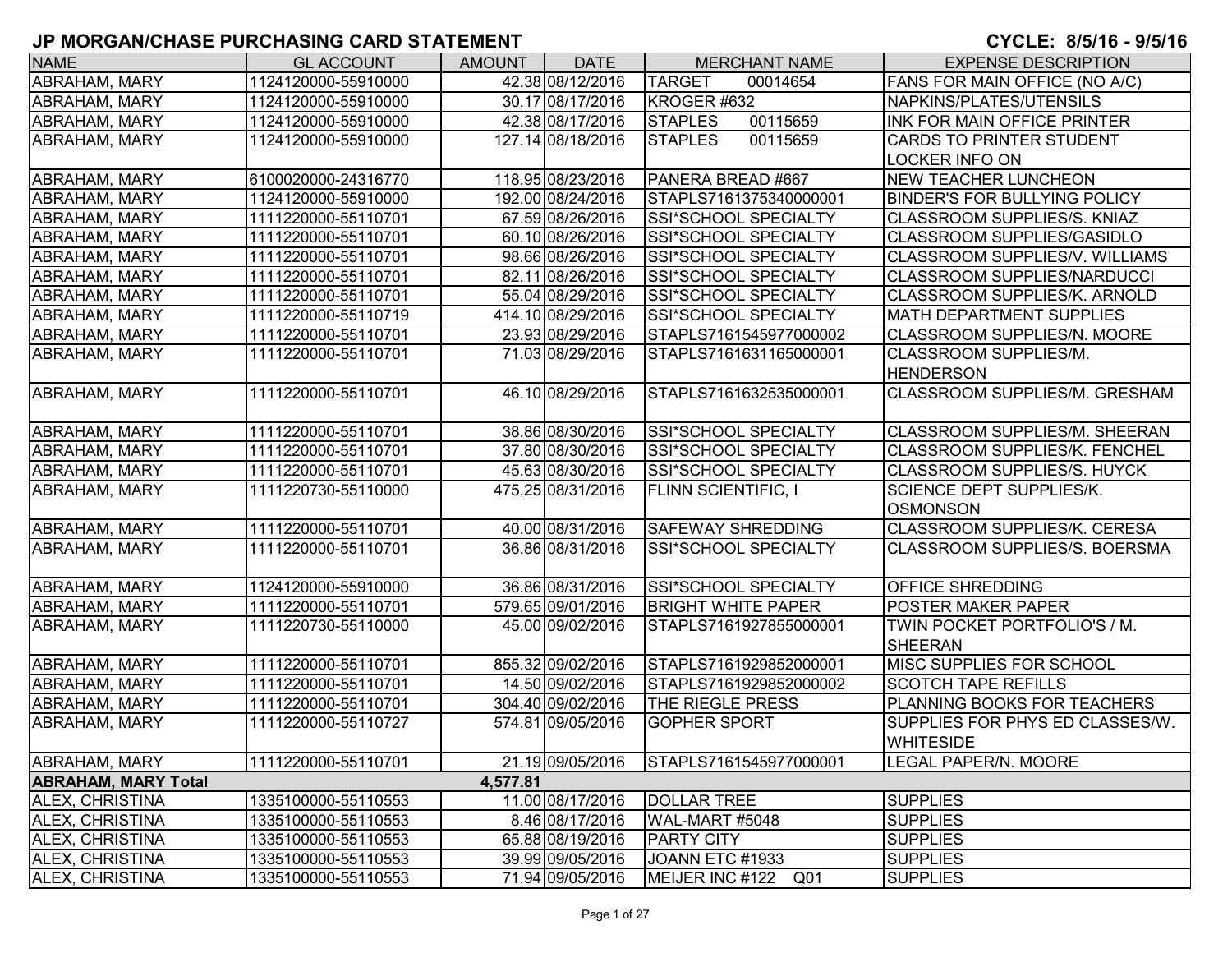| <b>NAME</b>                            | <b>GL ACCOUNT</b>   | <b>AMOUNT</b> | <b>DATE</b>         | <b>MERCHANT NAME</b>          | <b>EXPENSE DESCRIPTION</b>         |  |  |  |  |
|----------------------------------------|---------------------|---------------|---------------------|-------------------------------|------------------------------------|--|--|--|--|
| <b>ALEX, CHRISTINA Total</b><br>197.27 |                     |               |                     |                               |                                    |  |  |  |  |
| <b>ASCHER, DAVID</b>                   | 1111113000-55110708 |               | 89.45 08/29/2016    | AMAZON.COM                    | <b>BOOK STUDY FOR 2ND GRADE</b>    |  |  |  |  |
| <b>ASCHER, DAVID Total</b>             |                     | 89.45         |                     |                               |                                    |  |  |  |  |
| <b>BAKER, ROBERT</b>                   | 6100022000-24316770 |               | 82.12 08/29/2016    | <b>BENITOS PIZZA-NOVI</b>     | <b>NEW TEACHER MEETING LUNCH</b>   |  |  |  |  |
| <b>BAKER, ROBERT</b>                   | 6100022000-24316275 |               | 11.21 08/29/2016    | KROGER #632                   | <b>NEW TEACHER BREAKFAST</b>       |  |  |  |  |
|                                        |                     |               |                     |                               | <b>BEVERAGE</b>                    |  |  |  |  |
| <b>BAKER, ROBERT</b>                   | 6100022000-24316275 |               | 31.50 08/29/2016    | PANERA BREAD #667             | NEW TEACHER BREAKFAST MEETING      |  |  |  |  |
| <b>BAKER, ROBERT</b>                   | 6100022000-24316770 |               | 3.17 08/29/2016     | PANERA BREAD #667             | <b>NEW TEACHER BREAKFAST</b>       |  |  |  |  |
| <b>BAKER, ROBERT Total</b>             |                     | 128.00        |                     |                               |                                    |  |  |  |  |
| <b>BARCOMB, CHERYL</b>                 | 1122500000-54905000 |               | 2,623.00 08/17/2016 | <b>NETOP TECH</b>             | NETOP VISIONS SUBSCRIPTION         |  |  |  |  |
|                                        |                     |               |                     |                               | <b>RENEWAL</b>                     |  |  |  |  |
| <b>BARCOMB, CHERYL</b>                 | 1122500000-54905000 |               | 599.70 08/17/2016   | SUNBURST DIGITAL INC          | <b>TYPE TO LEARN YEARLY</b>        |  |  |  |  |
|                                        |                     |               |                     |                               | <b>SUBSCRIPTION RENEWAL</b>        |  |  |  |  |
| <b>BARCOMB, CHERYL</b>                 | 1126103000-54120824 |               | 506.00 08/18/2016   | <b>SECURITY DESIGNS</b>       | INV. 21873 REPAIR OF ITC INTERCOM  |  |  |  |  |
| <b>BARCOMB, CHERYL</b>                 | 1122500000-55910824 |               | 227.46 08/18/2016   | <b>SECURITY DESIGNS</b>       | PRINTER RIBBONS FOR SECURITY       |  |  |  |  |
|                                        |                     |               |                     |                               | <b>CARD PRINTER</b>                |  |  |  |  |
| <b>BARCOMB, CHERYL</b>                 | 4245600000-56422958 |               | 1,859.04 08/18/2016 | <b>TAYLOR SECURITY LOCK</b>   | 144 LOCKS FOR CHROMEBOOK AND       |  |  |  |  |
|                                        |                     |               |                     |                               | <b>IPAD CARTS</b>                  |  |  |  |  |
| <b>BARCOMB, CHERYL</b>                 | 1122500000-55110000 |               | 720.00 08/24/2016   | <b>SMARTSIGN</b>              | <b>BARCODE LABELS FOR HARDWARE</b> |  |  |  |  |
|                                        |                     |               |                     |                               | <b>INVENTORY</b>                   |  |  |  |  |
| <b>BARCOMB, CHERYL Total</b>           |                     | 6,535.20      |                     |                               |                                    |  |  |  |  |
| <b>BEDFORD, JULIE</b>                  | 6100015000-24316275 |               | 62.27 08/10/2016    | <b>TARGET</b><br>00014654     | <b>SUPPLIES</b>                    |  |  |  |  |
| <b>BEDFORD, JULIE Total</b>            |                     | 62.27         |                     |                               |                                    |  |  |  |  |
| <b>BELANGER, KIMBERLY</b>              | 1311800000-55110551 |               | 3.16 08/22/2016     | <b>GOODWILL CANTON</b>        | TEACHING SUPPLIES AND MATERIALS    |  |  |  |  |
| <b>BELANGER, KIMBERLY</b>              | 1311800000-55110551 |               | 37.99 09/05/2016    | <b>TARGET</b><br>00014654     | <b>MATERIALS AND SUPPLIES</b>      |  |  |  |  |
| <b>BELANGER, KIMBERLY</b>              | 1311800000-55110551 |               | 40.95 09/05/2016    | <b>TEACHER'S STORE LIVONI</b> | <b>MATERIALS AND SUPPLIES</b>      |  |  |  |  |
| <b>BELANGER, KIMBERLY Total</b>        |                     | 82.10         |                     |                               |                                    |  |  |  |  |
| <b>BENGLE, HOLLY</b>                   | 1335100000-55110553 |               | 7.47 08/05/2016     | HOBBY-LOBBY #645              | <b>CRAFT SUPPLIES</b>              |  |  |  |  |
| <b>BENGLE, HOLLY</b>                   | 1335100000-55110553 |               | 265.21 08/05/2016   | ORIENTAL TRADING CO           | <b>CRAFTS AND SUPPLIES</b>         |  |  |  |  |
| <b>BENGLE, HOLLY</b>                   | 1335100000-55110553 |               | 167.89 08/08/2016   | TOYS R US #9265 QPS           | <b>TOYS</b>                        |  |  |  |  |
| <b>BENGLE, HOLLY</b>                   | 1335100000-55110553 |               | 54.11 08/09/2016    | MICHAELS STORES 3744          | <b>CRAFT SUPPLIES</b>              |  |  |  |  |
| <b>BENGLE, HOLLY</b>                   | 1335100000-55110553 |               | 7.79 08/19/2016     | MICHAELS STORES 3744          | <b>CRAFT SUPPLIES</b>              |  |  |  |  |
| <b>BENGLE, HOLLY</b>                   | 1335100000-55110553 |               | 17.96 08/29/2016    | MICHAELS STORES 3744          | <b>CRAFT SUPPLIES</b>              |  |  |  |  |
| <b>BENGLE, HOLLY Total</b>             |                     | 520.43        |                     |                               |                                    |  |  |  |  |
| <b>BLANCHARD, EVAN</b>                 | 6100020000-24316239 |               | 329.99 08/25/2016   | J W PEPPER AND SON INC        | MUSIC FOR WINTER CONCERT AND       |  |  |  |  |
|                                        |                     |               |                     |                               | <b>BAND FESTIVAL</b>               |  |  |  |  |
| <b>BLANCHARD, EVAN Total</b>           |                     | 329.99        |                     |                               |                                    |  |  |  |  |
| <b>BLESSED, KATE</b>                   | 1335100000-55990553 |               | 105.63 08/15/2016   | <b>ORIENTAL TRADING CO</b>    | <b>CRAFT SUPPLIES AND TOYS</b>     |  |  |  |  |
| <b>BLESSED, KATE</b>                   | 1335100000-55990553 |               | 49.92 08/31/2016    | <b>IKEA CANTON</b>            | <b>TOYS AND CONTAINERS</b>         |  |  |  |  |
| <b>BLESSED, KATE Total</b>             |                     | 155.55        |                     |                               |                                    |  |  |  |  |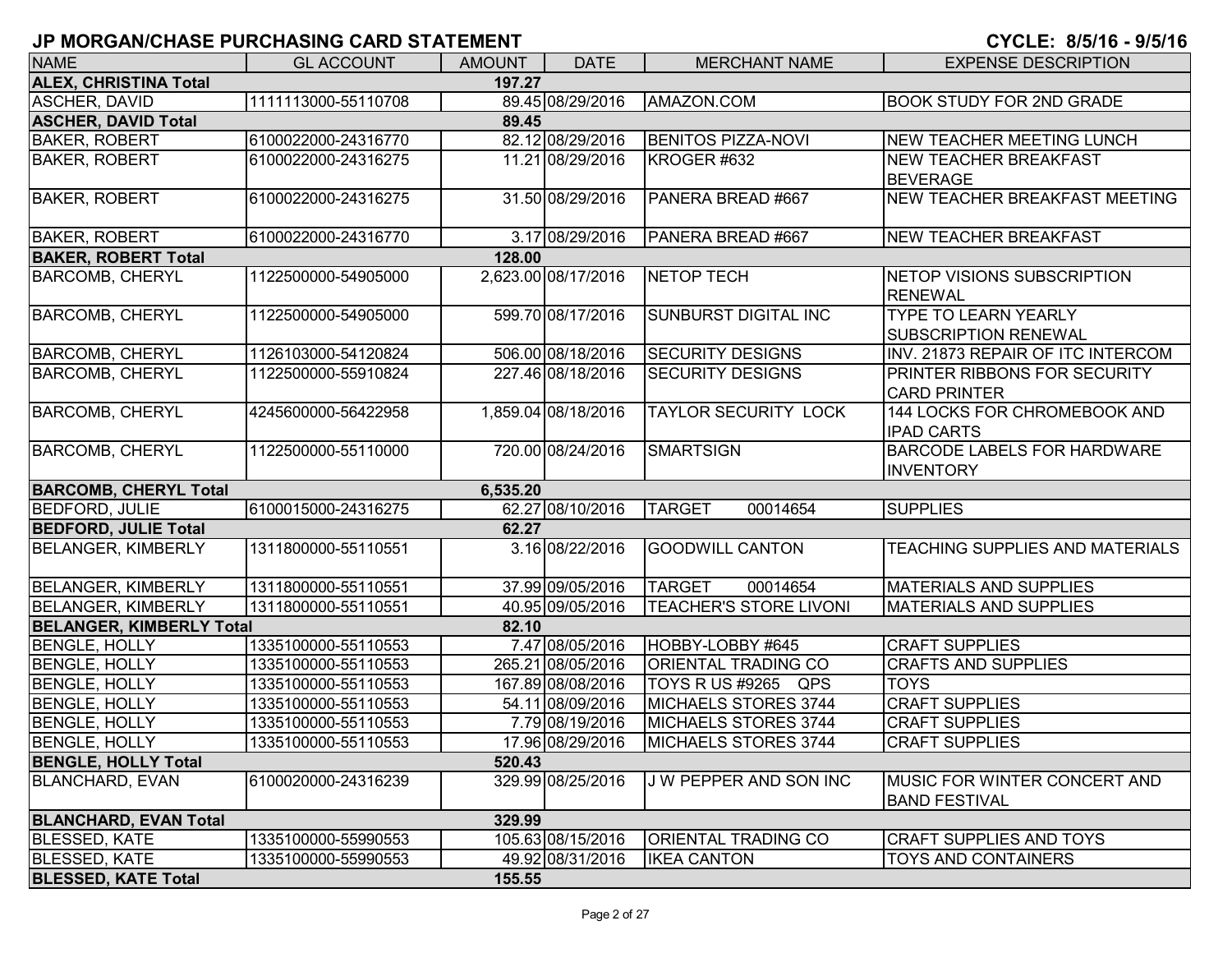| <b>NAME</b>                  | <b>GL ACCOUNT</b>   | <b>AMOUNT</b> | <b>DATE</b>         | <b>MERCHANT NAME</b>                           | <b>EXPENSE DESCRIPTION</b>                                          |  |  |  |  |
|------------------------------|---------------------|---------------|---------------------|------------------------------------------------|---------------------------------------------------------------------|--|--|--|--|
| <b>BLOOM, LYNETTE</b>        | 1335100000-54910553 |               | 700.00 08/08/2016   | <b>PAYPAL *WILDLIFESAF</b>                     | SUMMER CAMP RESOURCE PEOPLE                                         |  |  |  |  |
| <b>BLOOM, LYNETTE</b>        | 1335100000-55110553 |               | 17.98 08/12/2016    | GFS STORE #1985                                | SUMMER CARE ACTIVITY                                                |  |  |  |  |
| <b>BLOOM, LYNETTE</b>        | 1335100000-54910553 |               | 1,086.00 08/12/2016 | HCMA LOWER HURONPRK OF SUMMER CARE FIELD TRIP  |                                                                     |  |  |  |  |
| <b>BLOOM, LYNETTE</b>        | 1335100000-54910553 |               | 307.00 08/15/2016   | <b>PIZZA MARVELOUS</b>                         | <b>SUMMER CARE</b>                                                  |  |  |  |  |
| <b>BLOOM, LYNETTE</b>        | 1335100000-54910553 |               | 40.00 08/22/2016    | <b>PIZZA MARVELOUS</b>                         | SUMMER CAMP FOOD                                                    |  |  |  |  |
| <b>BLOOM, LYNETTE</b>        | 1335100000-55110553 |               | 209.93 09/05/2016   | <b>S&amp;S WORLDWIDE-ONLINE</b>                | <b>RELACEMENT PAPER AT DF</b>                                       |  |  |  |  |
| <b>BLOOM, LYNETTE Total</b>  |                     | 2,360.91      |                     |                                                |                                                                     |  |  |  |  |
| <b>BRASIL, SANDRA</b>        | 6100022000-24316108 |               | 47.05 08/12/2016    | AMAZON.COM                                     | COFFEE URN FOR PARENT/PRINCIPAL<br><b>MEETINGS</b>                  |  |  |  |  |
| <b>BRASIL, SANDRA</b>        | 6100022000-24316108 |               | 153.89 08/12/2016   | PANERA BREAD #608009                           | <b>BAGELS/COFFEE FOR KLAA MEETING</b>                               |  |  |  |  |
| <b>BRASIL, SANDRA</b>        | 6100022000-24316108 |               | 74.19 08/15/2016    | AMAZON.COM                                     | DYMO LABEL WRITER FOR<br><b>PRINCIPALS SECRETARY</b>                |  |  |  |  |
| <b>BRASIL, SANDRA Total</b>  |                     | 275.13        |                     |                                                |                                                                     |  |  |  |  |
| <b>BRICKEY, JOHN</b>         | 1111118000-55110731 |               | 100.00 08/23/2016   | NATIONALGEO                                    | NATIONAL GEOGRAPHIC BEE<br><b>REGISTRATION</b>                      |  |  |  |  |
| <b>BRICKEY, JOHN</b>         | 1111118000-55110729 |               | 158.80 08/26/2016   | THE HOME DEPOT #2737                           | HOME DEPOT-BINS FOR LEVELED<br><b>LIBRARY</b>                       |  |  |  |  |
| <b>BRICKEY, JOHN Total</b>   | 258.80              |               |                     |                                                |                                                                     |  |  |  |  |
| <b>BUNKER, JEFFREY</b>       | 1126115000-54910000 |               | 62.53 08/05/2016    | MARKS OUTDOOR POWER EQ DF BLOWER REPAIR        |                                                                     |  |  |  |  |
| <b>BUNKER, JEFFREY</b>       | 1126115000-54910000 |               | 42.26 08/05/2016    | MARKS OUTDOOR POWER EQ DF MOWER REPAIR         |                                                                     |  |  |  |  |
| <b>BUNKER, JEFFREY</b>       | 1126160000-55993000 |               | 521.98 08/10/2016   | MARKS OUTDOOR POWER EQ GRNDS HEDGE TRIMMERS    |                                                                     |  |  |  |  |
| <b>BUNKER, JEFFREY</b>       | 1126160000-55993000 |               | 1,125.75 08/11/2016 | SITEONE LANDSCAPE S                            | <b>GRNDS IRRIGATION REPLACEMENT</b><br><b>HEADS</b>                 |  |  |  |  |
| <b>BUNKER, JEFFREY</b>       | 1126160000-54910000 |               | 174.79 08/12/2016   | MARKS OUTDOOR POWER EQ GRNDS EQUIPMENT REPAIRS |                                                                     |  |  |  |  |
| <b>BUNKER, JEFFREY</b>       | 1126160000-55993000 |               | 3.99 08/17/2016     | NAPA PARTS M-2                                 | <b>GRNDS GATOR REPAIR</b>                                           |  |  |  |  |
| <b>BUNKER, JEFFREY</b>       | 1126160000-55992000 |               | 226.78 08/17/2016   | <b>WW GRAINGER</b>                             | <b>MTCE SHOP SUPPLIES</b>                                           |  |  |  |  |
| <b>BUNKER, JEFFREY</b>       | 1126160000-54910000 |               | 277.52 08/22/2016   | HAROLDS FRAME SHOP INC                         | <b>IMTCE OLD LANDSCAPE TRAILER</b><br><b>REPAIRS</b>                |  |  |  |  |
| <b>BUNKER, JEFFREY</b>       | 1126160000-55992000 |               | 62.71 09/05/2016    | J THOMAS DISTRIBUTORS                          | <b>IMTCE REPLACEMENTS FOR BLADE</b><br><b>SHARPENER</b>             |  |  |  |  |
| <b>BUNKER, JEFFREY Total</b> |                     | 2,498.31      |                     |                                                |                                                                     |  |  |  |  |
| <b>BURKHARDT, LORETTA</b>    | 6100020000-24316415 |               | 32.28 08/15/2016    | 00115659<br><b>STAPLES</b>                     | <b>SIGN FOR NOVI MIDDLE SCHOOL</b><br><b>THEATER COMPANY</b>        |  |  |  |  |
| <b>BURKHARDT, LORETTA</b>    | 6100063000-24316288 |               | 79.45 08/30/2016    | <b>AMAZON MKTPLACE PMTS</b>                    | INEF GRANT FOR UNIVERSAL<br><b>PRECAUTION KITS - BIOHAZARD BAGS</b> |  |  |  |  |
| <b>BURKHARDT, LORETTA</b>    | 6100063000-24316288 |               | 553.15 08/30/2016   | <b>AMAZON MKTPLACE PMTS</b>                    | NEF GRANT FOR UNIVERSAL<br><b>PRECAUTION KITS -</b>                 |  |  |  |  |
| <b>BURKHARDT, LORETTA</b>    | 6100063000-24316288 |               | 123.24 09/01/2016   | <b>AMAZON MKTPLACE PMTS</b>                    | NEF GRANT FOR UNIVERSAL<br>IPRECAUTION KIT - HAND WIPES             |  |  |  |  |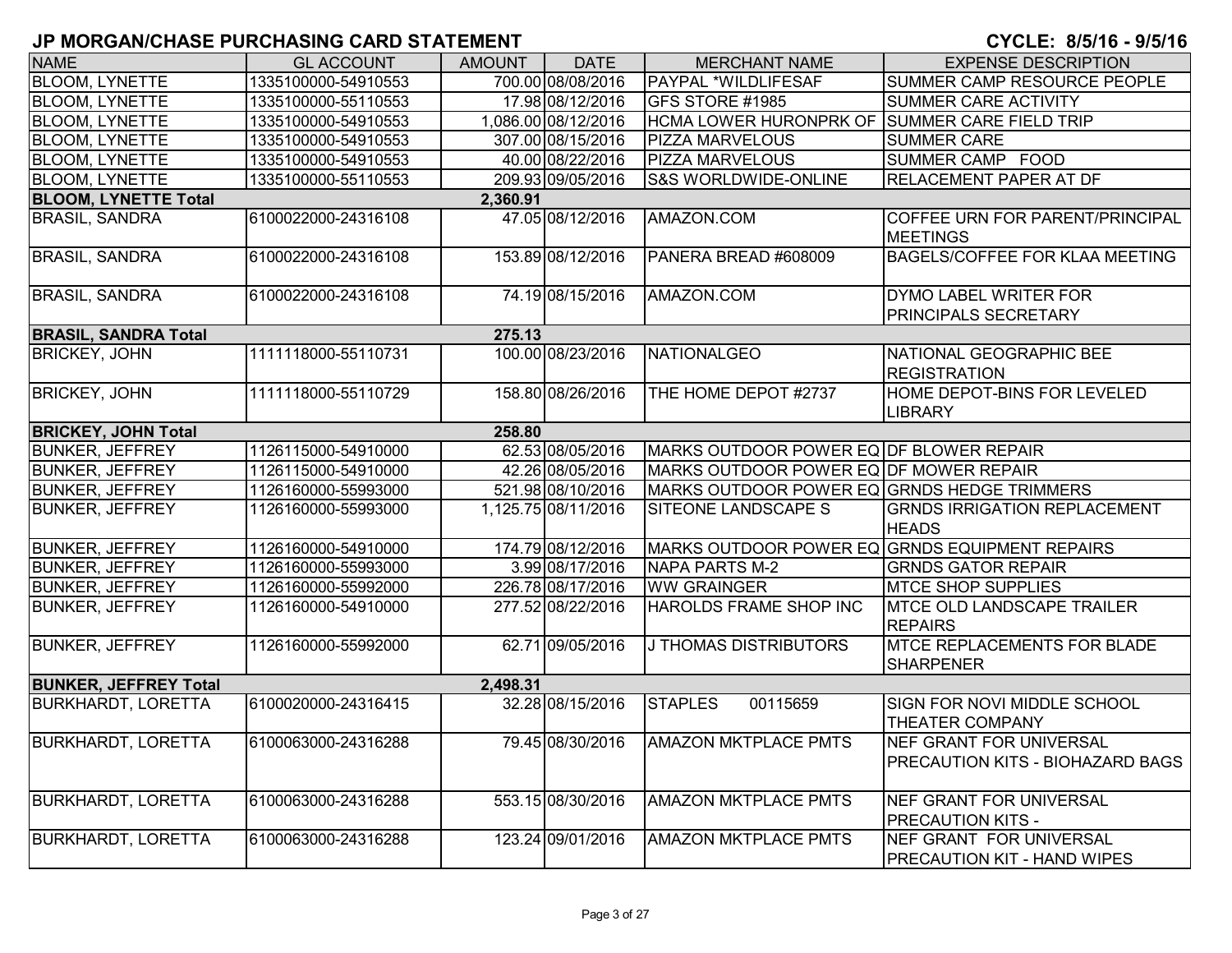| <b>NAME</b>                     | <b>GL ACCOUNT</b>   | <b>AMOUNT</b> | <b>DATE</b>         | <b>MERCHANT NAME</b>        | <b>EXPENSE DESCRIPTION</b>         |
|---------------------------------|---------------------|---------------|---------------------|-----------------------------|------------------------------------|
| <b>BURKHARDT, LORETTA</b>       | 6100063000-24316612 |               | 163.00 09/02/2016   | <b>AMAZON MKTPLACE PMTS</b> | <b>NEF GRANT FOR UNIVERSAL</b>     |
|                                 |                     |               |                     |                             | <b>PRECAUTION KIT</b>              |
| <b>BURKHARDT, LORETTA Total</b> |                     | 951.12        |                     |                             |                                    |
| <b>BURNHAM, SUSAN</b>           | 1124111000-57410000 |               | 555.00 08/11/2016   | MICHIGAN ELEMENTARY AN      | <b>DUES AND FEES MEMSPA</b>        |
| <b>BURNHAM, SUSAN</b>           | 1111111000-55110708 |               | 41.35 08/15/2016    | AMAZON.COM                  | <b>BOOKS FOR STAFF</b>             |
| <b>BURNHAM, SUSAN</b>           | 1124111000-55990000 |               | 55.57 08/19/2016    | FEDEXOFFICE 00004754        | <b>POSTERS</b>                     |
| <b>BURNHAM, SUSAN</b>           | 1111111000-55110708 |               | 163.42 08/19/2016   | SP * TEACH AND SING, I      | <b>KINDERGARTEN CD'S</b>           |
| <b>BURNHAM, SUSAN</b>           | 1622211762-55110000 |               | 3,624.00 08/29/2016 | RLI*RENAISSANCE LEARN       | <b>STAR MATH</b>                   |
| <b>BURNHAM, SUSAN</b>           | 6100011000-24316275 |               | 420.00 09/01/2016   | ROCKYS OF NORTHVILLE        | <b>STAFF LUNCH</b>                 |
| <b>BURNHAM, SUSAN Total</b>     |                     | 4,859.34      |                     |                             |                                    |
| <b>CALHOUN, STEPHANIE</b>       | 1335100000-55110553 |               | 15.88 08/10/2016    | THE HOME DEPOT #2711        | <b>CLASSROOM SUPPLIES</b>          |
| <b>CALHOUN, STEPHANIE</b>       | 1335100000-55110553 |               | 59.00 08/25/2016    | <b>DOLLAR TREE</b>          | <b>CLASSROOM SUPPLIES</b>          |
| CALHOUN, STEPHANIE              | 1335100000-55110553 |               | 259.61 08/26/2016   | <b>TARGET</b><br>00008961   | <b>CLASSROOM SUPPLIES</b>          |
| <b>CALHOUN, STEPHANIE</b>       | 1335100000-55110553 |               | 200.04 08/29/2016   | <b>TARGET</b><br>00008961   | <b>CLASSROOM SUPPLIES</b>          |
| <b>CALHOUN, STEPHANIE</b>       | 1335100000-55110553 |               | -34.02 08/29/2016   | 00014654<br><b>TARGET</b>   | <b>CLASSROOM SUPPLIES</b>          |
| <b>CALHOUN, STEPHANIE Total</b> |                     | 500.51        |                     |                             |                                    |
| CIANCIO, WANDA                  | 4245652000-56422958 |               | 443.14 08/05/2016   | <b>AMAZON MKTPLACE PMTS</b> | TOUCH SCREEN MONITOR FOR EARLY     |
|                                 |                     |               |                     |                             | <b>CHILDHOOD KITCHEN</b>           |
| CIANCIO, WANDA                  | 1122500000-54917000 |               | 248.66 08/05/2016   | DNH*GODADDY.COM             | <b>DOMAIN LICENSE PURCHASE FOR</b> |
|                                 |                     |               |                     |                             | <b>NEW EMAIL ACCOUNTS</b>          |
| CIANCIO, WANDA                  | 1122500000-54120000 |               | 5.99 08/09/2016     | <b>AMAZON MKTPLACE PMTS</b> | PUNCH DOWN TOOL FOR NETWORK        |
|                                 |                     |               |                     |                             | <b>JACKS</b>                       |
| CIANCIO, WANDA                  | 1122500000-54120000 |               | 139.21 08/09/2016   | <b>AMAZON MKTPLACE PMTS</b> | <b>NETWORK KIT FOR</b>             |
|                                 |                     |               |                     |                             | <b>TROUBLESHOOTING</b>             |
| CIANCIO, WANDA                  | 1122500000-54120000 |               | 57.67 08/11/2016    | <b>AMAZON MKTPLACE PMTS</b> | HITACHI PROJECTOR LAMP             |
|                                 |                     |               |                     |                             | <b>REPLACEMENT FOR HIGH SCHOOL</b> |
| CIANCIO, WANDA                  | 1122500000-54120000 |               | 103.80 08/19/2016   | <b>AMAZON MKTPLACE PMTS</b> | <b>DISPLAY PORT TO VGA ADAPTER</b> |
| CIANCIO, WANDA                  | 4245652000-56422958 |               | 60.00 08/23/2016    | APL*APPLEONLINESTOREUS      | <b>CUSTOM IPAD SETUP SERVICES</b>  |
|                                 |                     |               |                     |                             | <b>APPLE - ECEC</b>                |
| CIANCIO, WANDA                  | 4245611000-56422958 |               | 396.00 08/23/2016   | APL*APPLEONLINESTOREUS      | <b>CUSTOM IPAD SETUP SERVICES</b>  |
|                                 |                     |               |                     |                             | <b>APPLE - VILLAGE OAKS</b>        |
| CIANCIO, WANDA                  | 4245612000-56422958 |               | 384.00 08/23/2016   | APL*APPLEONLINESTOREUS      | <b>CUSTOM IPAD SETUP SERVICES</b>  |
|                                 |                     |               |                     |                             | <b>APPLE - ORCHARD HILLS</b>       |
| CIANCIO, WANDA                  | 4245613000-56422958 |               | 396.00 08/23/2016   | APL*APPLEONLINESTOREUS      | <b>CUSTOM IPAD SETUP SERVICES</b>  |
|                                 |                     |               |                     |                             | <b>APPLE - NOVI WOODS</b>          |
| CIANCIO, WANDA                  | 4245614000-56422958 |               | 408.00 08/23/2016   | APL*APPLEONLINESTOREUS      | <b>CUSTOM IPAD SETUP SERVICES</b>  |
|                                 |                     |               |                     |                             | <b>APPLE - PARKVIEW</b>            |
| CIANCIO, WANDA                  | 4245615000-56422958 |               | 396.00 08/23/2016   | APL*APPLEONLINESTOREUS      | <b>CUSTOM IPAD SETUP SERVICES</b>  |
|                                 |                     |               |                     |                             | <b>APPLE - DEERFIELD</b>           |
| CIANCIO, WANDA                  | 4245618000-56422958 |               | 864.00 08/23/2016   | APL*APPLEONLINESTOREUS      | <b>CUSTOM IPAD SETUP SERVICES</b>  |
|                                 |                     |               |                     |                             | <b>APPLE - NOVI MEADOWS</b>        |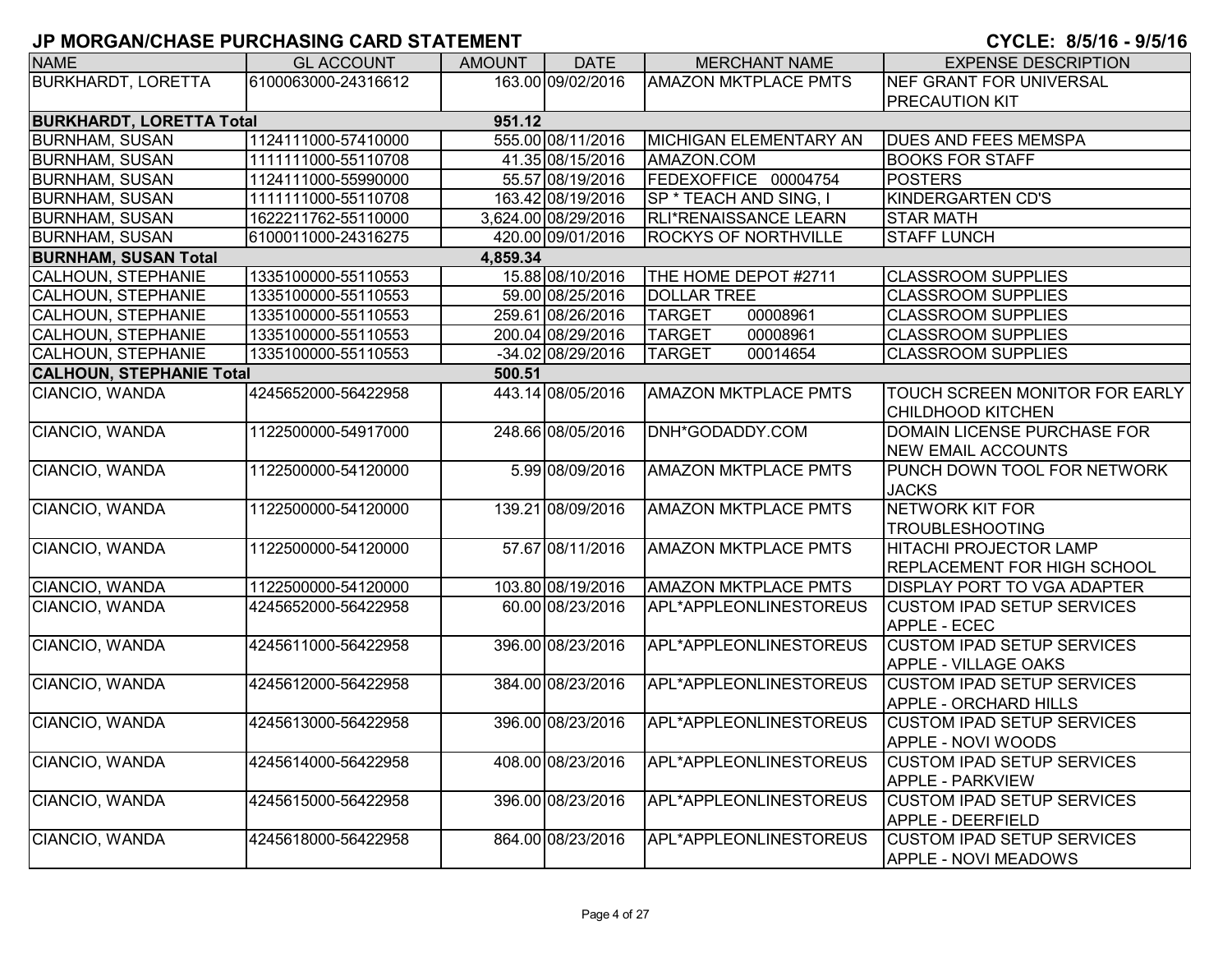| <b>NAME</b>                   | <b>GL ACCOUNT</b>   | <b>AMOUNT</b> | <b>DATE</b>         | <b>MERCHANT NAME</b>        | <b>EXPENSE DESCRIPTION</b>             |
|-------------------------------|---------------------|---------------|---------------------|-----------------------------|----------------------------------------|
| CIANCIO, WANDA                | 4245620000-56422958 |               | 306.00 08/23/2016   | APL*APPLEONLINESTOREUS      | <b>CUSTOM IPAD AND IMAC SETUP</b>      |
|                               |                     |               |                     |                             | SERVICES APPLE - MIDDLE SCHOOL         |
| CIANCIO, WANDA                | 4245622000-56422958 |               | 1,286.00 08/23/2016 | APL*APPLEONLINESTOREUS      | <b>CUSTOM IPAD AND IMAC SETUP</b>      |
|                               |                     |               |                     |                             | <b>SERVICES APPLE - HIGH SCHOOL</b>    |
| CIANCIO, WANDA                | 4245603000-56423958 |               | 228.00 08/23/2016   | APL*APPLEONLINESTOREUS      | <b>CUSTOM IPAD SETUP SERVICES</b>      |
|                               |                     |               |                     |                             | <b>APPLE - INSTRUCTIONAL</b>           |
|                               |                     |               |                     |                             | <b>TECHNOLOGY CENTER</b>               |
| CIANCIO, WANDA                | 4245618000-56422958 |               | 192.00 08/23/2016   | APL*APPLEONLINESTOREUS      | <b>CUSTOM IPAD SETUP SERVICES</b>      |
|                               |                     |               |                     |                             | APPLE - SPECIAL ED NM                  |
| CIANCIO, WANDA                | 4245652000-56422958 |               | 300.00 08/30/2016   | APL*APPLEONLINESTOREUS      | <b>APPLE CUSTOM SETUP OF IPAD</b>      |
|                               |                     |               |                     |                             | <b>APPLICATIONS EARLY CHILDHOOD</b>    |
|                               |                     |               |                     |                             | <b>CENTER</b>                          |
| CIANCIO, WANDA                | 1122500000-55910000 |               | 35.94 08/31/2016    | STAPLS7161787752000001      | LABEL TAPE FOR LABELMAKER              |
| CIANCIO, WANDA                | 1122500000-54120824 |               | 3,792.00 09/01/2016 | <b>SECURITY DESIGNS</b>     | <b>SECURITY DESIGNS ANNUAL</b>         |
|                               |                     |               |                     |                             | SOFTWARE SUPPORT AGREEMENT             |
| CIANCIO, WANDA                | 1122500000-54120000 |               | 49.95 09/02/2016    | <b>AMAZON MKTPLACE PMTS</b> | MINI DP TO VGA DISPLAY PORT            |
|                               |                     |               |                     |                             | <b>ADAPTERS</b>                        |
| CIANCIO, WANDA                | 1122500000-54120000 |               | 116.16 09/05/2016   | <b>QUILL CORPORATION</b>    | <b>RECHARGEABLE BATTERIES FOR</b>      |
|                               |                     |               |                     |                             | <b>MICROPHONES</b>                     |
| <b>CIANCIO, WANDA Total</b>   |                     | 10,208.52     |                     |                             |                                        |
| CIANFERRA, LINDA              | 1111324511-54910000 |               | 3,062.00 08/08/2016 | PRINTNOLOGY, INC. RETA      | <b>MARKETING CAREER &amp; ADULT ED</b> |
| <b>CIANFERRA, LINDA</b>       | 1622100361-53220000 |               | 658.00 08/31/2016   | <b>MACAE</b>                | MACAE CONFERENCE - BOARD               |
|                               |                     |               |                     |                             | <b>MEMBER PROFESSIONAL</b>             |
|                               |                     |               |                     |                             | <b>DEVELOPMENT</b>                     |
| CIANFERRA, LINDA              | 6100025000-24316301 |               | 14.83 08/31/2016    | PANERA BREAD #667           | <b>STAFF MEETING</b>                   |
| <b>CIANFERRA, LINDA</b>       | 6100025000-24316301 |               | 201.46 09/05/2016   | SAMS CLUB #6657             | <b>SNACKS/BEVERAGES SUPPLIES</b>       |
|                               |                     |               |                     |                             | <b>STUDENTS</b>                        |
| <b>CIANFERRA, LINDA Total</b> |                     | 3,936.29      |                     |                             |                                        |
| CLARK, KIM                    | 1122218000-55310000 |               | 25.04 08/31/2016    | <b>AMAZON MKTPLACE PMTS</b> | <b>BOOKS FOR MEDIA CENTER</b>          |
| CLARK, KIM                    | 1122218000-55310000 |               | 293.40 08/31/2016   | <b>AMAZON MKTPLACE PMTS</b> | <b>BOOKS FOR MEDIA CENTER</b>          |
| <b>CLARK, KIM</b>             | 1122218000-55310000 |               | 25.82 08/31/2016    | <b>AMAZON MKTPLACE PMTS</b> | <b>LIBRARY BOOKS FROM AMAZON</b>       |
| <b>CLARK, KIM</b>             | 1122218000-55310000 |               | 9.65 08/31/2016     | <b>AMAZON MKTPLACE PMTS</b> | <b>BOOKS FOR MEDIA CENTER</b>          |
| <b>CLARK, KIM</b>             | 1122218000-55310000 |               | 9.65 08/31/2016     | <b>AMAZON MKTPLACE PMTS</b> | <b>BOOKS FOR MEDIA CENTER</b>          |
| <b>CLARK, KIM</b>             | 1122218000-55310000 |               | 57.82 08/31/2016    | <b>AMAZON MKTPLACE PMTS</b> | <b>BOOKS FOR MEDIA CENTER</b>          |
| <b>CLARK, KIM</b>             | 1122218000-55310000 |               | 14.99 09/05/2016    | <b>AMAZON MKTPLACE PMTS</b> | <b>MEDIA CENTER SUPPLIES</b>           |
| CLARK, KIM                    | 1122218000-55310000 |               | 20.72 09/05/2016    | <b>AMAZON MKTPLACE PMTS</b> | <b>BOOKS FOR MEDIA CENTER</b>          |
| <b>CLARK, KIM Total</b>       |                     | 457.09        |                     |                             |                                        |
| COMB, ANDREW                  | 6100020000-24316770 |               | 53.60 08/17/2016    | JIMMY JOHNS - 1659 - E      | LUNCH FOR INTERVIEW PANEL              |
|                               |                     |               |                     |                             | <b>DURING SUMMER</b>                   |
| <b>COMB, ANDREW Total</b>     |                     | 53.60         |                     |                             |                                        |
| COOLMAN, ROBERT               | 1126160000-55992000 |               | 2,865.60 08/05/2016 | CONSERVA ELECTRIC SUPP      | <b>MTCE STOCK LAMPS</b>                |
| <b>COOLMAN, ROBERT Total</b>  |                     | 2,865.60      |                     |                             |                                        |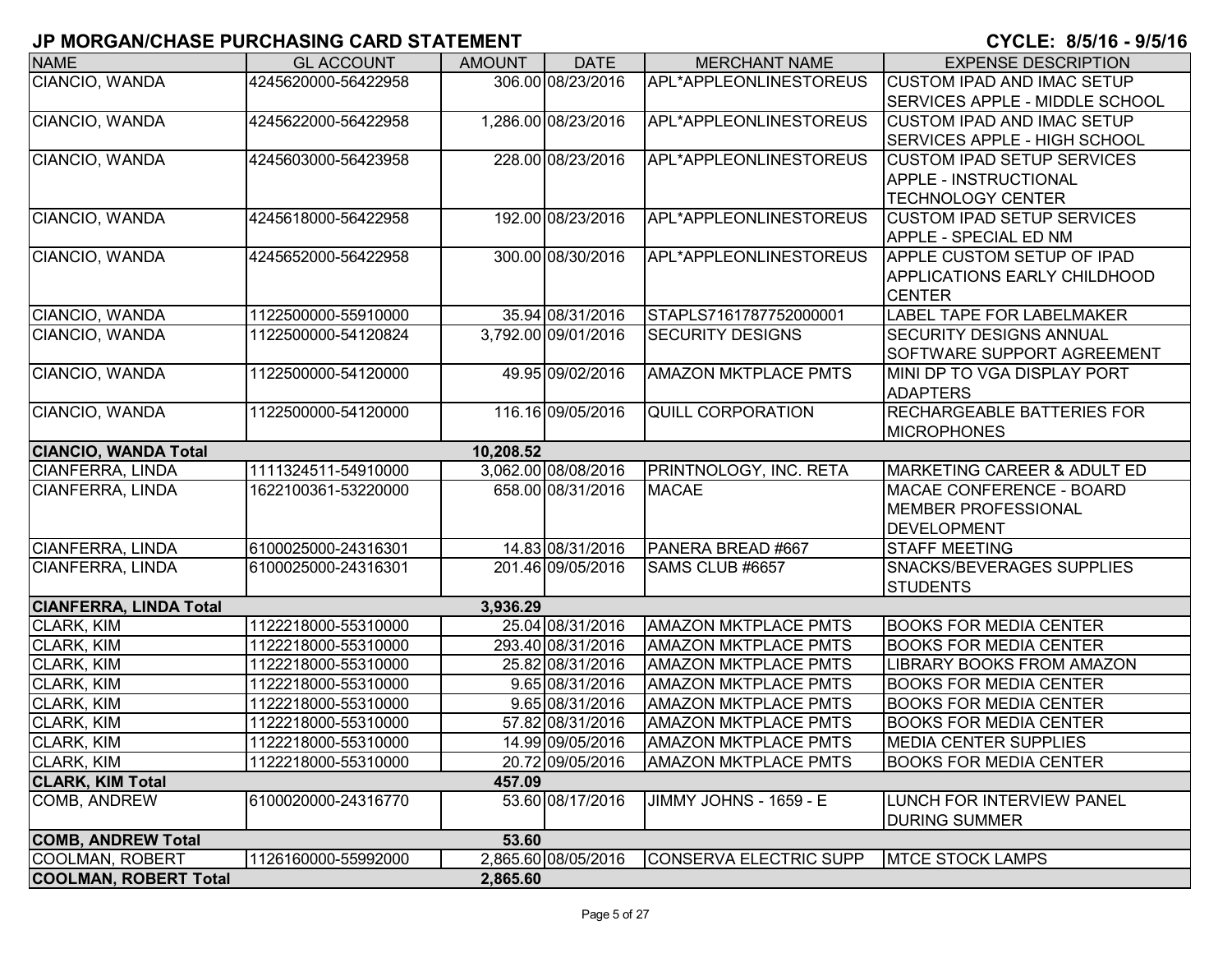| <b>NAME</b>                                   | <b>GL ACCOUNT</b>   | <b>AMOUNT</b> | <b>DATE</b>          | <b>MERCHANT NAME</b>          | <b>EXPENSE DESCRIPTION</b>                                        |  |  |  |  |
|-----------------------------------------------|---------------------|---------------|----------------------|-------------------------------|-------------------------------------------------------------------|--|--|--|--|
| <b>DIATIKAR, CHRISTINE</b>                    | 1722100000-54910651 |               | 30,000.00 08/10/2016 | <b>IXL</b>                    | <b>ELA &amp; MATH SOFTWARE LICENSES</b>                           |  |  |  |  |
|                                               |                     |               |                      |                               | 9/6/16-9/6/17                                                     |  |  |  |  |
| <b>DIATIKAR, CHRISTINE</b>                    | 4245652000-56420000 |               | 2,356.90 08/11/2016  | <b>PLAY WITH A PURPOSE</b>    | <b>ECEC RIDE ON TOYS</b>                                          |  |  |  |  |
| <b>DIATIKAR, CHRISTINE</b>                    | 1127170000-55710000 |               | 1,073.09 08/12/2016  | CORRIGAN OIL #2 - BRI         | DIESEL, 750 GALS, 7/9/16                                          |  |  |  |  |
| <b>DIATIKAR, CHRISTINE</b>                    | 6100022000-24316099 |               | 24.95 08/16/2016     | A2HOSTING.COM                 | ROBOTICS WEB HOSTING 8/14/16-                                     |  |  |  |  |
|                                               |                     |               |                      |                               | 9/13/16                                                           |  |  |  |  |
| <b>DIATIKAR, CHRISTINE</b>                    | 1125200000-57410000 |               | 260.00 08/16/2016    | <b>MICPA</b>                  | 2016-17 MEMBERSHIP/BARR                                           |  |  |  |  |
| <b>DIATIKAR, CHRISTINE</b>                    | 1125200000-57410000 |               | 255.00 08/17/2016    | AICPA *AICPA                  | 2016-17 MEMBERSHIP/BARR                                           |  |  |  |  |
| <b>DIATIKAR, CHRISTINE</b>                    | 4245652000-56420000 |               | 1,347.00 08/22/2016  | <b>ABC APPLIANCE #5 FARMI</b> | <b>ECEC EQUIPMENT</b>                                             |  |  |  |  |
| DIATIKAR, CHRISTINE                           | 4245652000-56420000 |               | 3,107.97 08/22/2016  | <b>ABC APPLIANCE #5 FARMI</b> | <b>ECEC EQUIPMENT</b>                                             |  |  |  |  |
| DIATIKAR, CHRISTINE                           | 1125200000-55990000 |               | 22.47 08/22/2016     | TIM HORTON'S #914221          | <b>REFRESHMENTS FOR CONSTRUCTION</b><br><b>CREWS</b>              |  |  |  |  |
| <b>DIATIKAR, CHRISTINE</b>                    | 6100061000-24316116 |               | 182.50 08/31/2016    | <b>TEAM SPORTS</b>            | <b>INVOICE 246937/1 CHEERLEADING</b><br><b>STAFF TEE ORDER</b>    |  |  |  |  |
| <b>DIATIKAR, CHRISTINE</b>                    | 6100061000-24316195 |               | 352.00 08/31/2016    | <b>TEAM SPORTS</b>            | <b>INVOICE 245184/1 VB COACHING</b><br><b>SHIRTS</b>              |  |  |  |  |
| <b>DIATIKAR, CHRISTINE</b>                    | 6100061000-24316172 |               | 104.00 08/31/2016    | <b>TEAM SPORTS</b>            | <b>INVOICE 247887/1 FB COACHING</b>                               |  |  |  |  |
|                                               |                     |               |                      |                               | <b>SHIRTS</b>                                                     |  |  |  |  |
| <b>DIATIKAR, CHRISTINE Total</b><br>39,085.88 |                     |               |                      |                               |                                                                   |  |  |  |  |
| DIGLIO, CAROL                                 | 1128300265-53220000 |               | 3.00 08/11/2016      | <b>WAYNE STATE UNIV PARK</b>  | <b>WSU/PARKING</b>                                                |  |  |  |  |
| <b>DIGLIO, CAROL Total</b>                    |                     | 3.00          |                      |                               |                                                                   |  |  |  |  |
| DRAGOO, MICHAEL                               | 1126160000-55992000 |               | -483.65 08/08/2016   | MENARDS ANTIGO WI             | <b>REFUND FOR CANCELLED ORDER</b>                                 |  |  |  |  |
| DRAGOO, MICHAEL                               | 1126160000-55990000 |               | 300.00 08/08/2016    | MI PERMIT LIC PLAN REV        | <b>IMTCE MECHANICAL CONTRACTORS</b><br><b>LICENSE</b>             |  |  |  |  |
| DRAGOO, MICHAEL                               | 1126160000-55992000 |               | 184.32 08/11/2016    | <b>FOUNDATION BLDG 058</b>    | <b>HS CEILING TILE</b>                                            |  |  |  |  |
| DRAGOO, MICHAEL                               | 1127170000-54220000 |               | 4,635.00 08/15/2016  | <b>ALLIED INC</b>             | <b>TRANS PORTABLE LIFT - DELIVERY &amp;</b><br><b>MONTHLY FEE</b> |  |  |  |  |
| DRAGOO, MICHAEL                               | 1126160000-55992000 |               | 913.38 08/16/2016    | <b>NAI</b>                    | <b>HS POOL CEILING TILES</b>                                      |  |  |  |  |
| DRAGOO, MICHAEL                               | 1126160000-55992000 |               | 400.00 08/22/2016    | <b>PRINTNOLOGY INC</b>        | <b>DISTRICT SAFETY SIGNS</b>                                      |  |  |  |  |
| DRAGOO, MICHAEL                               | 1126160000-55992000 |               | 36.54 08/22/2016     | <b>WW GRAINGER</b>            | HS OVERHEAD DOOR ALARM<br><b>BATTERIES</b>                        |  |  |  |  |
| DRAGOO, MICHAEL                               | 1126160000-55992000 |               | 76.32 08/24/2016     | AT&T FM54 5031                | <b>MTCE PHONE SUPPLIES</b>                                        |  |  |  |  |
| DRAGOO, MICHAEL                               | 1126160000-55992000 |               | -283.00 08/25/2016   | THE KNOX COMPANY              | <b>RETURN OF BOX FOR HS SPORTS</b>                                |  |  |  |  |
|                                               |                     |               |                      |                               | <b>PARK</b>                                                       |  |  |  |  |
| DRAGOO, MICHAEL                               | 1126160000-55992000 |               | 1,182.36 08/25/2016  | <b>WW GRAINGER</b>            | <b>MTCE PLATFORM CARTS</b>                                        |  |  |  |  |
| DRAGOO, MICHAEL                               | 1126160000-54910000 |               | 406.00 08/26/2016    | <b>BASS</b>                   | <b>VO SAGE</b>                                                    |  |  |  |  |
| DRAGOO, MICHAEL                               | 1126160000-55992000 |               | 267.69 08/26/2016    | DOWNRIVER REFRIG SUP C        | <b>MTCE TOOLS FOR BEN</b>                                         |  |  |  |  |
| DRAGOO, MICHAEL                               | 1126160000-55992000 |               | 40.00 08/26/2016     | <b>SIGNS BY TOMORROW</b>      | <b>IMTCE TEMP SIGN FOR FRONT GATE</b>                             |  |  |  |  |
| DRAGOO, MICHAEL                               | 1126160000-55992000 |               | 387.44 08/26/2016    | <b>WW GRAINGER</b>            | <b>MTCE TOOLS FOR BEN</b>                                         |  |  |  |  |
| <b>DRAGOO, MICHAEL</b>                        | 1126160000-55992000 |               | 718.42 08/29/2016    | THE HOME DEPOT #2737          | <b>MTCE TOOLS FOR BEN</b>                                         |  |  |  |  |
| DRAGOO, MICHAEL                               | 1126118000-54910000 |               | 473.50 08/31/2016    | ALL SERVICE CARPET CAR        | NM6 CARPET REPAIRS                                                |  |  |  |  |
| <b>DRAGOO, MICHAEL</b>                        | 1126160000-55992000 |               | 66.10 08/31/2016     | <b>BEARING SERVICE LVN</b>    | VO BEARINGS ON HW PUMP 2                                          |  |  |  |  |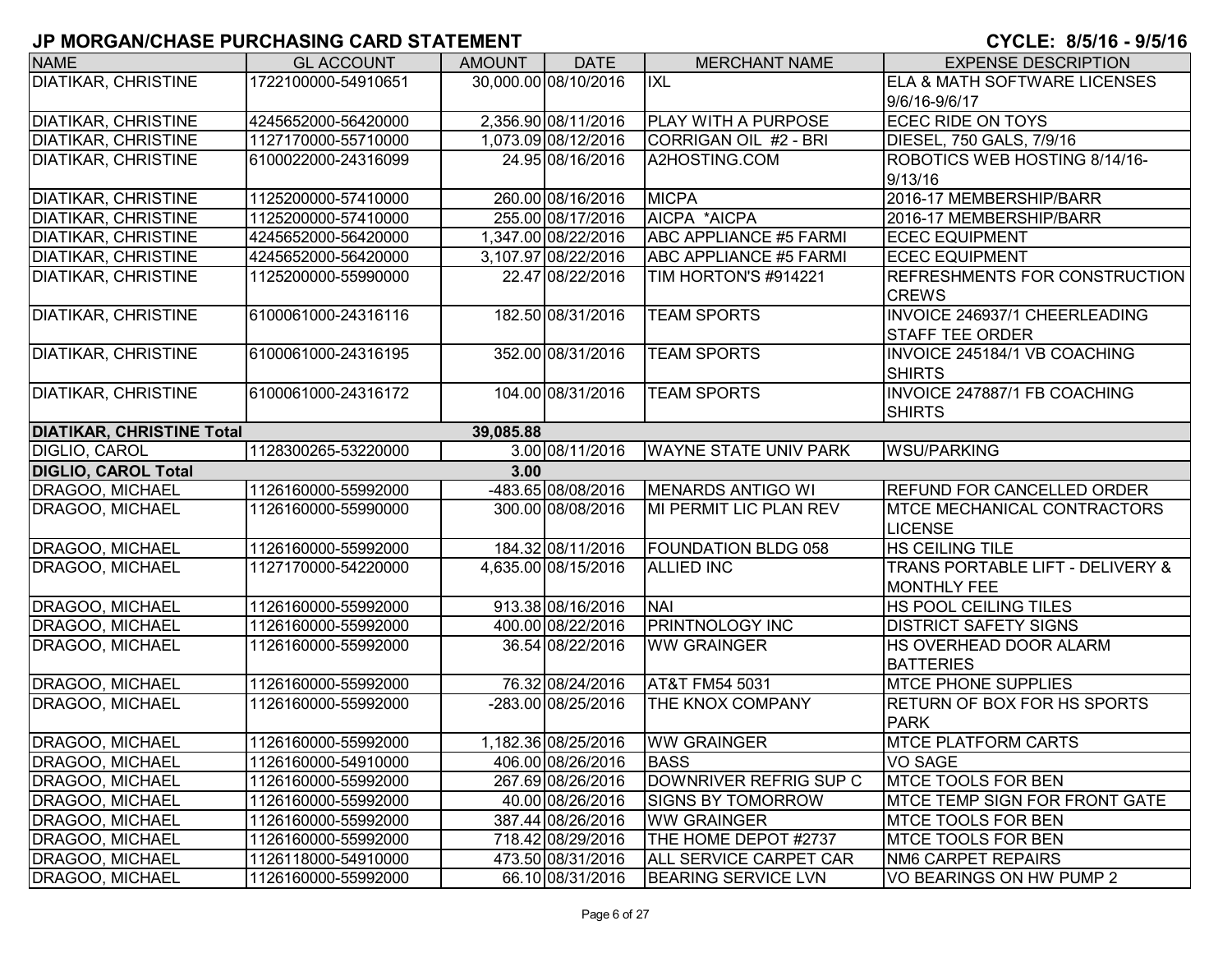| <b>NAME</b>                     | <b>GL ACCOUNT</b>   | <b>AMOUNT</b> | <b>DATE</b>         | <b>MERCHANT NAME</b>              | <b>EXPENSE DESCRIPTION</b>                                                          |
|---------------------------------|---------------------|---------------|---------------------|-----------------------------------|-------------------------------------------------------------------------------------|
| DRAGOO, MICHAEL                 | 1126160000-55992000 |               | 31.50 09/01/2016    | <b>WW GRAINGER</b>                | <b>MTCE TOOLS FOR BEN</b>                                                           |
| DRAGOO, MICHAEL                 | 1126160000-55992000 |               | 165.20 09/01/2016   | <b>WW GRAINGER</b>                | <b>MTCE TOOLS FOR BEN</b>                                                           |
| DRAGOO, MICHAEL                 | 1126160000-55992000 |               | 279.84 09/02/2016   | DOWNRIVER REFRIG SUP C            | HS K2 PUMP BEARINGS REPLACED                                                        |
| <b>DRAGOO, MICHAEL</b>          | 1126160000-55992000 |               | 325.76 09/02/2016   | <b>WW GRAINGER</b>                | HS ROOM 240 PUMP LEAK                                                               |
| DRAGOO, MICHAEL                 | 1126160000-55992000 |               | 6.16 09/02/2016     | <b>WW GRAINGER</b>                | HS ROOM 240 PUMP SEALS                                                              |
| DRAGOO, MICHAEL                 | 1126160000-55992000 |               | 424.83 09/05/2016   | TRANE SUPPLY-113415               | <b>MS VAV PROCESSOR</b>                                                             |
| <b>DRAGOO, MICHAEL Total</b>    |                     | 10,553.71     |                     |                                   |                                                                                     |
| FULAR, JAMES                    | 1126160000-55993000 |               | 408.84 08/05/2016   | <b>RESIDEX</b>                    | <b>GRNDS DEFOAMER, TURF FUEL</b>                                                    |
| FULAR, JAMES                    | 1126160000-55993000 |               | 164.64 08/08/2016   | <b>RESIDEX</b>                    | <b>GRNDS HERBICIDE</b>                                                              |
| <b>FULAR, JAMES</b>             | 1126160000-55730000 |               | -12.30 08/09/2016   | <b>KELLEY &amp; SONS TRAILERS</b> | SALES TAX RETURNED, BILLED IN<br><b>ERROR</b>                                       |
| <b>FULAR, JAMES</b>             | 1126160000-54910000 |               | 202.22 08/11/2016   | <b>BADER AND SONS CO.</b>         | <b>MTCE GATOR REPAIRS</b>                                                           |
| <b>FULAR, JAMES</b>             | 1126160000-55993000 |               | 430.14 08/17/2016   | SITEONE LANDSCAPE S               | <b>MTCE SPRAYER, DISTRICT WEED</b><br>CONTROL, SOCCER STADIUM RAIN<br><b>SENSOR</b> |
| <b>FULAR, JAMES</b>             | 1126160000-55993000 |               | 49.80 08/22/2016    | <b>RESIDEX</b>                    | <b>GRNDS HERBICIDE</b>                                                              |
| <b>FULAR, JAMES</b>             | 1126160000-55993000 |               | 625.91 09/02/2016   | <b>RESIDEX</b>                    | <b>DISTRICT WEED CONTROL</b>                                                        |
| <b>FULAR, JAMES</b>             | 1126160000-55993000 |               | 166.02 09/05/2016   |                                   | MARKS OUTDOOR POWER EQ GRNDS CASTER FOR MOWER #2,<br>BLADES FOR MOWERS 1 & 2        |
| <b>FULAR, JAMES Total</b>       |                     | 2.035.27      |                     |                                   |                                                                                     |
| <b>FURLOW, SETH</b>             | 1111322730-55110000 |               | 163.42 08/29/2016   | <b>AMAZON MKTPLACE PMTS</b>       | METALS FOR DENSITY LAB                                                              |
| <b>FURLOW, SETH</b>             | 1111322730-55110000 |               | 44.21 09/05/2016    | OFFICEMAX/OFFICEDEPOT             | <b>CLASSROOM SUPPLIES</b>                                                           |
| <b>FURLOW, SETH Total</b>       |                     | 207.63        |                     |                                   |                                                                                     |
| GILMORE, MEGAN                  | 1311800000-55110551 |               | 12.00 08/08/2016    | OFFICEMAX/OFFICEDEPOT6            | <b>TEACHING SUPPLIES</b>                                                            |
| GILMORE, MEGAN                  | 1311800000-55110551 |               | 16.00 08/18/2016    | <b>DOLLAR TREE</b>                | <b>TEACHING SUPPLIES</b>                                                            |
| GILMORE, MEGAN                  | 1311800000-55110551 |               | 6.00 08/24/2016     | OFFICEMAX/OFFICEDEPOT6            | <b>FOLDERS</b>                                                                      |
| <b>GILMORE, MEGAN</b>           | 1311800000-55110551 |               | 163.99 08/29/2016   | LAKESHORE LEARNING #45            | <b>CLASSROOM TOYS AND ITEMS</b>                                                     |
| <b>GILMORE, MEGAN</b>           | 1311800000-55110551 |               | 83.34 08/31/2016    | <b>IKEA CANTON</b>                | <b>CLASSROOM SUPPLIES</b>                                                           |
| <b>GILMORE, MEGAN Total</b>     |                     | 281.33        |                     |                                   |                                                                                     |
| <b>GORDON, BRIAN</b>            | 6100061000-24316172 |               | 1,599.00 08/08/2016 | <b>HUDL</b>                       | <b>SCOUTING PROGRAM FOR FOOTBALL</b>                                                |
| <b>GORDON, BRIAN</b>            | 6100061000-24316275 |               | 520.75 08/08/2016   | <b>MARIA'S ITALIAN BAKERY</b>     | LUNCH FOR COACHES RETREAT                                                           |
| <b>GORDON, BRIAN</b>            | 1429300000-56410000 |               | 3,084.00 08/17/2016 | <b>DOUGLAS INDUSTRIES</b>         | TENNIS NETS FOR HIGH SCHOOL AND<br><b>MIDDLE SCHOOL</b>                             |
| <b>GORDON, BRIAN</b>            | 6100061000-24316172 |               | 495.00 08/30/2016   | <b>CHAMPIONSHIP COACHING</b>      | <b>FOOTBALL</b>                                                                     |
| <b>GORDON, BRIAN Total</b>      |                     | 5,698.75      |                     |                                   |                                                                                     |
| <b>GREBINSKI, KRISTEN</b>       | 6100020000-24316243 |               | 166.37 09/01/2016   | J W PEPPER AND SON INC            | <b>CHOIR SUPPLIES</b>                                                               |
| <b>GREBINSKI, KRISTEN</b>       | 6100020000-24316243 |               | 385.00 09/01/2016   | MICHIGAN SCHOOL VOCAL             | <b>CHOIR SUPPLIES</b>                                                               |
| <b>GREBINSKI, KRISTEN Total</b> |                     | 551.37        |                     |                                   |                                                                                     |
| HANSEN, ANN                     | 1335100000-53220553 |               | 15.00 08/09/2016    | <b>APPELBAUM TRAINING INS</b>     | <b>CARE STAFF TRAINING</b>                                                          |
| HANSEN, ANN                     | 1335100000-53220553 |               | 15.00 08/10/2016    | <b>APPELBAUM TRAINING INS</b>     | <b>CARE TRAINING</b>                                                                |
| HANSEN, ANN                     | 1311800000-53220551 |               | 15.00 08/11/2016    | <b>APPELBAUM TRAINING INS</b>     | <b>PRESCHOOL TRAINING</b>                                                           |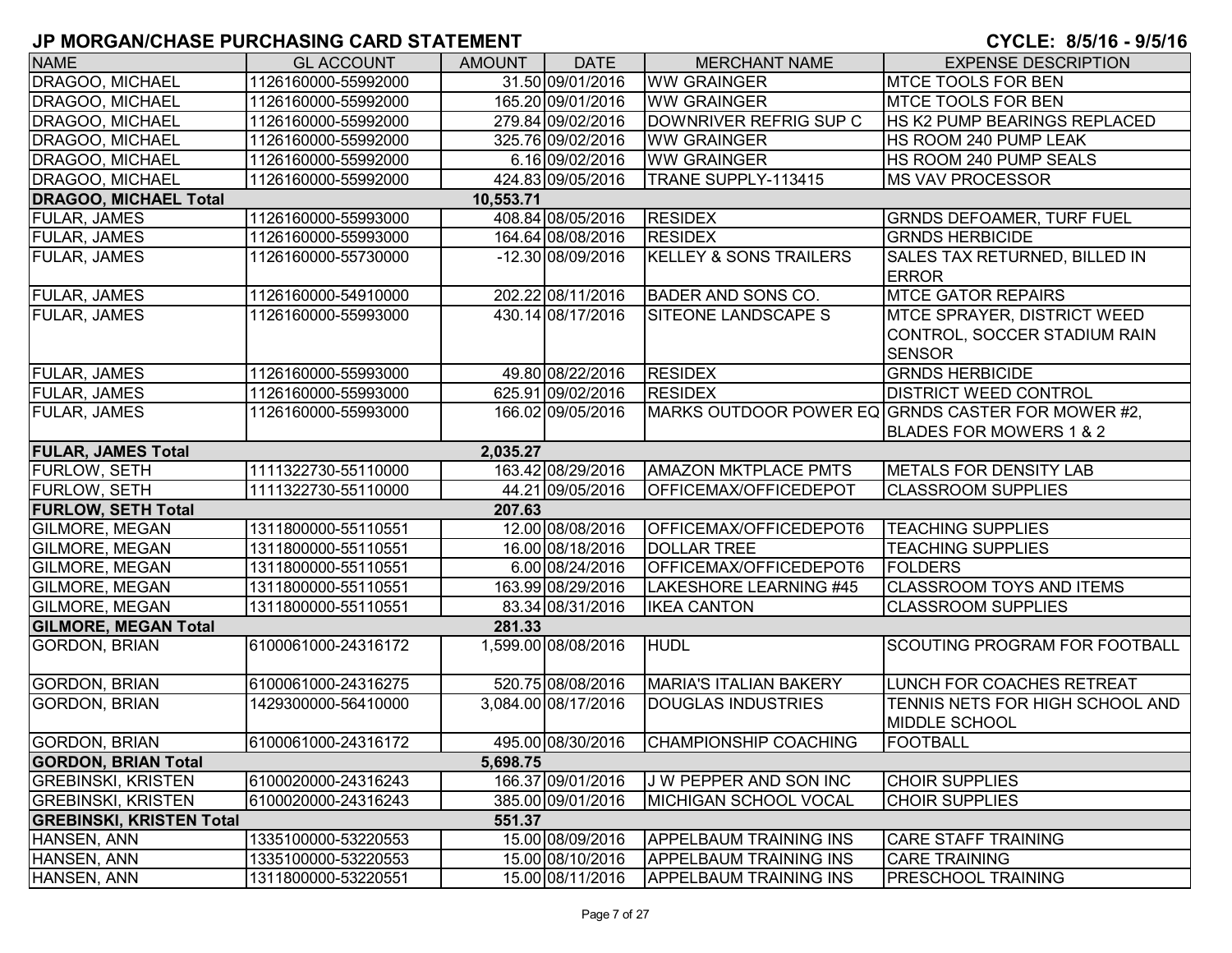| <b>NAME</b>                    | <b>GL ACCOUNT</b>   | <b>AMOUNT</b> | <b>DATE</b>         | <b>MERCHANT NAME</b>          | <b>EXPENSE DESCRIPTION</b>            |
|--------------------------------|---------------------|---------------|---------------------|-------------------------------|---------------------------------------|
| HANSEN, ANN                    | 1311800000-53220551 |               | 24.00 08/19/2016    | <b>APPELBAUM TRAINING INS</b> | <b>PRESCHOOL TRAINING</b>             |
| HANSEN, ANN                    | 1311800000-53220551 |               | 18.00 08/30/2016    | <b>APPELBAUM TRAINING INS</b> | <b>PRESCHOOL TRAININGS</b>            |
| <b>HANSEN, ANN Total</b>       |                     | 87.00         |                     |                               |                                       |
| <b>HARRIS, CHRISTINE</b>       | 1311800000-53220551 |               | 15.00 08/08/2016    | <b>APPELBAUM TRAINING INS</b> | <b>PROFESSIONAL DEVELOPMENT</b>       |
|                                |                     |               |                     |                               | <b>ONLINE TRAINING</b>                |
| HARRIS, CHRISTINE              | 6100041000-24316355 |               | 61.40 09/05/2016    | <b>TEACHER'S STORE LIVONI</b> | <b>CLASSROOM SUPPLIES: DECORATIVE</b> |
|                                |                     |               |                     |                               | <b>BORDERS, EDUCATIONAL DISPLAY</b>   |
|                                |                     |               |                     |                               | <b>ITEMS, CERTIFICATES, NAME TAGS</b> |
|                                |                     |               |                     |                               |                                       |
| <b>HARRIS, CHRISTINE Total</b> |                     | 76.40         |                     |                               |                                       |
| HAYNES, DEBORAH                | 1335100000-55110553 |               | 95.16 08/26/2016    | <b>DIANES DOLL HOUSE</b>      | <b>CARE TEACHING SUPPLIES</b>         |
| HAYNES, DEBORAH                | 1335100000-55110553 |               | 67.32 08/29/2016    | JOANN ETC #1933               | <b>TEACHING SUPPLIES</b>              |
| HAYNES, DEBORAH                | 1335100000-55110553 |               | 56.98 08/29/2016    | <b>TARGET</b><br>00014654     | <b>CARE TEACHING SUPPIES</b>          |
| HAYNES, DEBORAH                | 1335100000-55110553 |               | 47.53 09/01/2016    | MICHAELS STORES 3744          | <b>TEACHING SUPPLIES</b>              |
| HAYNES, DEBORAH                | 1335100000-55110553 |               | 51.91 09/02/2016    | <b>TEACHER'S STORE LIVONI</b> | <b>TEACHING SUPPLIES</b>              |
| <b>HAYNES, DEBORAH Total</b>   |                     | 318.90        |                     |                               |                                       |
| HENDERSON, BETH                | 1111118000-55110708 |               | 228.90 08/29/2016   | IN *PRINT & MARKETING         | <b>NOVI MEADOWS ENVELOPES</b>         |
| HENDERSON, BETH                | 1125200000-55910000 |               | 53.32 08/29/2016    | STAPLS7161668350000002        | <b>BUSINESS OFFICE SUPPLIES</b>       |
| <b>HENDERSON, BETH</b>         | 1125200000-55910000 |               | 3.99 09/05/2016     | STAPLS7161668350000001        | <b>BUSINESS OFFICE SUPPLIES</b>       |
| <b>HENDERSON, BETH Total</b>   |                     | 286.21        |                     |                               |                                       |
| HOLLY, SHEILA                  | 1123200000-53220000 |               | 152.76 08/05/2016   | <b>BOYNE MOUNTAIN ONLINE</b>  | CONFERENCE RESERVATIONS, SEPT.        |
|                                |                     |               |                     |                               | 18-21, 2016                           |
| HOLLY, SHEILA                  | 1123200000-57410000 |               | 139.00 08/09/2016   | <b>MSBO</b>                   | <b>MSBO MEMBERSHIP DUES</b>           |
| HOLLY, SHEILA                  | 1128300000-57910000 |               | 1,261.00 08/10/2016 | <b>CONTEMPORARY INDUSTRIE</b> | 16 COUNT - YEAR OF SERVICES           |
|                                |                     |               |                     |                               | <b>AWARDS</b>                         |
| <b>HOLLY, SHEILA</b>           | 1123200000-55910000 |               | 35.98 08/10/2016    | <b>STAPLES</b><br>00115659    | <b>OFFICE SUPPLIES</b>                |
| <b>HOLLY, SHEILA</b>           | 1123200000-57910000 |               | 406.05 08/15/2016   | <b>MARIA'S ITALIAN BAKERY</b> | ADMINISTRATIVE COUNCIL MEETING        |
| HOLLY, SHEILA                  | 1123200000-57910000 |               | 194.30 08/15/2016   | PANERA BREAD #608009          | <b>ADMINISTRATIVE COUNCIL MEETING</b> |
| <b>HOLLY, SHEILA</b>           | 1123200000-53220000 |               | -142.76 08/17/2016  | <b>MOUNTAIN GRD LODGE</b>     | CONFERENCE RESERVATION REFUND         |
| <b>HOLLY, SHEILA</b>           | 1128300000-57910000 |               | 515.96 08/17/2016   | THE MASTER TEACHER            | YEARS OF SERVICE AWARDS               |
| <b>HOLLY, SHEILA</b>           | 1123100000-53220000 |               | 30.00 08/24/2016    | OAKLAND SCHOOLS-RC INT        | OCSBA - YEAR TWO - GOALS FOR          |
|                                |                     |               |                     |                               | EDUCATION IN MICHIGAN, SEPT. 21,      |
|                                |                     |               |                     |                               | 2016, DENNIS O'CONNOR                 |
| <b>HOLLY, SHEILA</b>           | 1123200000-57410000 |               | 275.00 08/26/2016   | <b>NSPRA</b>                  | NSPRA MEMBESHIP, WILLIAM ROOSE        |
|                                |                     |               |                     |                               |                                       |
| <b>HOLLY, SHEILA</b>           | 6100001000-24316770 |               | 137.69 08/29/2016   | <b>LIFE TRIBUTES</b>          | <b>SHELLEY TRAINOR</b>                |
| HOLLY, SHEILA                  | 1123100000-55910000 |               | 137.60 08/31/2016   | NATIONAL PEN CO LLC           | <b>OFFICE SUPPLIES</b>                |
| <b>HOLLY, SHEILA Total</b>     |                     | 3,142.58      |                     |                               |                                       |
| <b>HOSKINS, DIANE</b>          | 6100025000-24316301 |               | 30.17 08/31/2016    | PANERA BREAD #600667          | <b>BAGELS FOR STAFF MEETING</b>       |
| <b>HOSKINS, DIANE Total</b>    |                     | 30.17         |                     |                               |                                       |
| HURLBURT, THOMAS               | 1127170000-57910000 |               | 31.40 08/24/2016    | SAMS CLUB #6657               | <b>SHOP LIGHTS</b>                    |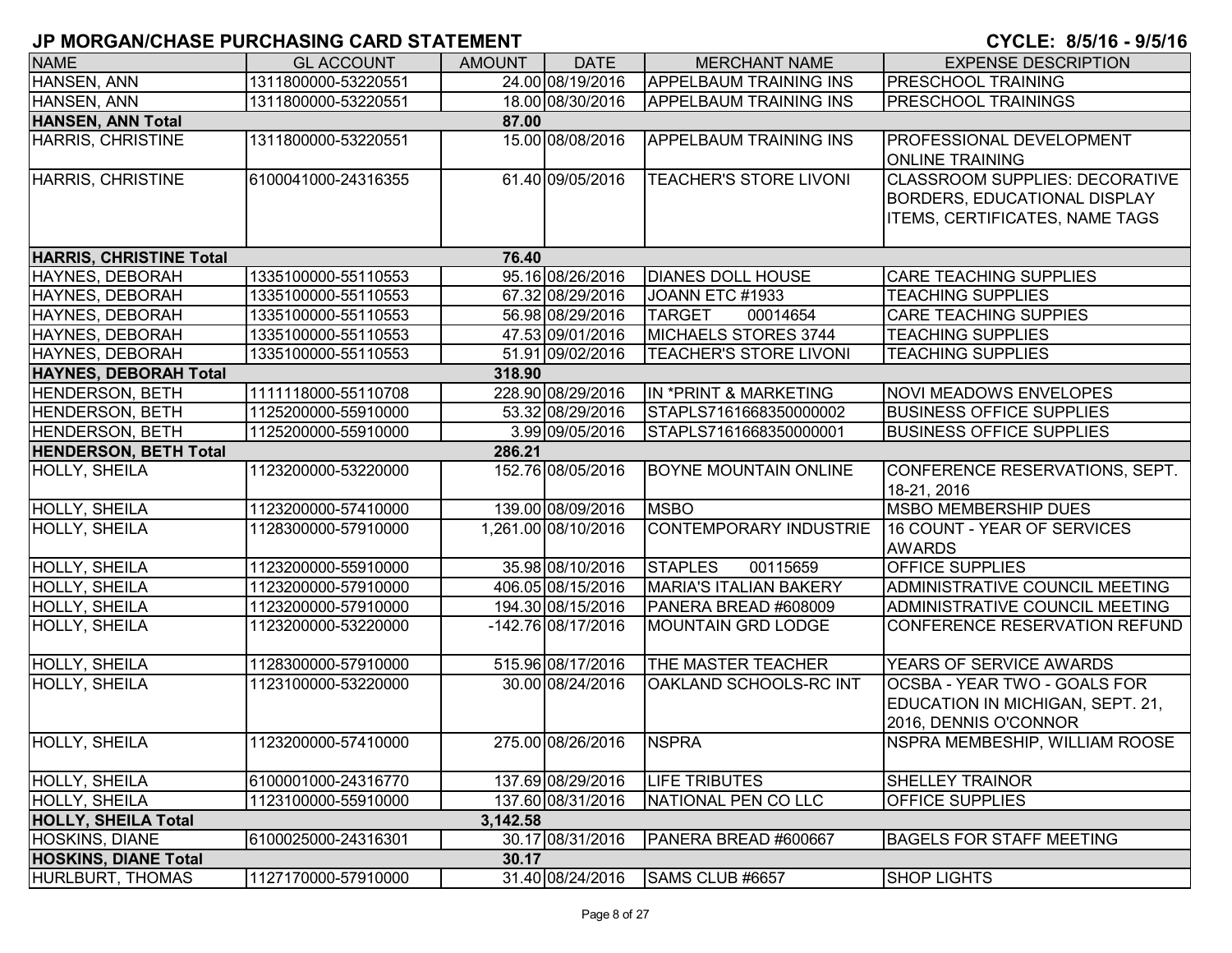| <b>NAME</b>                      | <b>GL ACCOUNT</b>   | <b>AMOUNT</b> | <b>DATE</b>         | <b>MERCHANT NAME</b>         | <b>EXPENSE DESCRIPTION</b>            |
|----------------------------------|---------------------|---------------|---------------------|------------------------------|---------------------------------------|
| <b>HURLBURT, THOMAS Total</b>    |                     | 31.40         |                     |                              |                                       |
| JANTZ, ANGELA                    | 1111115000-55110708 |               | 606.65 08/22/2016   | STAPLS7161263730000001       | 16-17 TEACHING-OFFICE SUPPLIES        |
| JANTZ, ANGELA                    | 1111115000-55110708 |               | 152.70 08/24/2016   | SSI*SCHOOL SPECIALTY         | <b>16-17 TEACHING SUPPLIES</b>        |
| JANTZ, ANGELA                    | 1111115000-55110708 |               | 27.99 08/25/2016    | STAPLS7161263730000003       | 16-17 TEACHING-OFFICE SUPPLIES        |
| JANTZ, ANGELA                    | 1111115000-55110708 |               | 56.94 08/25/2016    | STAPLS7161263730000004       | 16-17 TEACHING-OFFICE SUPPLIES        |
| JANTZ, ANGELA                    | 1111115000-55110799 |               | 41.00 08/29/2016    | <b>ELLISON EDUCATION.COM</b> | PLATES FOR THE ELLISON LETTER         |
|                                  |                     |               |                     |                              | <b>MACHINE</b>                        |
| <b>JANTZ, ANGELA</b>             | 1111115000-55110708 |               | $.60\,08/29/2016$   | STAPLS7161263730000002       | <b>16-17 TEACHING-OFFICE SUPPLIES</b> |
| JANTZ, ANGELA                    | 6100015000-24316275 |               | 325.00 08/31/2016   | <b>ALEKOS CARRY OUT</b>      | LUNCH FOR THE DF STAFF RETREAT        |
|                                  |                     |               |                     |                              | ON FRIDAY, AUGUST 26, 2016            |
| JANTZ, ANGELA                    | 1122215000-55410000 |               | 65.02 09/02/2016    | <b>MICHIGANCOM</b>           | 16-17 LOCAL NEWSPAPER                 |
| <b>JANTZ, ANGELA Total</b>       |                     | 1,275.90      |                     |                              |                                       |
| <b>JUOPPERI, JOHN</b>            | 1126160000-55992000 |               | 18.12 08/15/2016    | THE HOME DEPOT #2737         | PS DOORS                              |
| <b>JUOPPERI, JOHN</b>            | 1126160000-55992000 |               | 96.00 08/25/2016    | <b>PPG PAINTS 9455</b>       | <b>MS DOORS</b>                       |
| JUOPPERI, JOHN Total             |                     | 114.12        |                     |                              |                                       |
| KOBROSSY, THERESE                | 1335100000-55110553 |               | 33.27 08/05/2016    | MICHAELS STORES 3744         | <b>CARE CRAFT SUPPLIES</b>            |
| <b>KOBROSSY, THERESE</b>         | 1335100000-55110553 |               | 35.76 09/05/2016    | <b>TARGET</b><br>00014654    | <b>CARE CRAFT SUPPLIES</b>            |
| <b>KOBROSSY, THERESE Total</b>   |                     | 69.03         |                     |                              |                                       |
| KORTLANDT, PATRICIA              | 1111111000-55110708 |               | 166.38 08/08/2016   | STAPLS7160547125000001       | <b>CLASSROOM SUPPLIES - PRASAD-</b>   |
|                                  |                     |               |                     |                              | <b>HEINTZ</b>                         |
| KORTLANDT, PATRICIA              | 1111111000-55110708 |               | 59.94 08/12/2016    | AMAZON.COM                   | <b>CLASSROOM SUPPLIES - AGER</b>      |
| <b>KORTLANDT, PATRICIA</b>       | 1111111000-55110708 |               | 39.59 08/15/2016    | STAPLS7160547125002001       | <b>CLASSROOM SUPPLIES - PRASAD-</b>   |
|                                  |                     |               |                     |                              | <b>HEINTZ</b>                         |
| KORTLANDT, PATRICIA              | 1111111000-55110708 |               | 33.70 08/15/2016    | STAPLS7160827315000001       | <b>CLASSROOM SUPPLIES FOR AGER</b>    |
|                                  |                     |               |                     |                              | THAT WERE NEVER DELIVERED             |
| KORTLANDT, PATRICIA              | 1111111000-55110708 |               | -33.70 08/19/2016   | STAPLS7160827315001001       | REFUND OF CHARGES FOR AGER            |
|                                  |                     |               |                     |                              | ORDER THAT WAS NEVER DELIVERED        |
|                                  |                     |               |                     |                              |                                       |
| KORTLANDT, PATRICIA              | 1111111000-55110708 |               | 33.70 08/19/2016    | STAPLS7160827315002001       | <b>CLASSROOM SUPPLIES - AGER</b>      |
| KORTLANDT, PATRICIA              | 1111111000-55110708 |               | 364.55 08/22/2016   | SSI*SCHOOL SPECIALTY         | <b>CLASSROOM SUPPLIES - PRASAD-</b>   |
|                                  |                     |               |                     |                              | <b>HEINTZ</b>                         |
| KORTLANDT, PATRICIA              | 1111111000-55110708 |               | 209.60 08/22/2016   | SSI*SCHOOL SPECIALTY         | <b>CLASSROOM SUPPLIES - AGER</b>      |
| KORTLANDT, PATRICIA              | 1111111000-55110708 |               | -39.59 08/29/2016   | STAPLS7160547125001001       | REFUND FOR INCORRECT ITEM ON          |
|                                  |                     |               |                     |                              | ORIGINAL PRASAD-HEINTZ ORDER          |
| KORTLANDT, PATRICIA              | 1111111000-55110708 |               | 39.50 08/29/2016    | STAPLS7161595705000001       | <b>CLASSROOM SUPPLIES - PAS</b>       |
| KORTLANDT, PATRICIA              | 1111111000-55110708 |               | 43.44 08/29/2016    | <b>VERITIV</b>               | <b>BUFF CARD STOCK</b>                |
| KORTLANDT, PATRICIA              | 1111111000-55110708 |               | 86.88 08/29/2016    | <b>VERITIV</b>               | CANARY CARD STOCK                     |
| KORTLANDT, PATRICIA              | 1111111000-55110708 |               | 251.10 08/29/2016   | <b>VERITIV</b>               | CARD STOCK AND COPY PAPER             |
| <b>KORTLANDT, PATRICIA Total</b> |                     | 1,255.09      |                     |                              |                                       |
| <b>LAINE, MARGARET</b>           | 1722100000-53220614 |               | 739.00 08/23/2016   | INT*BACCALAUREATE ORG        | <b>IB TRAINING FOR SHEILA EBEL</b>    |
| <b>LAINE, MARGARET Total</b>     |                     | 739.00        |                     |                              |                                       |
| LAMBERT, ELIZABETH               | 4126111951-54110000 |               | 7,553.67 08/05/2016 | <b>DE-CAL INC</b>            | VO RM 3 HYDRONIC HEATING LEAKS        |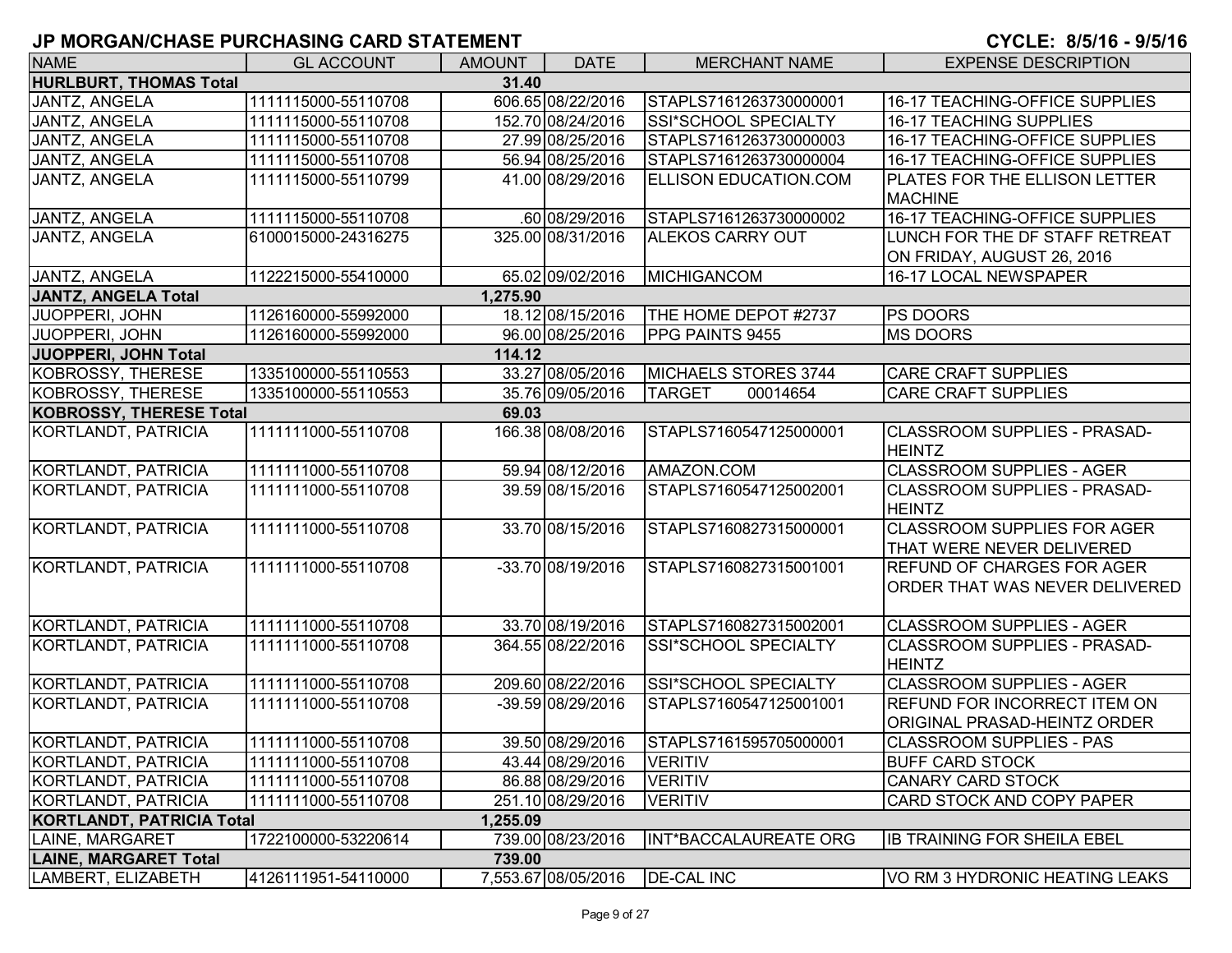| <b>NAME</b>        | <b>GL ACCOUNT</b>   | AMOUNT | <b>DATE</b>         | <b>MERCHANT NAME</b>         | <b>EXPENSE DESCRIPTION</b>         |
|--------------------|---------------------|--------|---------------------|------------------------------|------------------------------------|
| LAMBERT, ELIZABETH | 1126120000-54910000 |        | 364.00 08/05/2016   | <b>DE-CAL INC</b>            | MS AHU-H3 RE-CIRC PUMP COUPLER     |
| LAMBERT, ELIZABETH | 1126120000-54910000 |        | 266.00 08/05/2016   | <b>DE-CAL INC</b>            | <b>MS KITCHEN MUAU PANELS</b>      |
| LAMBERT, ELIZABETH | 1126120000-54910000 |        | 2,250.50 08/05/2016 | <b>DE-CAL INC</b>            | MS RM 216, 222 EXCESSIVE CFM, RM   |
|                    |                     |        |                     |                              | 130, DHW BOILER STACK              |
| LAMBERT, ELIZABETH | 1126120000-54910000 |        | 2,117.71 08/05/2016 | <b>DE-CAL INC</b>            | MS CHILLER #2 NO COOLING           |
| LAMBERT, ELIZABETH | 1126115000-54910000 |        | 1,447.75 08/05/2016 | <b>DE-CAL INC</b>            | <b>DF PRINCIPALS OFFICE</b>        |
| LAMBERT, ELIZABETH | 1126115000-54910000 |        | 1,204.83 08/05/2016 | <b>DE-CAL INC</b>            | <b>DF RM 219 ACTUATOR</b>          |
| LAMBERT, ELIZABETH | 1126115000-54910000 |        | 2,645.50 08/05/2016 | <b>DE-CAL INC</b>            | DF RM 316 ACTUATOR                 |
| LAMBERT, ELIZABETH | 1126115000-54910000 |        | 1,670.86 08/05/2016 | <b>DE-CAL INC</b>            | DF RM 316 EXCESSIVE CFM            |
| LAMBERT, ELIZABETH | 1126113000-54910000 |        | 1,229.93 08/05/2016 | <b>DE-CAL INC</b>            | NW CHEMICAL STATION NO FLOW        |
|                    |                     |        |                     |                              | <b>ALARM</b>                       |
| LAMBERT, ELIZABETH | 1126113000-54910000 |        | 1,042.42 08/05/2016 | <b>DE-CAL INC</b>            | <b>NW COOLING TOWER WATER FILL</b> |
|                    |                     |        |                     |                              | <b>SOLENOID VALVE</b>              |
| LAMBERT, ELIZABETH | 4126122951-54110000 |        | 1,846.68 08/05/2016 | <b>DE-CAL INC</b>            | HS MAIN OFFICE LOUNGE              |
| LAMBERT, ELIZABETH | 4126122951-54110000 |        | 3,423.01 08/05/2016 | <b>DE-CAL INC</b>            | HS PUMP P-4                        |
| LAMBERT, ELIZABETH | 1126122000-54910000 |        | 2,312.91 08/05/2016 | <b>DE-CAL INC</b>            | HS POOL UNIT                       |
| LAMBERT, ELIZABETH | 1126160000-55992000 |        | 114.70 08/09/2016   | <b>CUMMINS BRIDGEWAY-1</b>   | <b>TRANS STOCK</b>                 |
| LAMBERT, ELIZABETH | 1126160000-55993000 |        | 1,115.00 08/10/2016 | <b>AMERICAN SPRINKLER</b>    | HS IRRIGATION GENERAL GROUNDS      |
| LAMBERT, ELIZABETH | 1126160000-55993000 |        | 489.00 08/10/2016   | <b>AMERICAN SPRINKLER</b>    | <b>HS EAST PRACTICE FIELD</b>      |
| LAMBERT, ELIZABETH | 4126122951-54110000 |        | 1,919.73 08/10/2016 | IN *AQUATIC SOURCE, LL       | <b>HS POOL REPAIRS</b>             |
| LAMBERT, ELIZABETH | 1126160000-55710000 |        | 300.61 08/11/2016   | CORRIGAN OIL #2 - BRI        | <b>MTCE FUEL</b>                   |
| LAMBERT, ELIZABETH | 1126160000-55710000 |        | 661.49 08/11/2016   | <b>CORRIGAN OIL #2 - BRI</b> | <b>MTCE FUEL</b>                   |
| LAMBERT, ELIZABETH | 1126115000-54910000 |        | 266.00 08/12/2016   | <b>DE-CAL INC</b>            | DF PUMPS 5 & 6 NOISE               |
| LAMBERT, ELIZABETH | 1126122000-54910000 |        | 2,669.12 08/12/2016 | <b>DE-CAL INC</b>            | HS BLACK BOX - NO COOLING AHU-M1   |
| LAMBERT, ELIZABETH | 1126113000-54910000 |        | 1,331.00 08/12/2016 | <b>DE-CAL INC</b>            | NW HEAT PUMP CORRIDOR B            |
| LAMBERT, ELIZABETH | 1126160000-53430000 |        | 20.21 08/12/2016    | THE UPS STORE 0582           | <b>MTCE PACKAGE SHIPPING</b>       |
| LAMBERT, ELIZABETH | 1126170000-54910000 |        | 736.25 08/15/2016   | <b>ALLIED INC</b>            | <b>TRANS HOIST</b>                 |
| LAMBERT, ELIZABETH | 1126660000-54934000 |        | 209.96 08/15/2016   | <b>SONITROL TRI COUNTY</b>   | DF BUILDING SECURITY THRU 10/2016  |
| LAMBERT, ELIZABETH | 1126660000-54934000 |        | 201.41 08/15/2016   | SONITROL TRI COUNTY          | NM6 BUILDING SECURITY THRU         |
|                    |                     |        |                     |                              | 10/2016                            |
| LAMBERT, ELIZABETH | 1126660000-54934000 |        | 201.41 08/15/2016   | SONITROL TRI COUNTY          | NM5 BUILDING SECURITY THRU         |
|                    |                     |        |                     |                              | 10/2016                            |
| LAMBERT, ELIZABETH | 1126660000-54934000 |        | 205.68 08/15/2016   | <b>SONITROL TRI COUNTY</b>   | MS BUILDING SECURITY THRU 10/2016  |
|                    |                     |        |                     |                              |                                    |
| LAMBERT, ELIZABETH | 1126660000-54934000 |        | 203.55 08/15/2016   | SONITROL TRI COUNTY          | <b>ESB BUILDING SECURITY THRU</b>  |
|                    |                     |        |                     |                              | 10/2016                            |
| LAMBERT, ELIZABETH | 1126115000-54910000 |        | 290.00 08/15/2016   | SONITROL TRI COUNTY          | DF DOOR CONTACTS INSTALLED FOR     |
|                    |                     |        |                     |                              | #35, & CORRECTED FOR #25           |
| LAMBERT, ELIZABETH | 1126660000-54934000 |        | 222.78 08/15/2016   | <b>SONITROL TRI COUNTY</b>   | VO BUILDING SECURITY THRU 10/2016  |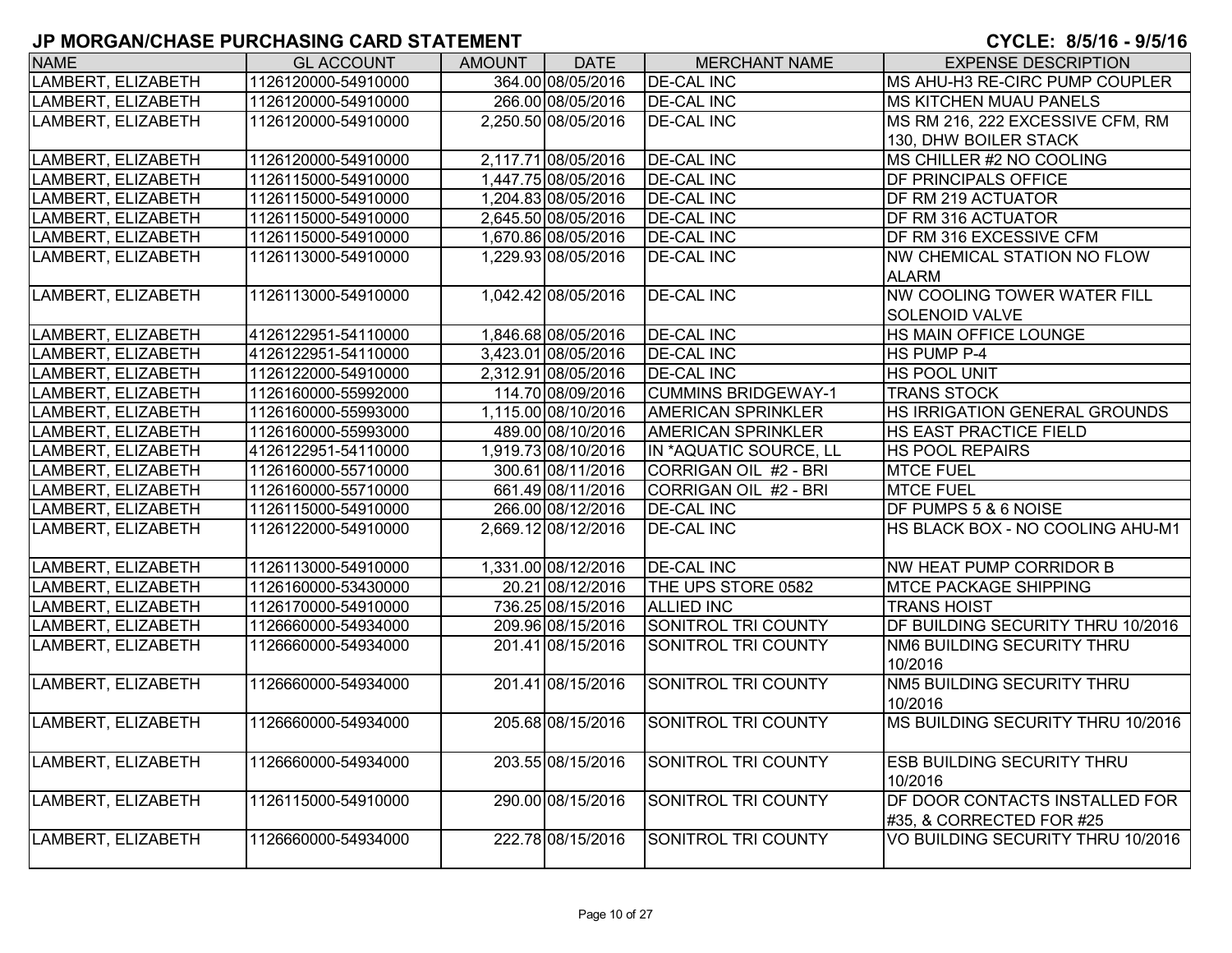# **JP MORGAN/CHASE PURCHASING CARD STATEMENT CYCLE: 8/5/16 - 9/5/1**

| <b>NAME</b>        | <b>GL ACCOUNT</b>   | <b>AMOUNT</b> | <b>DATE</b>         | <b>MERCHANT NAME</b>          | <b>EXPENSE DESCRIPTION</b>                                             |
|--------------------|---------------------|---------------|---------------------|-------------------------------|------------------------------------------------------------------------|
| LAMBERT, ELIZABETH | 1126660000-54934000 |               | 205.68 08/15/2016   | <b>SONITROL TRI COUNTY</b>    | OH BUILDING SECURITY THRU 10/2016                                      |
| LAMBERT, ELIZABETH | 1126660000-54934000 |               | 220.64 08/15/2016   | <b>SONITROL TRI COUNTY</b>    | <b>ITC BUILDING SECURITY THRU 10/2016</b>                              |
| LAMBERT, ELIZABETH | 1126660000-54934000 |               | 201.41 08/15/2016   | SONITROL TRI COUNTY           | PORTABLE BUILDING SECURITY THRU<br>10/2016                             |
| LAMBERT, ELIZABETH | 1126660000-54934000 |               | 233.47 08/15/2016   | SONITROL TRI COUNTY           | MTCE BUILDING SECURITY THRU<br>10/2016                                 |
| LAMBERT, ELIZABETH | 1126660000-54934000 |               | 233.47 08/15/2016   | SONITROL TRI COUNTY           | TRANS BUILDING SECURITY THRU<br>10/2016                                |
| LAMBERT, ELIZABETH | 1126660000-54934000 |               | 203.55 08/15/2016   | SONITROL TRI COUNTY           | NW BUILDING SECURITY THRU 10/2016                                      |
| LAMBERT, ELIZABETH | 1126160000-55992000 |               | 98.56 08/16/2016    | <b>AIRGASS NORTH</b>          | <b>DISTRICT WELDING</b>                                                |
| LAMBERT, ELIZABETH | 1126122000-54910000 |               | 1,640.00 08/16/2016 | <b>DE-CAL INC</b>             | HS CHEMICAL CLEANING #1 & 3                                            |
| LAMBERT, ELIZABETH | 1126122000-54910000 |               | 494.50 08/16/2016   | <b>DE-CAL INC</b>             | HS AHU-M1 CONDENSING UNIT<br><b>CLEANING</b>                           |
| LAMBERT, ELIZABETH | 1126118000-54910000 |               | 1,244.50 08/16/2016 | <b>DE-CAL INC</b>             | <b>NM5 CHEMICAL CLEANING</b><br><b>CONDENSER</b>                       |
| LAMBERT, ELIZABETH | 1126103000-54910000 |               | 190.00 08/16/2016   | <b>DE-CAL INC</b>             | <b>ITC NON-CHEMICAL CLEANING</b><br>CONDENSER, ON TRANE CHILLER        |
| LAMBERT, ELIZABETH | 1126103000-54910000 |               | 761.40 08/16/2016   | <b>DE-CAL INC</b>             | <b>ITC CONDENSER CLEANED, FAN</b><br>BELTS CHECKED RTU-1, 2, 3, 4, & 5 |
| LAMBERT, ELIZABETH | 1126111000-54910000 |               | 949.00 08/16/2016   | <b>DE-CAL INC</b>             | VO CHEMICAL CLEANED CONDENSER -<br><b>ALL RTU'S</b>                    |
| LAMBERT, ELIZABETH | 1126160000-55992000 |               | 1,303.00 08/16/2016 | HYDRO CHEM SYSTEMS INC        | TRANS BUS WASH FILM FIGHTER<br><b>CONC</b>                             |
| LAMBERT, ELIZABETH | 1126152000-54910000 |               | 454.47 08/16/2016   | KONE INC.                     | HS ELEVATOR MTCE THRU JAN 2017                                         |
| LAMBERT, ELIZABETH | 1126160000-54910000 |               | 429.50 08/17/2016   | <b>ARCH ENVIRONMENTAL GRO</b> | <b>DISTRICT HAZARDOUS MATERIALS</b><br><b>CONSULTING</b>               |
| LAMBERT, ELIZABETH | 1126122000-54910000 |               | 2,976.00 08/17/2016 | <b>ARCH ENVIRONMENTAL GRO</b> | HS INVENTORY, PKGING, DISPOSAL<br>OF OBSOLETE CHEMICALS                |
| LAMBERT, ELIZABETH | 1126104000-54910000 |               | 210.00 08/18/2016   | <b>AMERICAN SPRINKLER</b>     | NM SOCCER STADIUM IRRIGATION<br><b>REPAIRS</b>                         |
| LAMBERT, ELIZABETH | 4126122951-54110000 |               | 1,196.36 08/19/2016 | <b>DE-CAL INC</b>             | HS AHU-29 NOISY CHILLER PUMP                                           |
| LAMBERT, ELIZABETH | 1126122000-54910000 |               | 477.00 08/19/2016   | <b>DE-CAL INC</b>             | HS CHILLER NOT COOLING                                                 |
| LAMBERT, ELIZABETH | 1126122000-54910000 |               | 614.82 08/19/2016   | <b>DE-CAL INC</b>             | <b>HS BELTS</b>                                                        |
| LAMBERT, ELIZABETH | 4126103951-54110000 |               | 2,646.24 08/19/2016 | <b>DE-CAL INC</b>             | <b>ITC LEAK ON B &amp; G HW/CW PUMP ON</b><br><b>RIGHT</b>             |
| LAMBERT, ELIZABETH | 4126115951-54110000 |               | 1,331.00 08/19/2016 | <b>DE-CAL INC</b>             | DF RM 201 CFM UNABLE TO CONTROL                                        |
| LAMBERT, ELIZABETH | 1126115000-54910000 |               | 462.00 08/19/2016   | <b>DE-CAL INC</b>             | <b>DF AHU-C1 NO STATIC</b>                                             |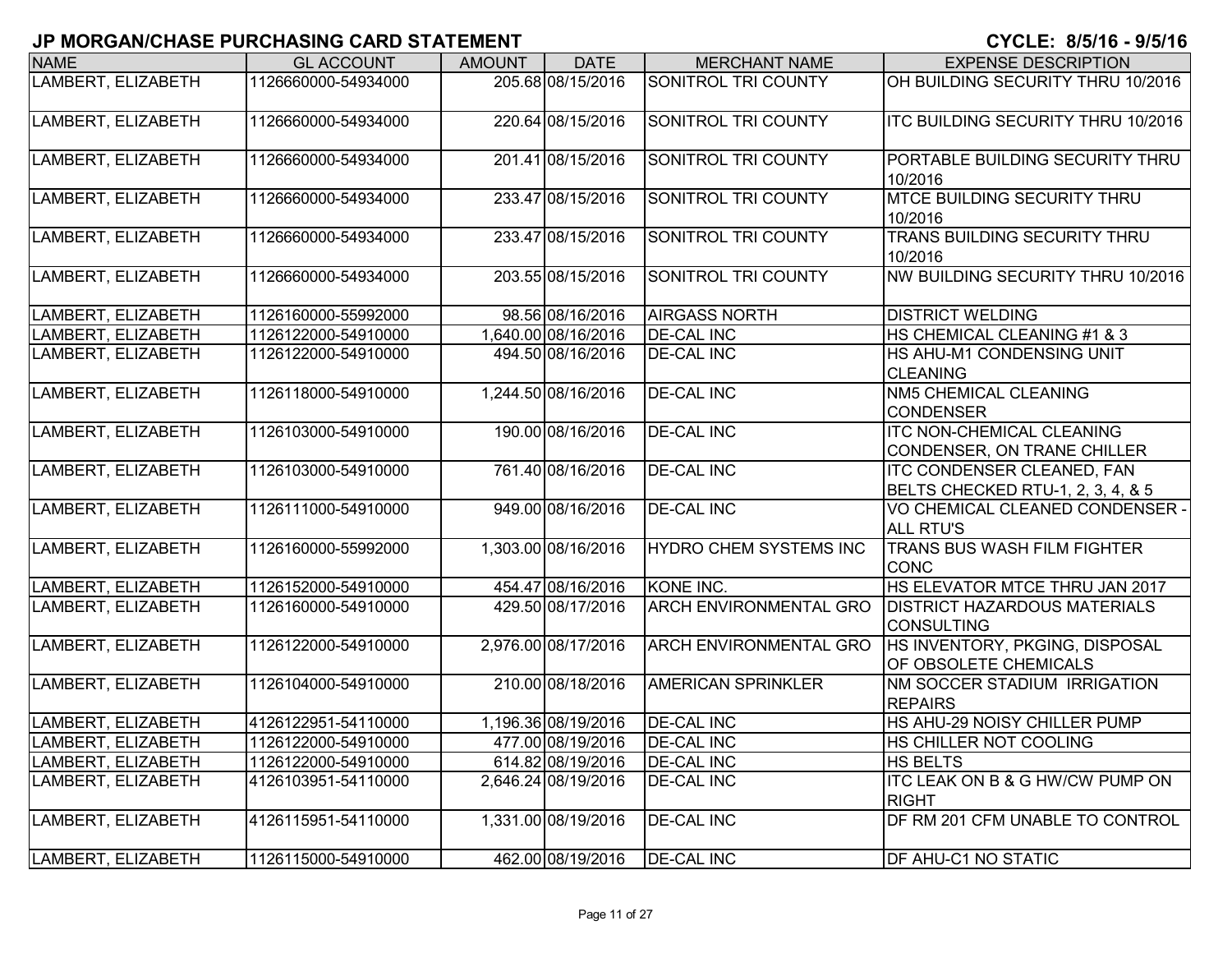| <b>NAME</b>        | <b>GL ACCOUNT</b>   | <b>AMOUNT</b> | <b>DATE</b>         | <b>MERCHANT NAME</b>          | <b>EXPENSE DESCRIPTION</b>                |
|--------------------|---------------------|---------------|---------------------|-------------------------------|-------------------------------------------|
| LAMBERT, ELIZABETH | 1126111000-54910000 |               | 477.00 08/19/2016   | <b>DE-CAL INC</b>             | VO GYM STORAGE UNIT HEATERS ON            |
|                    |                     |               |                     |                               |                                           |
| LAMBERT, ELIZABETH | 1126160000-54910000 |               | 1,450.00 08/19/2016 | IN *ALL CITY ROOTER           | <b>DISTRICT GREASE TRAP SERVICES</b>      |
| LAMBERT, ELIZABETH | 1126160000-54910000 |               | 6,800.00 08/19/2016 | IN *ALL CITY ROOTER           | <b>DISTRICT JET &amp; VAC STORM &amp;</b> |
|                    |                     |               |                     |                               | <b>SANITARY STRUCTURES</b>                |
| LAMBERT, ELIZABETH | 1126100000-54910829 |               | 3,449.00 08/23/2016 | <b>ARCH ENVIRONMENTAL GRO</b> | <b>DISTRICT STORMWATER</b>                |
|                    |                     |               |                     |                               | <b>MANAGEMENT</b>                         |
| LAMBERT, ELIZABETH | 1126112000-54910000 |               | 140.00 08/24/2016   | 1 800 4 BLINDS MICHIGA        | <b>OH BLINDS REPAIRS</b>                  |
| LAMBERT, ELIZABETH | 1126111000-54910000 |               | 139.00 08/24/2016   | 1800 4 BLINDS MICHIGA         | <b>VO BLINDS REPAIRS</b>                  |
| LAMBERT, ELIZABETH | 1126160000-55992000 |               | 121.00 08/24/2016   | 1800 4 BLINDS MICHIGA         | NM BLINDS DEPOSIT                         |
| LAMBERT, ELIZABETH | 1126160000-54910000 |               | 295.25 08/24/2016   | IN *SECURE DOORS LLC          | <b>MTCE TRAILER CABLES, TRANS DOOR</b>    |
|                    |                     |               |                     |                               | <b>BOTTOM SECTION REPLACED</b>            |
| LAMBERT, ELIZABETH | 1126160000-55992000 |               | 500.00 08/24/2016   | <b>NICHOLS</b>                | <b>ECEC TOWEL DISPENSERS</b>              |
| LAMBERT, ELIZABETH | 1126660000-54934000 |               | 949.25 08/24/2016   | <b>PROTECTION ONE ALARM</b>   | <b>DISTRICT BUILDING SECURITY</b>         |
| LAMBERT, ELIZABETH | 1126660000-54934000 |               | 10.00 08/24/2016    | <b>PROTECTION ONE ALARM</b>   | <b>ESB BUILDING SECURITY</b>              |
| LAMBERT, ELIZABETH | 1126660000-54934000 |               | 181.29 08/24/2016   | <b>SONITROL TRI COUNTY</b>    | PV BUILDING SECURITY THRU OCT             |
|                    |                     |               |                     |                               | 2016                                      |
| LAMBERT, ELIZABETH | 1126660000-54934000 |               | 181.29 08/24/2016   | SONITROL TRI COUNTY           | HS BUILDING SECURITY THRU OCT             |
|                    |                     |               |                     |                               | 2016                                      |
| LAMBERT, ELIZABETH | 1126160000-55710000 |               | 414.31 08/25/2016   | CORRIGAN OIL #2 - BRI         | <b>MTCE FUEL</b>                          |
| LAMBERT, ELIZABETH | 1126122000-54910000 |               | 752.90 08/25/2016   | <b>ICOMM</b>                  | <b>HS CLASSROOM SPEAKERS</b>              |
| LAMBERT, ELIZABETH | 1126160000-55992000 |               | 731.03 08/26/2016   | <b>AERO FILTER INC</b>        | <b>NM6 AIR FILTERS</b>                    |
| LAMBERT, ELIZABETH | 1126160000-55992000 |               | 703.44 08/26/2016   | <b>AERO FILTER INC</b>        | <b>PV AIR FILTERS</b>                     |
| LAMBERT, ELIZABETH | 4126118951-54110000 |               | 2,353.01 08/26/2016 | <b>DE-CAL INC</b>             | NM6 DOMESTIC HOT WATER BOILER             |
| LAMBERT, ELIZABETH | 1126152000-54910000 |               | 870.00 08/26/2016   | <b>DE-CAL INC</b>             | HS NORTH BOILER ROOM DOMESTIC             |
|                    |                     |               |                     |                               | <b>BOILERS</b>                            |
| LAMBERT, ELIZABETH | 1126160000-55992000 |               | 3,750.00 08/26/2016 | SUPERIOR GROUNDCOVER I        | <b>PV PLAYGROUND MATERIAL</b>             |
| LAMBERT, ELIZABETH | 1126160000-55992000 |               | 3,750.00 08/26/2016 | <b>SUPERIOR GROUNDCOVER I</b> | <b>NW PLAYGROUND MATERIAL</b>             |
| LAMBERT, ELIZABETH | 1126160000-55992000 |               | 3,000.00 08/26/2016 | <b>SUPERIOR GROUNDCOVER</b>   | <b>INM PLAYGROUND MATERIAL</b>            |
| LAMBERT, ELIZABETH | 1126160000-55910000 |               | 34.50 08/29/2016    | STAPLS7161690926000001        | <b>MTCE OFFICE SUPPLIES</b>               |
| LAMBERT, ELIZABETH | 1126115000-54910000 |               | 3,250.00 08/31/2016 | <b>SUPERIOR GROUNDCOVER</b>   | <b>DF PLAYGROUND MULCH</b>                |
| LAMBERT, ELIZABETH | 4126122951-54110000 |               | 2,746.52 09/01/2016 | <b>DE-CAL INC</b>             | <b>HS RTU-B1 MOTOR</b>                    |
| LAMBERT, ELIZABETH | 4126118951-54110000 |               | 2,409.80 09/01/2016 | <b>DE-CAL INC</b>             | NM5 CIRC PUMP IN BOILER ROOM              |
| LAMBERT, ELIZABETH | 4126120951-54110000 |               | 6,214.56 09/01/2016 | <b>DE-CAL INC</b>             | <b>MS BOILER FLUE</b>                     |
| LAMBERT, ELIZABETH | 4126115951-54110000 |               | 854.00 09/01/2016   | <b>IDE-CAL INC</b>            | <b>IDF MAIN OFFICE VAV BOX</b>            |
| LAMBERT, ELIZABETH | 1126161000-53840000 |               | 1,242.81 09/01/2016 | <b>WASTE MGMT WM EZPAY</b>    | <b>DISTRICT WASTE REMOVAL</b>             |
| LAMBERT, ELIZABETH | 2326161000-53840000 |               | 414.27 09/01/2016   | <b>WASTE MGMT WM EZPAY</b>    | <b>DISTRICT WASTE REMOVAL REC</b>         |
|                    |                     |               |                     |                               | <b>MILAGE</b>                             |
| LAMBERT, ELIZABETH | 1126120000-54910000 |               | 603.00 09/02/2016   | <b>AMERICAN SPRINKLER</b>     | <b>MS IRRIGATION REPAIRS</b>              |
| LAMBERT, ELIZABETH | 1126115000-54910000 |               | 28.00 09/02/2016    | <b>ERADICO SERVICES</b>       | <b>DF PEST MANAGEMENT</b>                 |
| LAMBERT, ELIZABETH | 1126120000-54910000 |               | 37.00 09/02/2016    | <b>ERADICO SERVICES</b>       | <b>MS PEST MANAGEMENT</b>                 |
| LAMBERT, ELIZABETH | 1126122000-54910000 |               | 33.00 09/02/2016    | <b>ERADICO SERVICES</b>       | <b>HS PEST MANAGEMENT</b>                 |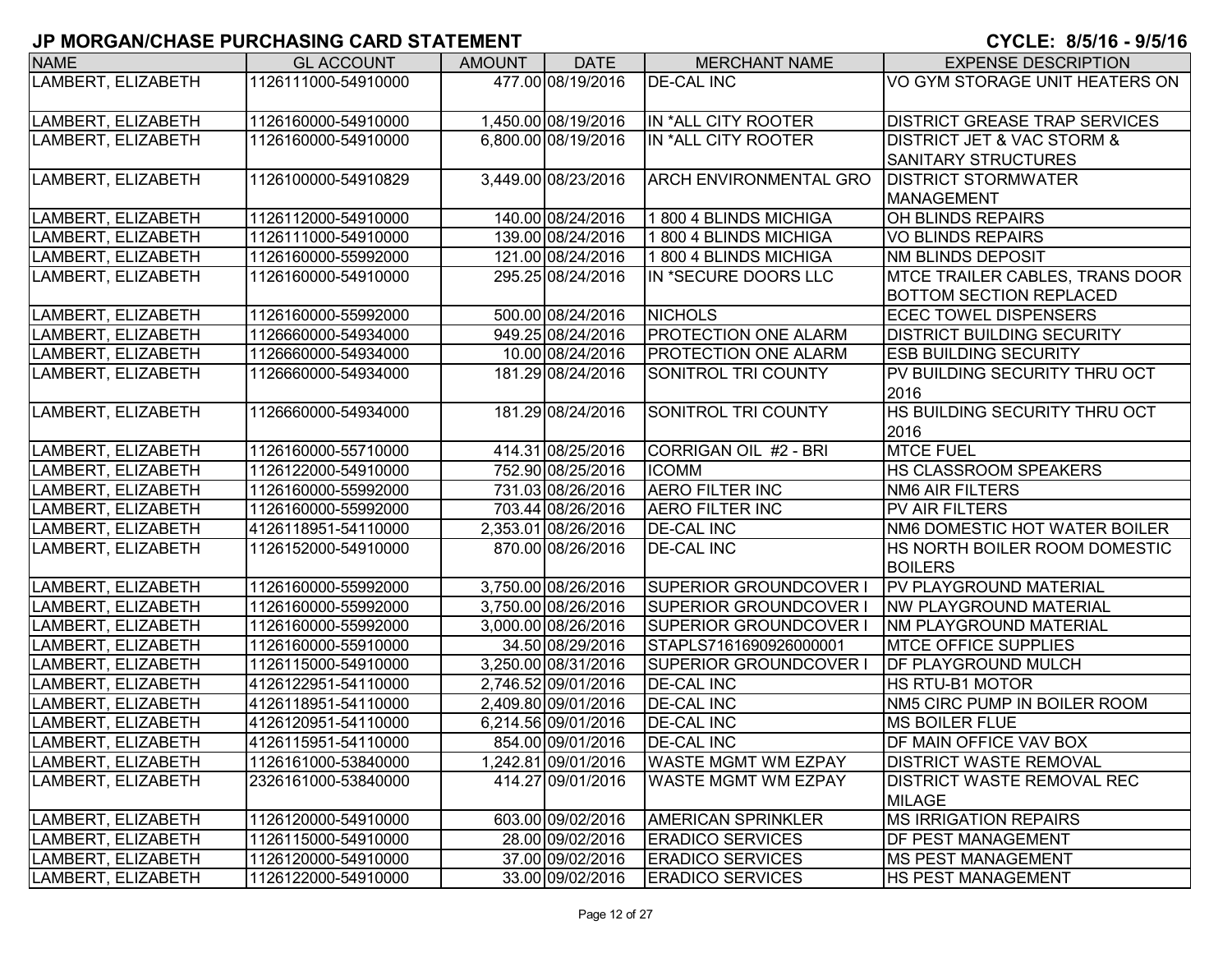| <b>NAME</b>              | <b>GL ACCOUNT</b>   | <b>AMOUNT</b> | <b>DATE</b>          | <b>MERCHANT NAME</b>          | <b>EXPENSE DESCRIPTION</b>                  |
|--------------------------|---------------------|---------------|----------------------|-------------------------------|---------------------------------------------|
| LAMBERT, ELIZABETH       | 1126114000-54910000 |               | 28.00 09/02/2016     | <b>ERADICO SERVICES</b>       | PV PEST MANAGEMENT                          |
| LAMBERT, ELIZABETH       | 1126113000-54910000 |               | 28.00 09/02/2016     | <b>ERADICO SERVICES</b>       | <b>NW PEST MANAGEMENT</b>                   |
| LAMBERT, ELIZABETH       | 1126118000-54910000 |               | 28.00 09/02/2016     | <b>ERADICO SERVICES</b>       | <b>NM6 PEST MANAGEMENT</b>                  |
| LAMBERT, ELIZABETH       | 1126101000-54910000 |               | 43.00 09/02/2016     | <b>ERADICO SERVICES</b>       | <b>ESB PEST MANAGEMENT</b>                  |
| LAMBERT, ELIZABETH       | 1126118000-54910000 |               | 28.00 09/02/2016     | <b>ERADICO SERVICES</b>       | NM5 PEST MANAGEMENT                         |
| LAMBERT, ELIZABETH       | 1126111000-54910000 |               | 28.00 09/02/2016     | <b>ERADICO SERVICES</b>       | <b>VO PEST MANAGEMENT</b>                   |
| LAMBERT, ELIZABETH       | 1126112000-54910000 |               | 28.00 09/02/2016     | <b>ERADICO SERVICES</b>       | <b>OH PEST MANAGEMENT</b>                   |
| LAMBERT, ELIZABETH       | 1126103000-54910000 |               | 28.00 09/02/2016     | <b>ERADICO SERVICES</b>       | <b>ITC PEST MANAGEMENT</b>                  |
| LAMBERT, ELIZABETH       | 1126105000-54910000 |               | 31.00 09/02/2016     | <b>ERADICO SERVICES</b>       | PORTABLE PEST MANAGEMENT                    |
| LAMBERT, ELIZABETH       | 1126152000-55991000 |               | 6,516.73 09/02/2016  | <b>NICHOLS</b>                | <b>ECEC CUSTODIAL SUPPLIES</b>              |
| LAMBERT, ELIZABETH       | 1126152000-55991000 |               | 913.08 09/02/2016    | <b>NICHOLS</b>                | <b>ECEC CUSTODIAL SUPPLIES</b>              |
| LAMBERT, ELIZABETH       | 1126152000-55991000 |               | 360.61 09/02/2016    | <b>NICHOLS</b>                | <b>ECEC CUSTODIAL SUPPLIES</b>              |
| LAMBERT, ELIZABETH       | 1126152000-55991000 |               | 2,780.00 09/02/2016  | <b>NICHOLS</b>                | <b>DISTRICT TISSUE DISPENSERS</b>           |
| LAMBERT, ELIZABETH       | 1126152000-55991000 |               | 1,980.00 09/02/2016  | <b>NICHOLS</b>                | <b>DISTRICT TISSUE DISPENSERS</b>           |
| LAMBERT, ELIZABETH       | 1126152000-55991000 |               | 1,518.74 09/02/2016  | <b>NICHOLS</b>                | <b>ECEC CUSTODIAL SUPPLIES</b>              |
| LAMBERT, ELIZABETH       | 1126152000-55991000 |               | 10,612.36 09/02/2016 | <b>NICHOLS</b>                | <b>ECEC CUSTODIAL SUPPLIES</b>              |
| LAMBERT, ELIZABETH       | 1126152000-55991000 |               | 30.00 09/02/2016     | <b>NICHOLS</b>                | <b>ECEC TISSUE DISPENSERS</b>               |
| LAMBERT, ELIZABETH       | 1126660000-54934000 |               | 290.00 09/02/2016    | SONITROL TRI COUNTY           | NM6 BUILDING SECURITY                       |
| LAMBERT, ELIZABETH       | 1126160000-55992000 |               | 135.78 09/05/2016    | <b>LEONARDS SYSRUPS</b>       | HS POOL CO2                                 |
| LAMBERT, ELIZABETH       | 1126113000-55991000 |               | 1,394.58 09/05/2016  | <b>NICHOLS</b>                | <b>NW CUSTODIAL SUPPLIES</b>                |
| LAMBERT, ELIZABETH       | 1126118000-55991000 |               | 187.95 09/05/2016    | <b>NICHOLS</b>                | <b>NM6 CUSTODIAL SUPPLIES</b>               |
| LAMBERT, ELIZABETH       | 1126122000-55991000 |               | 382.42 09/05/2016    | <b>NICHOLS</b>                | <b>HS CUSTODIAL SUPPLIES</b>                |
| LAMBERT, ELIZABETH       | 1126118000-55991000 |               | 624.08 09/05/2016    | <b>NICHOLS</b>                | <b>NM5 CUSTODIAL SUPPLIES</b>               |
| LAMBERT, ELIZABETH       | 1126112000-55991000 |               | 99.68 09/05/2016     | <b>NICHOLS</b>                | OH CUSTODIAL SUPPLIES                       |
| LAMBERT, ELIZABETH       | 1126111000-55991000 |               | 259.63 09/05/2016    | <b>NICHOLS</b>                | <b>VO CUSTODIAL SUPPLIES</b>                |
| LAMBERT, ELIZABETH       | 1126114000-55991000 |               | 216.72 09/05/2016    | <b>NICHOLS</b>                | PV CUSTODIAL SUPPLIES                       |
| LAMBERT, ELIZABETH       | 1126120000-55991000 |               | 850.20 09/05/2016    | <b>NICHOLS</b>                | <b>MS CUSTODIAL SUPPLIES</b>                |
| LAMBERT, ELIZABETH Total |                     | 137,618.03    |                      |                               |                                             |
| LASH, NANCY              | 1124114000-55910000 |               | 926.40 08/17/2016    | <b>DMI* DELL CORP BUS</b>     | INK FOR COLOR PRINTER IN OFFICE-            |
|                          |                     |               |                      |                               | <b>PLEASE NOTE A REFUND WILL BE</b>         |
|                          |                     |               |                      |                               | <b>FORTHCOMING FROM DELL WITH</b>           |
|                          |                     |               |                      |                               | <b>RESPECT TO SALES TAX CHARGED</b>         |
| <b>LASH, NANCY</b>       | 1124114000-55910000 |               | 25.00 08/17/2016     | <b>DUNCAN DISPOSAL SYSTEM</b> | <b>PARKVIEW DISPOSAL/RECYCLING</b>          |
| <b>LASH, NANCY</b>       | 1124114000-55910000 |               | 145.15 08/17/2016    | THE RIEGLE PRESS              | <b>OFFICE ADMINISTRATION SUPPLIES</b>       |
| <b>LASH, NANCY</b>       | 1111114000-55110708 |               | 142.90 08/18/2016    | <b>CALLOWAY HOUSE</b>         | <b>TEACHER SUPPLY</b>                       |
| <b>LASH, NANCY</b>       | 1124114000-57410000 |               | 555.00 08/18/2016    | <b>MICHIGAN ELEMENTARY AN</b> | ANNUAL MEMSPA DUES FOR JEN<br><b>MICHOS</b> |
| <b>LASH, NANCY</b>       | 1111114000-55110708 |               | 290.74 08/18/2016    | STAPLS7161089681000002        | TEACHER/CLASSROOM SUPPLY                    |
| <b>LASH, NANCY</b>       | 1111114000-55110708 |               | 33.53 08/18/2016     | SUPREME SCHOOL SPLY WE        | <b>TEACHER SUPPLIES</b>                     |
| LASH, NANCY              | 1111114000-55110708 |               | 323.87 08/19/2016    | RGS PAY*                      | TEACHER/CLASSROOM SUPPLY                    |
| <b>LASH, NANCY</b>       | 1124114000-55910000 |               | 27.98 08/19/2016     | SMILEMAKERS INC               | <b>OFFICE SUPPLY</b>                        |
| <b>LASH, NANCY</b>       | 1111114000-55110708 |               | 163.96 08/19/2016    | STAPLS7161089681000001        | TEACHER/CLASSROOM SUPPLY                    |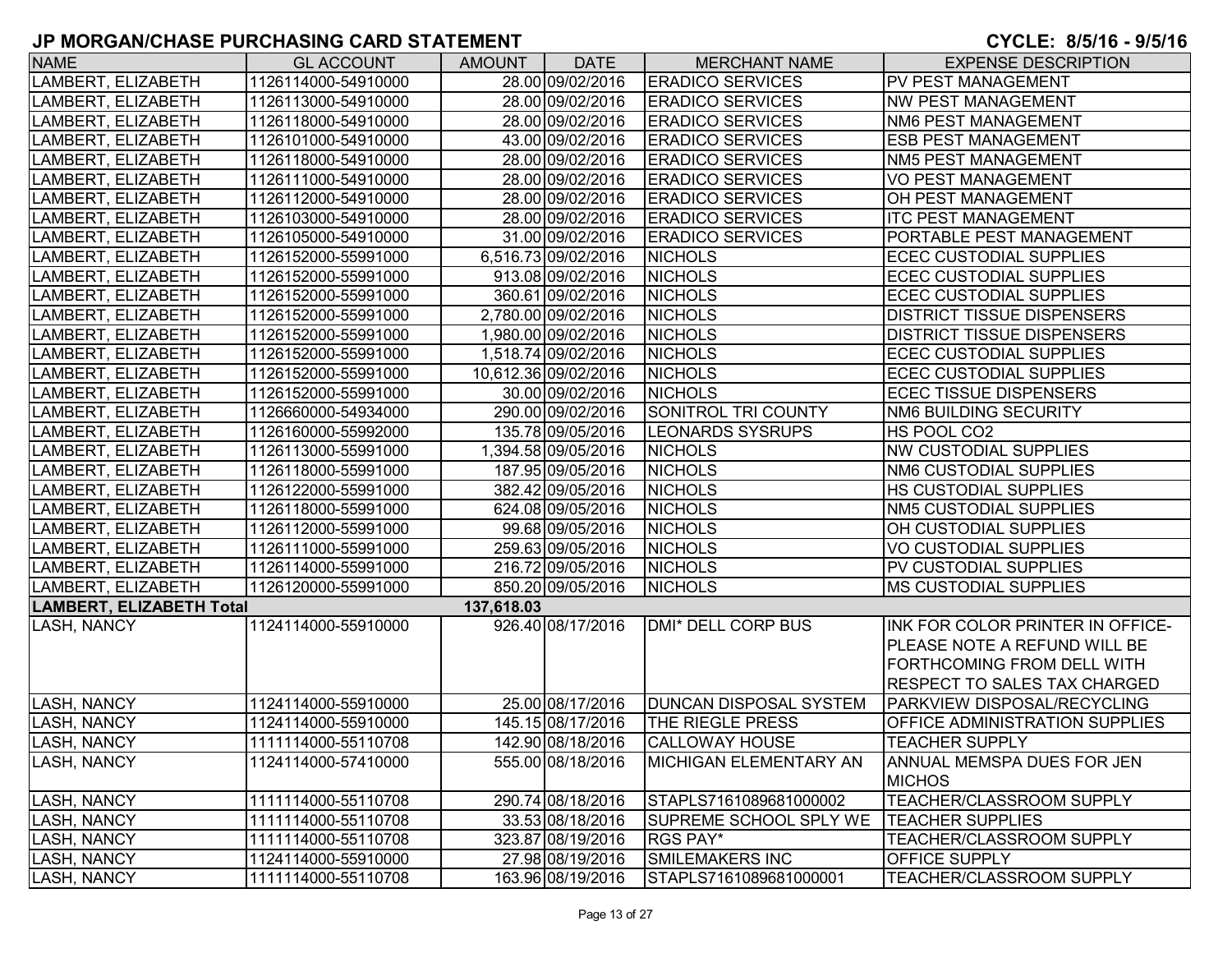| <b>NAME</b>        | <b>GL ACCOUNT</b>   | <b>AMOUNT</b> | <b>DATE</b>         | <b>MERCHANT NAME</b>          | <b>EXPENSE DESCRIPTION</b>      |
|--------------------|---------------------|---------------|---------------------|-------------------------------|---------------------------------|
| LASH, NANCY        | 1111114000-55110708 |               | .51 08/19/2016      | STAPLS7161089681000004        | TEACHER/CLASSROOM SUPPLY        |
| <b>LASH, NANCY</b> | 1111114000-55110708 |               | 309.68 08/19/2016   | STAPLS7161149800000001        | TEACHER/CLASSROOM SUPPLY        |
| LASH, NANCY        | 1111114000-55110708 |               | 101.65 08/19/2016   | STAPLS7161155079000001        | TEACHER/CLASSROOM SUPPLY        |
| LASH, NANCY        | 1111114000-55110708 |               | 4.35 08/19/2016     | STAPLS7161155079000003        | <b>TEACHER/CLASSROOM SUPPLY</b> |
| LASH, NANCY        | 1111114000-55110708 |               | 4.56 08/19/2016     | STAPLS7161155079000004        | TEACHER/CLASSROOM SUPPLY        |
| LASH, NANCY        | 1111114000-55110708 |               | 92.86 08/19/2016    | STAPLS7161169705000001        | TEACHER/CLASSROOM SUPPLY        |
| LASH, NANCY        | 1111114000-55110708 |               | 167.94 08/22/2016   | LAKESHORE LEARNING MAT        | <b>TEACHER SUPPLY</b>           |
| <b>LASH, NANCY</b> | 1124114000-55910000 |               | 424.12 08/22/2016   | <b>SCHOOL HEALTH CORP</b>     | OFFICE SUPPLY                   |
| <b>LASH, NANCY</b> | 1111114000-55110708 |               | 46.76 08/22/2016    | STAPLS7161089681000003        | TEACHER/CLASSROOM SUPPLY        |
| LASH, NANCY        | 1111114000-55110708 |               | 474.60 08/22/2016   | STAPLS7161232937000001        | TEACHER/CLASSROOM SUPPLY        |
| LASH, NANCY        | 1111114000-55110708 |               | 75.60 08/22/2016    | STAPLS7161232937000002        | TEACHER/CLASSROOM SUPPLY        |
| LASH, NANCY        | 1111114000-55110708 |               | 1,211.23 08/22/2016 | STAPLS7161257530000001        | TEACHER/CLASSROOM SUPPLY        |
| LASH, NANCY        | 1111114000-55110708 |               | 54.00 08/22/2016    | STAPLS7161257530000004        | TEACHER/CLASSROOM SUPPLY        |
| LASH, NANCY        | 1111114000-55110708 |               | 124.25 08/23/2016   | <b>DRAPHIX/TEACHER DIRECT</b> | <b>TEACHER/CLASSROOM SUPPLY</b> |
| LASH, NANCY        | 1111114000-55110708 |               | 66.78 08/23/2016    | DRAPHIX/TEACHER DIRECT        | TEACHER/CLASSROOM SUPPLY        |
| LASH, NANCY        | 1111114000-55110708 |               | 276.23 08/23/2016   | SSI*SCHOOL SPECIALTY          | TEACHER/CLASSROOM SUPPLY        |
| LASH, NANCY        | 1111114000-55110708 |               | 68.10 08/24/2016    | SSI*SCHOOL SPECIALTY          | TEACHER/CLASSROOM SUPPLY        |
| LASH, NANCY        | 1111114000-55110708 |               | 19.95 08/24/2016    | STAPLS7161155079000002        | TEACHER/CLASSROOM SUPPLY        |
| LASH, NANCY        | 1111114000-55110708 |               | 92.05 08/24/2016    | STAPLS7161376332000002        | TEACHER/CLASSROOM SUPPLY        |
| <b>LASH, NANCY</b> | 1111114000-55110708 |               | 368.15 08/24/2016   | STAPLS7161386544000001        | TEACHER/CLASSROOM SUPPLY        |
| <b>LASH, NANCY</b> | 1111114000-55110708 |               | 106.90 08/24/2016   | STAPLS7161388087000001        | TEACHER/CLASSROOM SUPPLY        |
| LASH, NANCY        | 1111114000-55110708 |               | 688.06 08/25/2016   | SSI*SCHOOL SPECIALTY          | TEACHER/CLASSROOM SUPPLY        |
| LASH, NANCY        | 1111114000-55110708 |               | -7.50 08/25/2016    | STAPLS7161257530001001        | <b>REFUND FOR ITEM</b>          |
| LASH, NANCY        | 1111114000-55110708 |               | 56.80 08/25/2016    | STAPLS7161376332000001        | CLASSROOM/TEACHER SUPPLY        |
| LASH, NANCY        | 1111114000-55110708 |               | 489.74 08/25/2016   | STAPLS7161461856000001        | <b>TEACHER/CLASSROOM SUPPLY</b> |
| LASH, NANCY        | 1111114000-55110708 |               | 135.84 08/25/2016   | STAPLS7161462378000001        | TEACHER/CLASSROOM SUPPLY        |
| LASH, NANCY        | 1111114000-55110708 |               | 172.13 08/25/2016   | STAPLS7161467097000001        | TEACHER/CLASSROOM SUPPLY        |
| LASH, NANCY        | 1111114000-55110708 |               | 64.50 08/25/2016    | STAPLS7161469260000001        | TEACHER/CLASSROOM SUPPLY        |
| LASH, NANCY        | 1111114000-55110708 |               | 592.99 08/26/2016   | SSI*SCHOOL SPECIALTY          | TEACHER/CLASSROOM SUPPLY        |
| LASH, NANCY        | 1124114000-57410000 |               | 90.00 08/29/2016    | PHI DELTA KAPPA INTL I        | DUES RENEWAL JEN MICHOS         |
| LASH, NANCY        | 1111114000-55110708 |               | 118.74 08/29/2016   | STAPLS7161257530000005        | TEACHER/CLASSROOM SUPPLY        |
| <b>LASH, NANCY</b> | 1111114000-55110708 |               | 155.94 08/29/2016   | STAPLS7161462378000002        | TEACHER/CLASSROOM SUPPLY        |
| <b>LASH, NANCY</b> | 1111114000-55110708 |               | 8.64 08/29/2016     | STAPLS7161467097000002        | TEACHER/CLASSROOM SUPPLY        |
| <b>LASH, NANCY</b> | 1111114000-55110708 |               | 18.19 08/31/2016    | STAPLS7161257530000006        | TEACHER/CLASSROOM SUPPLY        |
| <b>LASH, NANCY</b> | 1111114000-55110708 |               | 171.86 09/02/2016   | STAPLS7161932318000001        | <b>TEACHER/CLASSROOM SUPPLY</b> |
| <b>LASH, NANCY</b> | 1111114000-55110708 |               | 116.52 09/02/2016   | STAPLS7161932836000001        | <b>TEACHER/CLASSROOM SUPPLY</b> |
| <b>LASH, NANCY</b> | 1111114000-55110708 |               | 197.50 09/02/2016   | STAPLS7161934994000001        | TEACHER/CLASSROOM SUPPLY        |
| <b>LASH, NANCY</b> | 1111114000-55110708 |               | 162.12 09/02/2016   | STAPLS7161935812000001        | <b>TEACHER/CLASSROOM SUPPLY</b> |
| <b>LASH, NANCY</b> | 1111114000-55110708 |               | 195.20 09/02/2016   | STAPLS7161944144000001        | TEACHER/CLASSROOM SUPPLY        |
| <b>LASH, NANCY</b> | 1111114000-55110708 |               | 120.41 09/02/2016   | STAPLS7161948101000001        | <b>TEACHER/CLASSROOM SUPPLY</b> |
| <b>LASH, NANCY</b> | 1111114000-55110708 |               | 47.40 09/02/2016    | STAPLS7161948101000003        | <b>TEACHER/CLASSROOM SUPPLY</b> |
| LASH, NANCY        | 1111114000-55110708 |               | 93.36 09/02/2016    | STAPLS7161948278000001        | TEACHER/CLASSROOM SUPPLY        |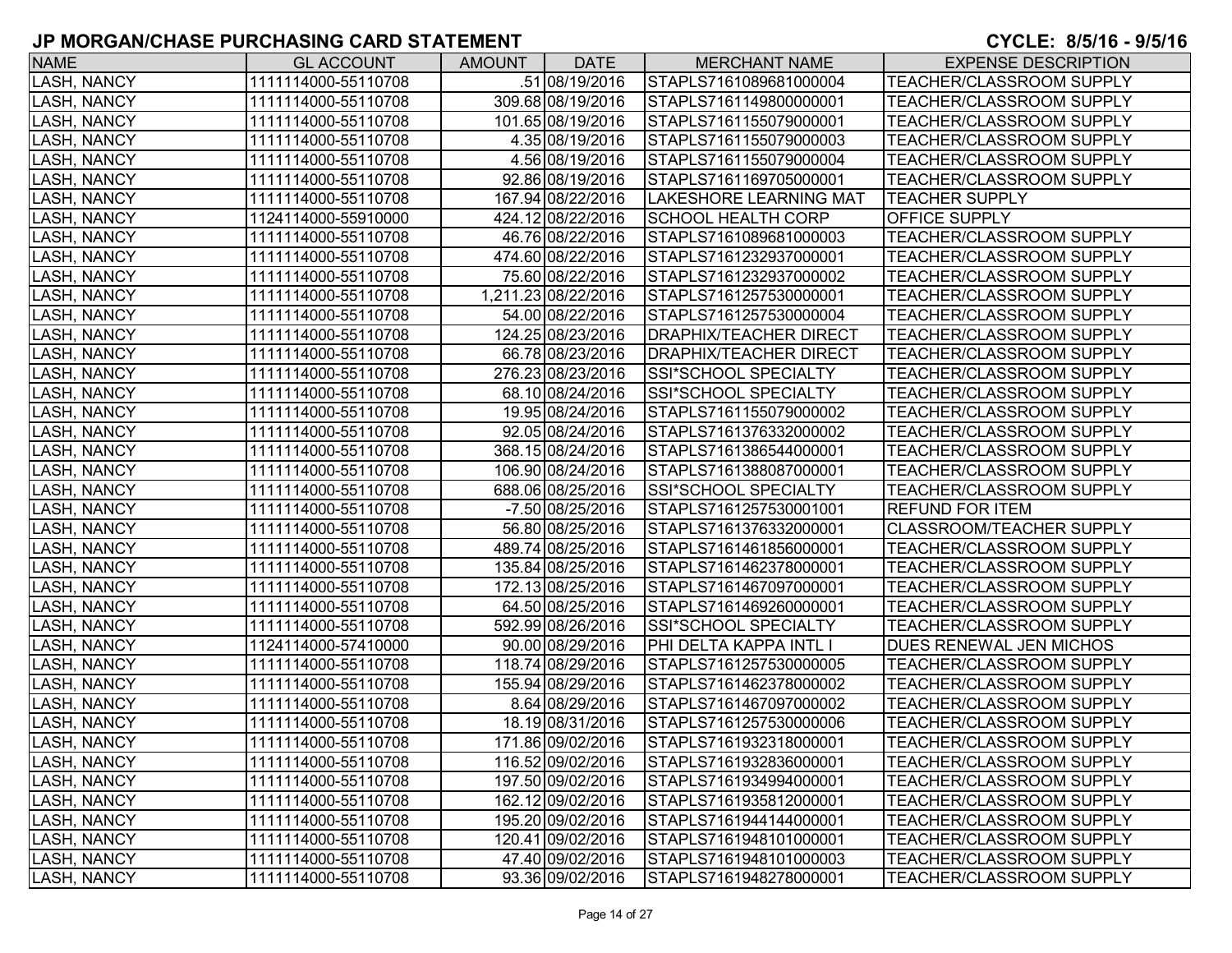| <b>NAME</b>                              | <b>GL ACCOUNT</b>   | AMOUNT | <b>DATE</b>          | <b>MERCHANT NAME</b>               | <b>EXPENSE DESCRIPTION</b>          |  |  |  |  |  |
|------------------------------------------|---------------------|--------|----------------------|------------------------------------|-------------------------------------|--|--|--|--|--|
| <b>LASH, NANCY</b>                       | 1111114000-55110708 |        | 171.78 09/05/2016    | STAPLS7161461856000003             | <b>TEACHER/CLASSROOM SUPPLY</b>     |  |  |  |  |  |
| <b>LASH, NANCY</b>                       | 1111114000-55110708 |        | 42.99 09/05/2016     | STAPLS7161948101000002             | TEACHER/CLASSROOM SUPPLY            |  |  |  |  |  |
| <b>LASH, NANCY Total</b><br>10,628.01    |                     |        |                      |                                    |                                     |  |  |  |  |  |
| LUSSENDEN, ASHLEY                        | 1311800000-55110551 |        | 27.43 08/31/2016     | <b>IKEA CANTON</b>                 | <b>CLASSROOM TOYS</b>               |  |  |  |  |  |
| LUSSENDEN, ASHLEY                        | 1311800000-55110551 |        | 14.00 09/01/2016     | <b>DOLLAR TREE</b>                 | <b>CLASSROOM TOYS</b>               |  |  |  |  |  |
| LUSSENDEN, ASHLEY                        | 1311800000-55110551 |        | 72.90 09/01/2016     | 00014654<br><b>TARGET</b>          | <b>CLASSROOM TOYS</b>               |  |  |  |  |  |
| LUSSENDEN, ASHLEY                        | 1311800000-55110551 |        | 37.76 09/05/2016     | JOANN ETC #2003                    | <b>CLASSROOM TOYS</b>               |  |  |  |  |  |
| <b>LUSSENDEN, ASHLEY Total</b><br>152.09 |                     |        |                      |                                    |                                     |  |  |  |  |  |
| MARRA, KELLY                             | 1611851343-55110000 |        | 159.65 08/31/2016    | <b>TARGET</b><br>00014654          | <b>TEACHING SUPPLIES</b>            |  |  |  |  |  |
| MARRA, KELLY                             | 1611851343-55110000 |        | 13.00 09/01/2016     | <b>DOLLAR TREE</b>                 | <b>SUPPLIES</b>                     |  |  |  |  |  |
| MARRA, KELLY                             | 1611851343-55110000 |        | 283.99 09/01/2016    | MEIJER INC #054<br>Q <sub>01</sub> | <b>SUPPLIES</b>                     |  |  |  |  |  |
| MARRA, KELLY                             | 1611851343-55110000 |        | 147.89 09/01/2016    | <b>TEACHER'S STORE LIVONI</b>      | <b>SUPPLIES</b>                     |  |  |  |  |  |
| <b>MARRA, KELLY</b>                      | 1611851343-55110000 |        | 29.95 09/02/2016     | <b>HIGHSCOPE EDUCATIONAL</b>       | <b>SUPPLIES</b>                     |  |  |  |  |  |
| <b>MARRA, KELLY Total</b>                |                     | 634.48 |                      |                                    |                                     |  |  |  |  |  |
| <b>MATSON, MELISSA</b>                   | 6100084000-24316697 |        | 1,266.63 08/08/2016  | <b>BUCK INSTITUTE FOR EDU</b>      | SUMMER SHOULDER SERIES BOOKS -      |  |  |  |  |  |
|                                          |                     |        |                      |                                    | <b>DESIGN THINKING</b>              |  |  |  |  |  |
| <b>MATSON, MELISSA</b>                   | 1722100000-57910611 |        | 1,035.40 08/08/2016  | <b>BUCK INSTITUTE FOR EDU</b>      | SUMMER SHOULDER SERIES BOOKS -      |  |  |  |  |  |
|                                          |                     |        |                      |                                    | <b>DESIGN THINKING</b>              |  |  |  |  |  |
| <b>MATSON, MELISSA</b>                   | 1722100000-57910611 |        | -21.19 08/08/2016    | FEDEXOFFICE 00004754               | <b>RETURN OF PACKAGING SUPPLIES</b> |  |  |  |  |  |
|                                          |                     |        |                      |                                    | <b>FOR CURIOSITY KITS</b>           |  |  |  |  |  |
| <b>MATSON, MELISSA</b>                   | 1722100000-57410611 |        | 159.00 08/08/2016    | <b>LEARNING FORWARD (LF)</b>       | <b>COMPREHENSIVE LEARNING</b>       |  |  |  |  |  |
|                                          |                     |        |                      |                                    | <b>FORWARD MEMBERSHIP</b>           |  |  |  |  |  |
| <b>MATSON, MELISSA</b>                   | 1722100000-57910611 |        | 41.18 08/08/2016     | <b>MARIA'S ITALIAN BAKERY</b>      | LUNCH FOR INTERVIEWERS - FOR RJ     |  |  |  |  |  |
|                                          |                     |        |                      |                                    | <b>WEBBER INTERVIEW GROUP</b>       |  |  |  |  |  |
| <b>MATSON, MELISSA</b>                   | 1722100000-57910611 |        | 15.00 08/12/2016     | <b>STAPLES</b><br>00115659         | PURCHASE OF COMPOSITION             |  |  |  |  |  |
|                                          |                     |        |                      |                                    | NOTEBOOKS FOR PBL ELEMENTARY        |  |  |  |  |  |
|                                          |                     |        |                      |                                    | SUMMER SHOULDER SERIES COURSE       |  |  |  |  |  |
|                                          |                     |        |                      |                                    |                                     |  |  |  |  |  |
| <b>MATSON, MELISSA</b>                   | 1711111000-53450611 |        | 3,683.34 08/15/2016  | RLI*RENAISSANCE LEARN              | PURCHASE OF RENAISSANCE             |  |  |  |  |  |
|                                          |                     |        |                      |                                    | LEARNING SOFTWARE - DEERFIELD       |  |  |  |  |  |
| <b>MATSON, MELISSA</b>                   | 1711113000-53450611 |        | 4,200.63 08/15/2016  | <b>RLI*RENAISSANCE LEARN</b>       | PURCHASE OF RENAISSANCE             |  |  |  |  |  |
|                                          |                     |        |                      |                                    | LEARNING SOFTWARE - NOVI WOODS      |  |  |  |  |  |
|                                          |                     |        |                      |                                    |                                     |  |  |  |  |  |
| <b>MATSON, MELISSA</b>                   | 1711114000-53450611 |        | 5,327.00 08/15/2016  | RLI*RENAISSANCE LEARN              | PURCHASE OF RENAISSANCE             |  |  |  |  |  |
|                                          |                     |        |                      |                                    | LEARNING SOFTWARE - PARKVIEW        |  |  |  |  |  |
| <b>MATSON, MELISSA</b>                   | 1711118000-53450611 |        | 11,063.72 08/15/2016 | RLI*RENAISSANCE LEARN              | PURCHASE OF RENAISSANCE             |  |  |  |  |  |
|                                          |                     |        |                      |                                    | LEARNING SOFTWARE - NOVI            |  |  |  |  |  |
|                                          |                     |        |                      |                                    | <b>MEADOWS</b>                      |  |  |  |  |  |
| <b>MATSON, MELISSA</b>                   | 1711112000-53450611 |        | 3,422.46 08/15/2016  | RLI*RENAISSANCE LEARN              | PURCHASE OF RENAISSANCE             |  |  |  |  |  |
|                                          |                     |        |                      |                                    | LEARNING SOFTWARE - ORCHARD         |  |  |  |  |  |
|                                          |                     |        |                      |                                    | <b>HILLS</b>                        |  |  |  |  |  |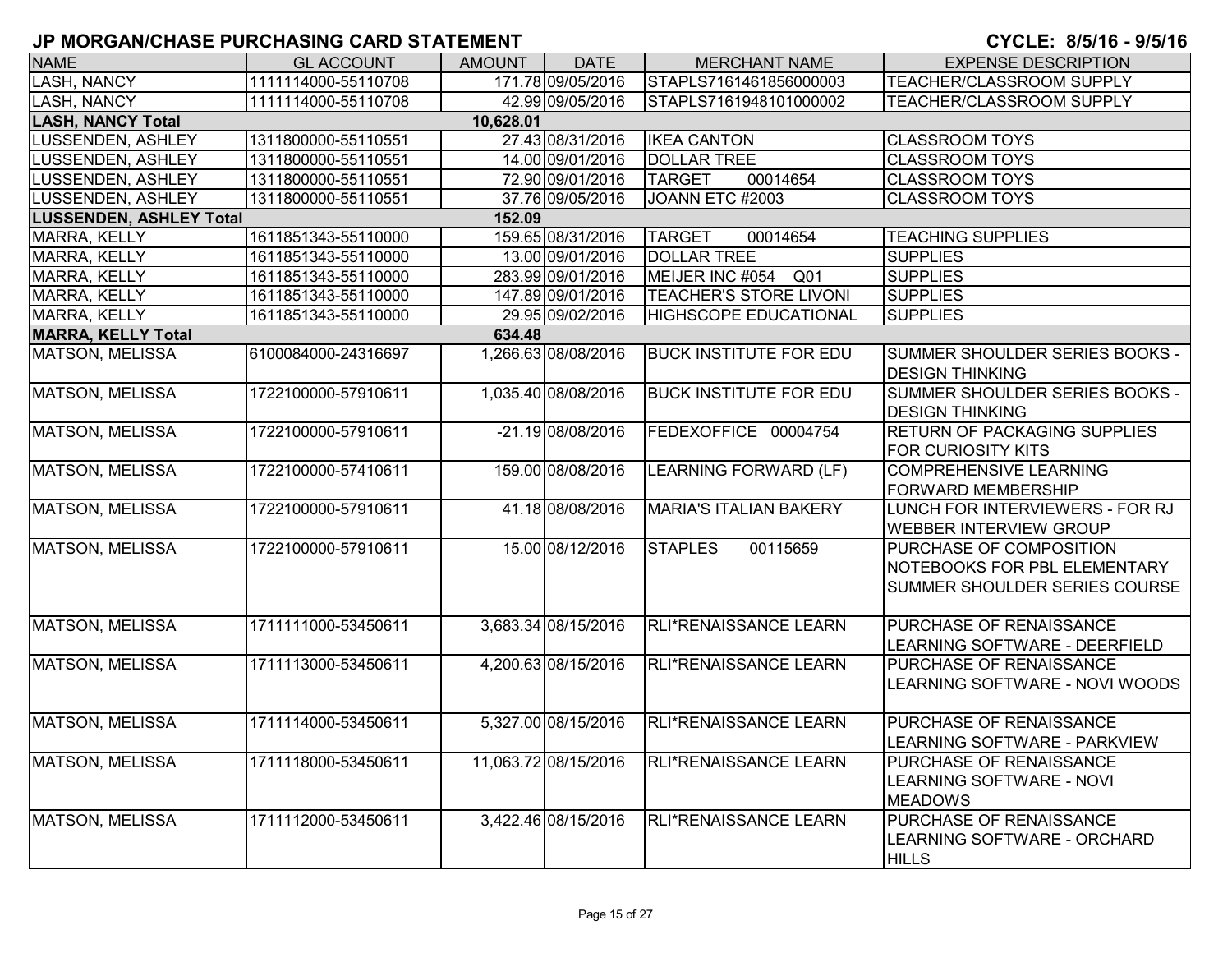| <b>NAME</b>            | <b>GL ACCOUNT</b>   | <b>AMOUNT</b> | <b>DATE</b>          | <b>MERCHANT NAME</b>         | <b>EXPENSE DESCRIPTION</b>                                                                                      |
|------------------------|---------------------|---------------|----------------------|------------------------------|-----------------------------------------------------------------------------------------------------------------|
| <b>MATSON, MELISSA</b> | 1711111000-53450611 |               | 5,383.16 08/15/2016  | <b>RLI*RENAISSANCE LEARN</b> | PURCHASE OF RENAISSANCE<br><b>LEARNING SOFTWARE - VILLAGE</b><br><b>OAKS</b>                                    |
| <b>MATSON, MELISSA</b> | 1722100000-57910611 |               | 15.00 08/15/2016     | 00115659<br><b>STAPLES</b>   | PURCHASE OF COMPOSITION<br>NOTEBOOKS FOR PBL UPPER<br><b>ELEMENTARY SUMMER SHOULDER</b><br><b>SERIES COURSE</b> |
| <b>MATSON, MELISSA</b> | 1711112000-55110611 |               | 7,890.05 08/16/2016  | MHE*MCGRAW-HILL ECOMM        | PURCHASE OF EVERYDAY MATH<br>TEACHING SUPPLIES FOR ORCHARD<br><b>HILLS</b>                                      |
| <b>MATSON, MELISSA</b> | 1711115000-55110611 |               | 7,459.75 08/16/2016  | MHE*MCGRAW-HILL ECOMM        | PURCHASE OF EVERYDAY MATH<br>TEACHING SUPPLIES FOR DEERFIELD                                                    |
| MATSON, MELISSA        | 1711118000-55110611 |               | 9,038.58 08/18/2016  | MHE*MCGRAW-HILL ECOMM        | PURCHASE OF EVERYDAY MATH<br>TEACHING SUPPLIES FOR NOVI<br><b>MEADOWS</b>                                       |
| <b>MATSON, MELISSA</b> | 1711114000-55110611 |               | 10,030.71 08/18/2016 | MHE*MCGRAW-HILL ECOMM        | <b>PURCHASE OF EVERYDAY MATH</b><br>TEACHING SUPPLIES FOR PARKVIEW                                              |
| <b>MATSON, MELISSA</b> | 1711113000-55110611 |               | 7,397.86 08/18/2016  | MHE*MCGRAW-HILL ECOMM        | PURCHASE OF EVERYDAY MATH<br>TEACHING SUPPLIES FOR NOVI<br><b>WOODS</b>                                         |
| <b>MATSON, MELISSA</b> | 1711111000-55110611 |               | 12,390.04 08/18/2016 | MHE*MCGRAW-HILL ECOMM        | PURCHASE OF EVERYDAY MATH<br><b>TEACHING SUPPLIES FOR VILLAGE</b><br><b>OAKS</b>                                |
| <b>MATSON, MELISSA</b> | 1711322000-55110611 |               | 304.15 08/22/2016    | <b>LAB AIDS INC</b>          | PURCHASE OF HIGH SCHOOL<br><b>SCIENCE TEACHING</b><br>SUPPLIES/MOLECULAR MODELS                                 |
| <b>MATSON, MELISSA</b> | 1722100000-57910611 |               | 48.05 08/22/2016     | STAPLS7161226846000001       | PURCHASE OF OFFICE SUPPLIES FOR<br>THE OFFICE OF ACADEMICS                                                      |
| <b>MATSON, MELISSA</b> | 1722100000-57910611 |               | 346.51 08/23/2016    | AMAZON.COM                   | PURCHASE OF UDL BOOKS FOR<br>SUMMER SHOULDER SERIES COURSE                                                      |
| MATSON, MELISSA        | 1722100000-57910611 |               | 155.60 08/25/2016    | STAPLS7161463496000001       | PURCHASE OF OFFICE SUPPLIES FOR<br><b>IIMPACT EVENT</b>                                                         |
| <b>MATSON, MELISSA</b> | 1711111000-55110611 |               | 1,351.65 08/29/2016  | MHE*MCGRAW-HILL ECOMM        | <b>PURCHASE OF EVERYDAY MATH</b><br>TEACHING SUPPLIES FOR VILLAGE<br><b>OAKS</b>                                |
| <b>MATSON, MELISSA</b> | 1722100000-57910611 |               | 69.32 08/29/2016     | SAMS CLUB #6657              | PURCHASE OF BATTERIES FOR<br><b>SCIENCE PROGRAM</b>                                                             |
| <b>MATSON, MELISSA</b> | 1711114000-55110611 |               | 894.91 08/30/2016    | SSI*EPSCC                    | PURCHASE OF WORDLY WISE<br><b>WORKBOOKS FOR PARKVIEW</b>                                                        |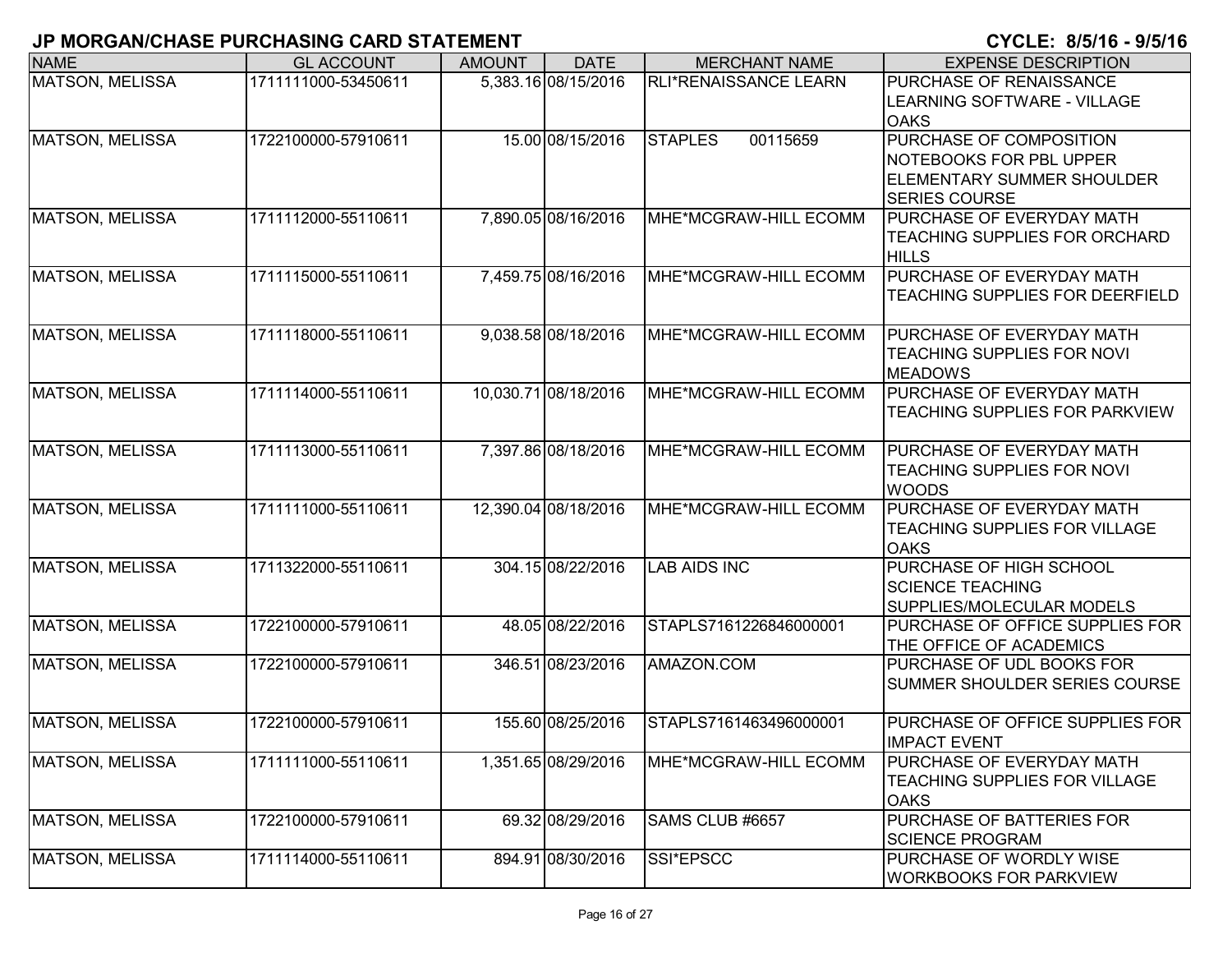| <b>NAME</b>                     | <b>GL ACCOUNT</b>   | <b>AMOUNT</b> | <b>DATE</b>                             | <b>MERCHANT NAME</b>               | <b>EXPENSE DESCRIPTION</b>                        |
|---------------------------------|---------------------|---------------|-----------------------------------------|------------------------------------|---------------------------------------------------|
| MATSON, MELISSA                 | 1711322000-54910651 |               | 975.00 09/01/2016                       | <b>MICHIGAN VIRTUAL U</b>          | <b>REGISTRATION OF 3 MIVHS COURSES</b>            |
|                                 |                     |               |                                         |                                    |                                                   |
| <b>MATSON, MELISSA</b>          | 1711322000-54910651 |               | 325.00 09/01/2016                       | <b>MICHIGAN VIRTUAL U</b>          | <b>REGISTRATION OF 1 MIVHS COURSE</b>             |
| <b>MATSON, MELISSA</b>          | 1711322000-54910651 |               | 650.00 09/01/2016                       | <b>MICHIGAN VIRTUAL U</b>          | <b>REGISTRATION OF 2 MIVHS COURSES</b>            |
| <b>MATSON, MELISSA</b>          | 1711322000-54910651 |               | 325.00 09/01/2016                       | MICHIGAN VIRTUAL U                 | <b>REGISTRATION OF 1 MIVHS COURSE</b>             |
| <b>MATSON, MELISSA</b>          | 1711322000-54910651 |               | 650.00 09/01/2016                       | <b>MICHIGAN VIRTUAL U</b>          | <b>REGISTRATION OF 2 MIVHS COURSES</b>            |
|                                 |                     |               |                                         |                                    |                                                   |
| <b>MATSON, MELISSA</b>          | 1722100000-57910611 |               | 4,800.00 09/02/2016                     | IN *MY FOOD TRUCK EVEN             | PAYMENT FOR FOOD COURT A GO-GO                    |
|                                 |                     |               |                                         |                                    | FOOD TRUCK SERVICE FOR IMPACT<br><b>EVENT</b>     |
| <b>MATSON, MELISSA</b>          | 1711322000-54910651 |               | 1,300.00 09/02/2016                     | <b>MICHIGAN VIRTUAL U</b>          | <b>REGISTRATION OF 4 MIVHS COURSES</b>            |
|                                 |                     |               |                                         |                                    |                                                   |
| <b>MATSON, MELISSA</b>          | 1711322000-54910651 |               | 1,950.00 09/02/2016                     | <b>MICHIGAN VIRTUAL U</b>          | REGISTRATION OF 6 MIVHS COURSES                   |
|                                 |                     |               |                                         |                                    |                                                   |
| <b>MATSON, MELISSA Total</b>    |                     | 103,943.51    |                                         |                                    |                                                   |
| MCDOUGALL, BARBARA              | 6100061000-24316172 |               | 1,157.10 08/08/2016<br>40.26 08/11/2016 | <b>BOATHOUSE SPORTS</b>            | <b>FOOTBALL</b>                                   |
| MCDOUGALL, BARBARA              | 6100061000-24316104 |               |                                         | <b>GUERNSEY DAIRY</b>              | <b>OFFICE LUNCH</b>                               |
| MCDOUGALL, BARBARA              | 6100061000-24316104 |               | 321.45 08/12/2016                       | <b>MARIA'S ITALIAN BAKERY</b>      | <b>KLAA LUNCH</b>                                 |
| MCDOUGALL, BARBARA              | 6100061000-24316104 |               | 47.40 08/15/2016                        | SAMSCLUB #6657                     | <b>WATER &amp; SNACKS FOR OFFICE</b>              |
| MCDOUGALL, BARBARA              | 6100061000-24316104 |               | $-42.38$ 08/15/2016                     | SAMSCLUB #6657                     | <b>RETURNED ITEM</b>                              |
| MCDOUGALL, BARBARA              | 6100061000-24316104 |               | 27.89 08/19/2016                        | <b>MARIA'S ITALIAN BAKERY</b>      | <b>OFFICE LUNCH</b>                               |
| MCDOUGALL, BARBARA              | 6100061000-24316104 |               | -62.61 08/19/2016                       | STAPLS7160280848001001             | <b>ITEM NEVER RECEIVED</b>                        |
| MCDOUGALL, BARBARA              | 6100061000-24316104 |               | 38.15 08/22/2016                        | HOBBY-LOBBY #645                   | <b>ITEMS FOR OFFICE</b>                           |
| MCDOUGALL, BARBARA              | 1429300000-55910000 |               | 255.98 08/22/2016                       | OFFICE DEPOT #330                  | OFFICE CHAIRS                                     |
| MCDOUGALL, BARBARA              | 1429300000-55910000 |               | 94.22 08/22/2016                        | OFFICEMAX/OFFICEDEPOT6             | OFFICE CHAIRS                                     |
| MCDOUGALL, BARBARA              | 6100061000-24316104 |               | 10.68 08/24/2016                        | KROGER #615                        | FOOD FOR OPENING V FB GAME                        |
| MCDOUGALL, BARBARA              | 6100061000-24316104 |               | 15.93 08/26/2016                        | <b>MARIA'S ITALIAN BAKERY</b>      | OFFICE LUNCH                                      |
| MCDOUGALL, BARBARA              | 6100061000-24316104 |               | 50.00 08/26/2016                        | WALGREENS #4454                    | GIFT CERTIFICATES FOR V FB GAME<br><b>PRIZES</b>  |
| MCDOUGALL, BARBARA              | 6100061000-24316104 |               | 254.03 09/02/2016                       | <b>MARIA'S ITALIAN BAKERY</b>      | V FB GAME DINNER FOR EVENT                        |
|                                 |                     |               |                                         |                                    | <b>WORKERS</b>                                    |
| <b>MCDOUGALL, BARBARA Total</b> |                     | 2,208.10      |                                         |                                    |                                                   |
| MILLER, HELEN                   | 1128300000-55910000 |               | 8.36 08/05/2016                         | MEIJER INC #122<br>Q <sub>01</sub> | OFFICE SUPPLY CONTAINERS                          |
| MILLER, HELEN                   | 1128300000-55610000 |               | 97.82 08/05/2016                        | SAMSCLUB #6657                     | <b>SNACKS FOR NEW STAFF</b><br><b>ORIENTATION</b> |
| MILLER, HELEN                   | 6100001000-24316770 |               | 53.00 08/08/2016                        | <b>TLF VANESSAS FLOWERS</b>        | GET WELL FLOWERS FOR KATIE                        |
|                                 |                     |               |                                         |                                    | <b>DINKELMANN</b>                                 |
| MILLER, HELEN                   | 1128300000-55610000 |               | 23.25 08/12/2016                        | SAMS CLUB #6657                    | SNACKS FOR NEW TEACHER                            |
|                                 |                     |               |                                         |                                    | <b>ORIENTATION</b>                                |
| MILLER, HELEN                   | 1128300000-55910000 |               | 19.99 08/12/2016                        | <b>TARGET</b><br>00014654          | TRAVELING STORAGE CONTAINER                       |
|                                 |                     |               |                                         |                                    | <b>FOR JOB FAIR</b>                               |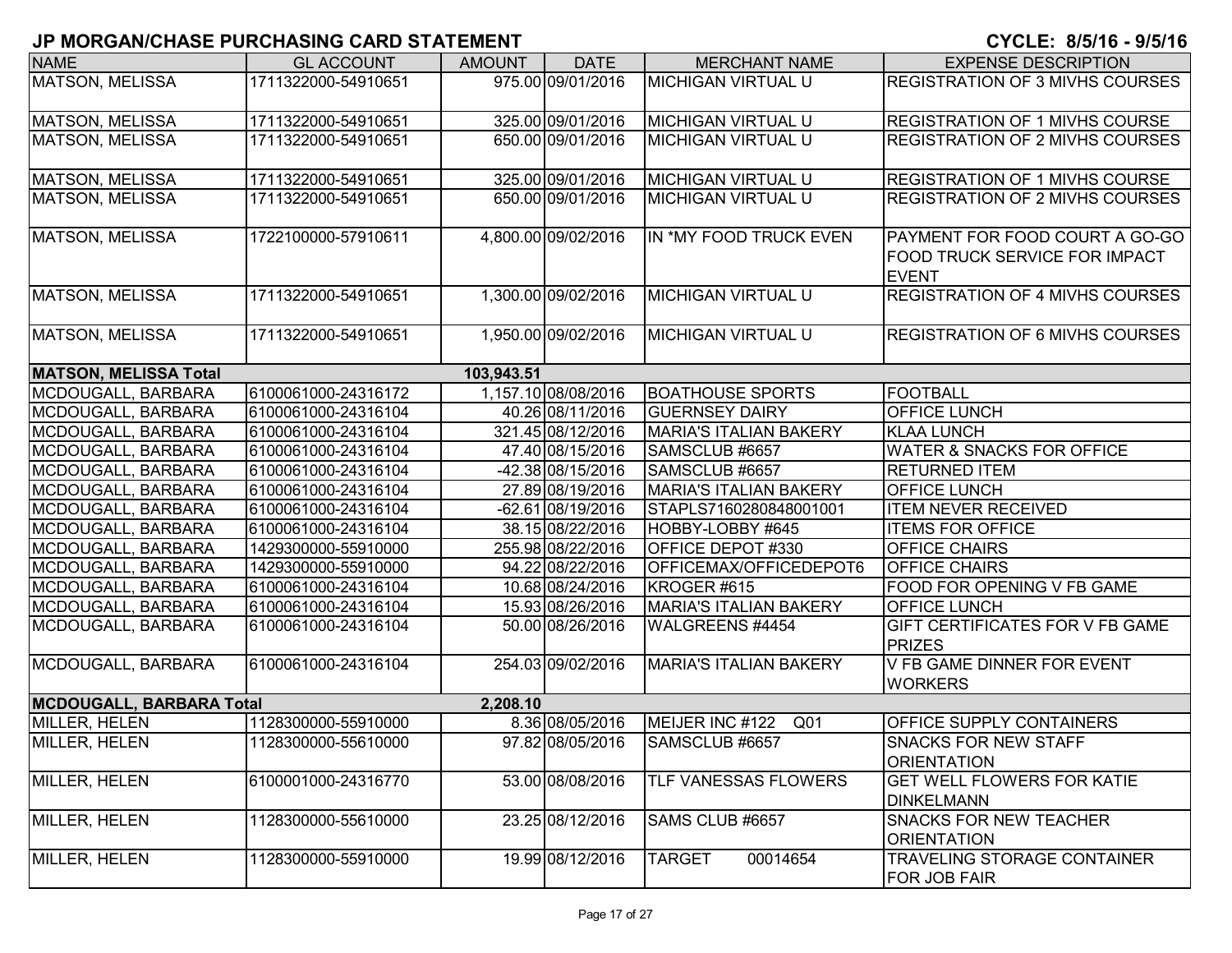| <b>NAME</b>                   | <b>GL ACCOUNT</b>   | <b>AMOUNT</b> | <b>DATE</b>       | <b>MERCHANT NAME</b>               | <b>EXPENSE DESCRIPTION</b>           |
|-------------------------------|---------------------|---------------|-------------------|------------------------------------|--------------------------------------|
| MILLER, HELEN                 | 1128300000-57410000 |               | 195.00 08/15/2016 | <b>AASPA</b>                       | <b>DIGLIO MEMBERSHIP TO AMERICAN</b> |
|                               |                     |               |                   |                                    | ASSOC SCHOOL PERSONNEL ADMIN         |
| MILLER, HELEN                 | 1128300000-55610000 |               | 33.91 08/16/2016  | SAMSCLUB #6657                     | <b>SNACKS FOR NEW STAFF</b>          |
|                               |                     |               |                   |                                    | <b>ORIENTATION</b>                   |
| MILLER, HELEN                 | 1128300000-55910000 |               | 6.28 08/17/2016   | MEIJER INC #122 Q01                | <b>OFFICE SUPPLY CONTAINERS</b>      |
| MILLER, HELEN                 | 1128300000-55910000 |               | 39.64 08/18/2016  | STAPLS7160852954000001             | <b>OFFICE SUPPLIES</b>               |
| MILLER, HELEN                 | 1128300000-55910000 |               | -19.99 08/22/2016 | <b>TARGET</b><br>00014654          | <b>RETURNED TRAVELING OFFICE</b>     |
|                               |                     |               |                   |                                    | <b>SUPPLY CONTAINER</b>              |
| MILLER, HELEN                 | 1128300000-55910000 |               | 5.90 08/24/2016   | STAPLS7160852954000002             | <b>OFFICE SUPPLIES</b>               |
| <b>MILLER, HELEN Total</b>    |                     | 463.16        |                   |                                    |                                      |
| <b>NESMITH, RUSSELL</b>       | 1126160000-55992000 |               | 8.59 08/12/2016   | THE HOME DEPOT #2737               | <b>HS DRINKING FOUNTAIN</b>          |
| <b>NESMITH, RUSSELL</b>       | 1126160000-55992000 |               | 548.82 08/16/2016 | <b>BEST PLUMBING SPECIALT</b>      | <b>HS ACORN AUTO SINKS</b>           |
| <b>NESMITH, RUSSELL</b>       | 1126160000-55992000 |               | 595.64 08/17/2016 | <b>BEST PLUMBING SPECIALT</b>      | HS PERFORMANCE GYM DRINKING          |
|                               |                     |               |                   |                                    | <b>IFOUNTAIN</b>                     |
| NESMITH, RUSSELL              | 1126160000-55992000 |               | 13.90 08/17/2016  | THE HOME DEPOT #2737               | <b>IMTCE PARTS FOR PAINTING</b>      |
| NESMITH, RUSSELL              | 1126160000-55992000 |               | 3.53 08/23/2016   | <b>BADER AND SONS CO.</b>          | NM5 POLY CART                        |
| NESMITH, RUSSELL              | 1126160000-55992000 |               | 2.99 08/23/2016   | <b>GREAT LAKES ACE HDWE</b>        | <b>MTCE PLUMBING SUPPLIES</b>        |
| NESMITH, RUSSELL              | 1126160000-55992000 |               | 182.83 08/29/2016 | THE HOME DEPOT #2737               | <b>ECEC SUPPLIES</b>                 |
| NESMITH, RUSSELL              | 1126160000-55992000 |               | 111.52 08/30/2016 | <b>BEST PLUMBING SPECIALT</b>      | HS KITCHEN FAUCET, USED FOR TILT     |
|                               |                     |               |                   |                                    | <b>SKILLET</b>                       |
| NESMITH, RUSSELL              | 1126160000-55992000 |               | 43.58 08/31/2016  | <b>ADVANCE WORLD TRADE</b>         | <b>OH DRYING RACK</b>                |
| <b>NESMITH, RUSSELL</b>       | 1126160000-55992000 |               | 81.99 09/01/2016  | <b>BEST PLUMBING SPECIALT</b>      | <b>HS KITCHEN FAUCET</b>             |
| <b>NESMITH, RUSSELL</b>       | 1126160000-55992000 |               | 4.98 09/01/2016   | <b>WW GRAINGER</b>                 | <b>IMTCE PLUMBING SUPPLIES</b>       |
| NESMITH, RUSSELL              | 1126160000-55992000 |               | 69.70 09/02/2016  | THE HOME DEPOT #2737               | <b>NM6 RECORD FILES</b>              |
| <b>NESMITH, RUSSELL Total</b> |                     | 1,668.07      |                   |                                    |                                      |
| NEWMAN, MARK                  | 1126160000-55992000 |               | 229.30 08/11/2016 | INSTALLERSTORE.COM                 | NM5 CAFETERIA TABLES                 |
| NEWMAN, MARK                  | 1126160000-55992000 |               | 188.27 08/22/2016 | <b>AMERICAN FLAGS EXP</b>          | <b>ECEC FLAGS</b>                    |
| NEWMAN, MARK                  | 1126160000-55992000 |               | 430.03 08/24/2016 | <b>TRAFFIC SAFETY STORE</b>        | <b>MS BARRICADE</b>                  |
| NEWMAN, MARK                  | 1126160000-55992000 |               | 39.71 08/29/2016  | DOWNRIVER REFRIG SUP C             | HS FUSES, BELT                       |
| NEWMAN, MARK                  | 1126160000-55992000 |               | 260.31 08/29/2016 | <b>WW GRAINGER</b>                 | <b>HS EXHAUST FAN MOTOR</b>          |
| NEWMAN, MARK                  | 1126160000-55992000 |               | 430.03 08/31/2016 | <b>TRAFFIC SAFETY STORE</b>        | <b>NM TRAFFIC BARRICADES</b>         |
| NEWMAN, MARK                  | 1126160000-55992000 |               | 756.97 08/31/2016 | TRANE SUPPLY-113415                | <b>IMS FAN MOTOR &amp; BLADE</b>     |
| NEWMAN, MARK                  | 1126160000-55992000 |               | 47.64 09/05/2016  | THE HOME DEPOT #2737               | IMTCE SHOP SUPPLIES - WASP SPRAY     |
|                               |                     |               |                   |                                    |                                      |
| <b>NEWMAN, MARK Total</b>     |                     | 2,382.26      |                   |                                    |                                      |
| NOWICKI, MATTHEW              | 1127170000-55730000 |               | 171.51 08/16/2016 | <b>NXKEM USA, LLC</b>              | <b>PARTS</b>                         |
| NOWICKI, MATTHEW              | 1127170000-55730000 |               | 25.24 09/05/2016  | <b>WW GRAINGER</b>                 | <b>PARTS</b>                         |
| <b>NOWICKI, MATTHEW Total</b> |                     | 196.75        |                   |                                    |                                      |
| <b>OCONNOR, GAIL</b>          | 1311800000-54910551 |               | 62.76 08/11/2016  | MEIJER INC #122<br>Q <sub>01</sub> | <b>GSRP TEACHING SUPPLIES</b>        |
| OCONNOR, GAIL                 | 1311800000-55110551 |               | 33.40 08/11/2016  | MEIJER INC #122<br>Q <sub>01</sub> | <b>TEACHING SUPPLIES</b>             |
| OCONNOR, GAIL                 | 1311800000-55110551 |               | 53.81 08/11/2016  | MEIJER INC #122<br>Q <sub>01</sub> | <b>TEACHING SUPPLIES</b>             |
| OCONNOR, GAIL                 | 1311800000-55110551 |               | 56.79 08/11/2016  | MEIJER INC #122<br>Q <sub>01</sub> | <b>TEACHING SUPPLIES</b>             |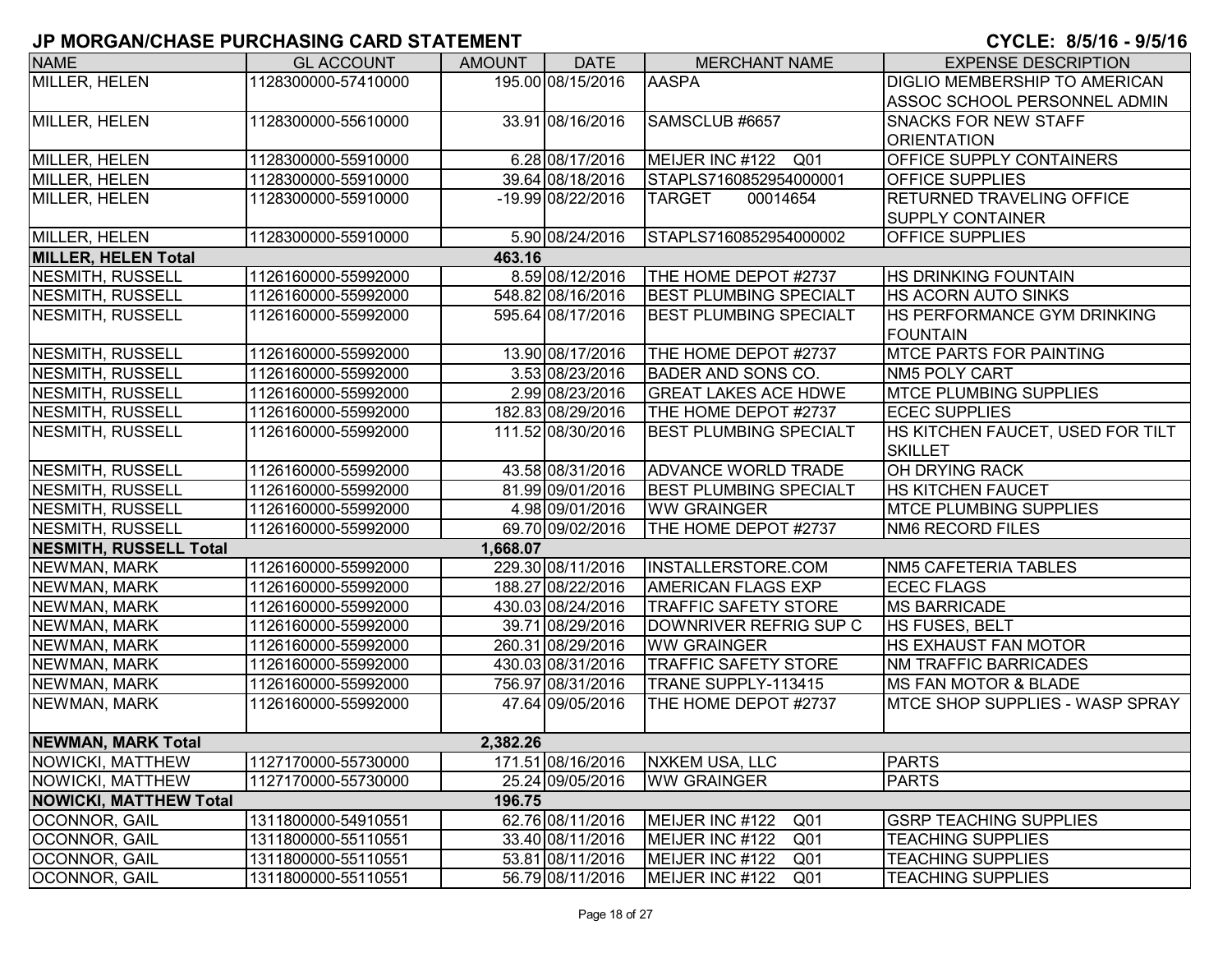| <b>NAME</b>          | <b>GL ACCOUNT</b>   | <b>AMOUNT</b> | <b>DATE</b>         | <b>MERCHANT NAME</b>               | <b>EXPENSE DESCRIPTION</b> |
|----------------------|---------------------|---------------|---------------------|------------------------------------|----------------------------|
| OCONNOR, GAIL        | 1311800000-55110551 |               | 19.17 08/11/2016    | MEIJER INC #122 Q01                | <b>TEACHING SUPPLIES</b>   |
| OCONNOR, GAIL        | 1335100000-55110553 |               | 112.89 08/12/2016   | <b>LAKESHORE LEARNING MAT</b>      | <b>TEACHING SUPPLIES</b>   |
| OCONNOR, GAIL        | 1335100000-55110553 |               | 63.72 08/12/2016    | STAPLS7160718404000001             | <b>TEACHING SUPPLIES</b>   |
| <b>OCONNOR, GAIL</b> | 1311800000-55110551 |               | 54.18 08/12/2016    | STAPLS7160795567000001             | <b>TEACHING SUPPLIES</b>   |
| OCONNOR, GAIL        | 1311800000-55110551 |               | 93 08/12/2016       | STAPLS7160795567000003             | <b>TEACHING SUPPLIES</b>   |
| <b>OCONNOR, GAIL</b> | 1311800000-55110551 |               | 2.03 08/15/2016     | STAPLS7160795567000004             | <b>TEACHING SUPPLIES</b>   |
| <b>OCONNOR, GAIL</b> | 1311800000-55110551 |               | 48.98 08/16/2016    | SSI*SCHOOL SPECIALTY               | <b>TEACHING SUPPLIES</b>   |
| <b>OCONNOR, GAIL</b> | 1311800000-55110551 |               | 96.15 08/18/2016    | MEIJER INC #122 Q01                | <b>TEACHING SUPPLIES</b>   |
| <b>OCONNOR, GAIL</b> | 1311800000-55110551 |               | 52.80 08/18/2016    | MEIJER INC #122<br>Q01             | <b>TEACHING SUPPLIES</b>   |
| <b>OCONNOR, GAIL</b> | 1311800000-55110551 |               | 74.09 08/18/2016    | MEIJER INC #122<br>Q <sub>01</sub> | <b>TEACHING SUPPLIES</b>   |
| <b>OCONNOR, GAIL</b> | 1311800000-55110551 |               | 58.75 08/18/2016    | MEIJER INC #122<br>Q <sub>01</sub> | <b>TEACHING SUPPLIES</b>   |
| <b>OCONNOR, GAIL</b> | 1311800000-55110551 |               | 52.80 08/18/2016    | MEIJER INC #122<br>Q <sub>01</sub> | <b>TEACHING SUPPLIES</b>   |
| <b>OCONNOR, GAIL</b> | 1311800000-55110551 |               | 52.80 08/18/2016    | MEIJER INC #122<br>Q <sub>01</sub> | <b>TEACHING SUPPLIES</b>   |
| OCONNOR, GAIL        | 1311800000-55110551 |               | 52.80 08/18/2016    | MEIJER INC #122<br>Q <sub>01</sub> | <b>TEACHING SUPPLIES</b>   |
| OCONNOR, GAIL        | 1311800000-55110551 |               | 52.80 08/18/2016    | Q <sub>01</sub><br>MEIJER INC #122 | <b>TEACHING SUPPLIES</b>   |
| OCONNOR, GAIL        | 1311800000-55110551 |               | 28.90 08/22/2016    | MEIJER INC #122<br>Q <sub>01</sub> | <b>TEACHING SUPPLIES</b>   |
| <b>OCONNOR, GAIL</b> | 1311800000-55110551 |               | 53.81 08/22/2016    | MEIJER INC #122<br>Q <sub>01</sub> | <b>TEACHING SUPPLIES</b>   |
| <b>OCONNOR, GAIL</b> | 1311800000-55110551 |               | 36.89 08/22/2016    | MEIJER INC #122<br>Q <sub>01</sub> | <b>TEACHING SUPPLIES</b>   |
| OCONNOR, GAIL        | 1335100000-55110553 |               | 72.70 08/22/2016    | MEIJER INC #122<br>Q <sub>01</sub> | <b>TEACHING SUPPLIES</b>   |
| <b>OCONNOR, GAIL</b> | 1335100000-55110553 |               | 68.92 08/22/2016    | MEIJER INC #122<br>Q <sub>01</sub> | <b>TEACHING SUPPLIES</b>   |
| <b>OCONNOR, GAIL</b> | 1311800000-55110551 |               | 31.60 08/22/2016    | MEIJER INC #122<br>Q <sub>01</sub> | <b>TEACHING SUPPLIES</b>   |
| <b>OCONNOR, GAIL</b> | 1311800000-55110551 |               | 35.58 08/22/2016    | MEIJER INC #122<br>Q <sub>01</sub> | <b>TEACHING SUPPLIES</b>   |
| <b>OCONNOR, GAIL</b> | 1335100000-55110553 |               | 58.75 08/22/2016    | MEIJER INC #122<br>Q01             | <b>TEACHING SUPPLIES</b>   |
| <b>OCONNOR, GAIL</b> | 1311800000-55110551 |               | 42.58 08/22/2016    | MEIJER INC #122<br>Q <sub>01</sub> | <b>TEACHING SUPPLIES</b>   |
| <b>OCONNOR, GAIL</b> | 1311800000-55110551 |               | 34.90 08/22/2016    | MEIJER INC #122<br>Q <sub>01</sub> | <b>TEACHING SUPPLIES</b>   |
| <b>OCONNOR, GAIL</b> | 1311800000-55110551 |               | 34.90 08/22/2016    | MEIJER INC #122<br>Q01             | <b>TEACHING SUPPLIES</b>   |
| OCONNOR, GAIL        | 1311800000-55110551 |               | 3.30 08/22/2016     | STAPLS7161242295000001             | <b>TEACHING SUPPLIES</b>   |
| OCONNOR, GAIL        | 1311800000-55110551 |               | 65.07 08/22/2016    | STAPLS7161242295000002             | <b>TEACHING SUPPLIES</b>   |
| OCONNOR, GAIL        | 1311800000-55110551 |               | 5.00 08/22/2016     | STAPLS7161242295000003             | <b>TEACHING SUPPLIES</b>   |
| OCONNOR, GAIL        | 1311800000-55110551 |               | 41.40 08/22/2016    | STAPLS7161259374000001             | <b>TEACHING SUPPLIES</b>   |
| <b>OCONNOR, GAIL</b> | 1335100000-55110553 |               | 89.97 08/24/2016    | STAPLS7161411554000001             | <b>TEACHING SUPPLIES</b>   |
| <b>OCONNOR, GAIL</b> | 1335100000-55110553 |               | 2.03 08/24/2016     | STAPLS7161411554000003             | <b>TEACHING SUPPLIES</b>   |
| OCONNOR, GAIL        | 1311800000-55110551 |               | 258.76 08/25/2016   | <b>LAKESHORE LEARNING MAT</b>      | <b>TEACHING SUPPLIES</b>   |
| <b>OCONNOR, GAIL</b> | 1311800000-55110551 |               | 350.84 08/25/2016   | LAKESHORE LEARNING MAT             | <b>TEACHING SUPPLIES</b>   |
| OCONNOR, GAIL        | 1311800000-55110551 |               | 111.96 08/25/2016   | MEIJER INC #122 Q01                | <b>TEACHING SUPPLIES</b>   |
| OCONNOR, GAIL        | 1335100000-55110553 |               | 55.51 08/29/2016    | MEIJER INC #122 Q01                | <b>TEACHING SUPPIES</b>    |
| OCONNOR, GAIL        | 1311800000-55110551 |               | 50.00 08/29/2016    | STAPLS7161343084000001             | <b>TEACHING SUPPLIES</b>   |
| <b>OCONNOR, GAIL</b> | 1335100000-55110553 |               | 2.50 08/29/2016     | STAPLS7161411554000004             | <b>TEACHING SUPPLIES</b>   |
| OCONNOR, GAIL        | 1335100000-55110553 |               | 57.07 08/30/2016    | MEIJER INC #122 Q01                | <b>TEACHING SUPPLIES</b>   |
| <b>OCONNOR, GAIL</b> | 6100041000-24316350 |               | 1,356.99 08/31/2016 | <b>DISCOUNT SCHOOL SUPPLY</b>      | <b>TEACHING SUPPLIES</b>   |
| OCONNOR, GAIL        | 1311800000-55110551 |               | 247.50 08/31/2016   | STAPLS7161774570000001             | <b>TEACHING SUPPLIES</b>   |
| OCONNOR, GAIL        | 1311800000-55110551 |               | 74.92 08/31/2016    | STAPLS7161774570000002             | <b>TEACHING SUPPLIES</b>   |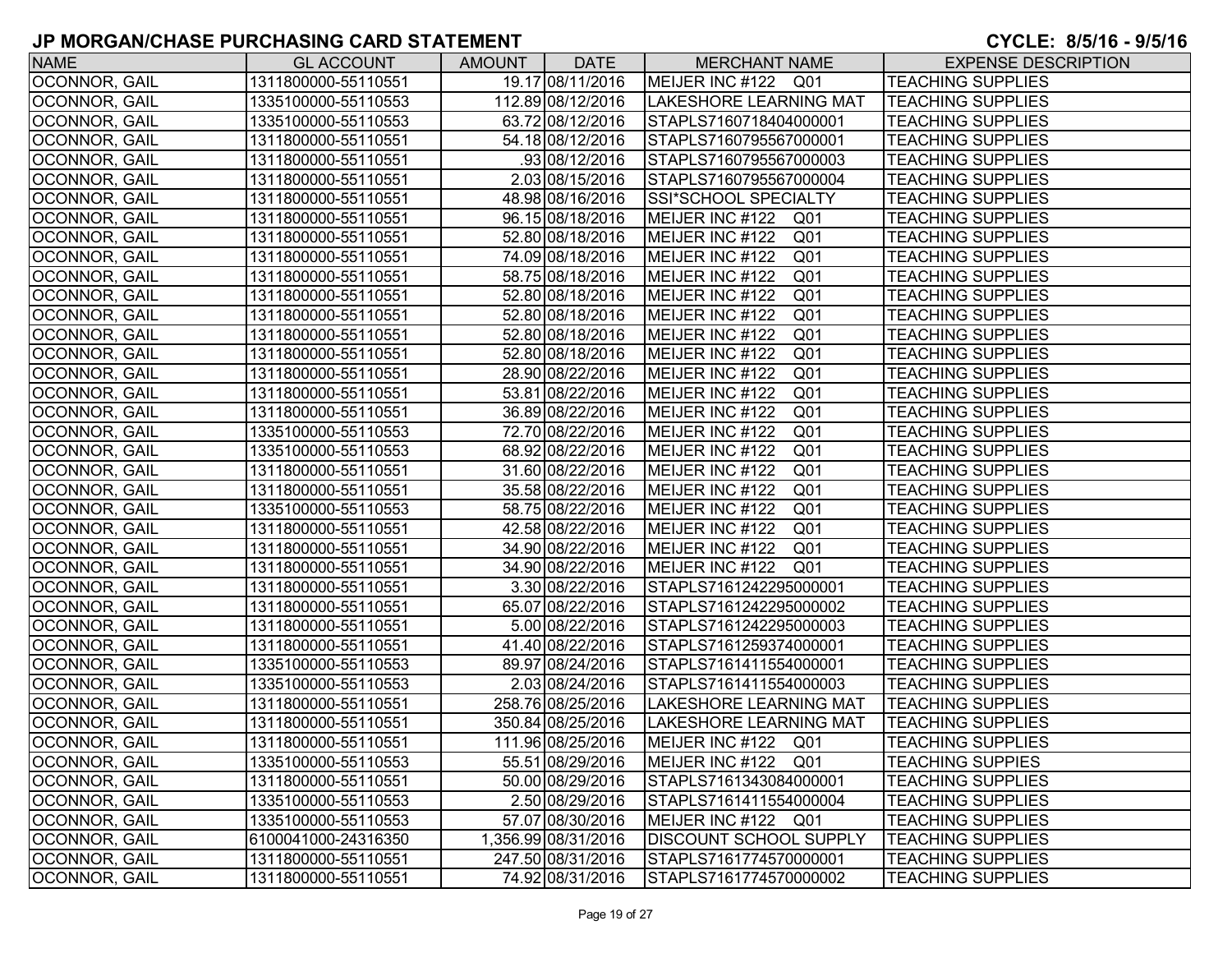| <b>NAME</b>                 | <b>GL ACCOUNT</b>   | <b>AMOUNT</b> | <b>DATE</b>         | <b>MERCHANT NAME</b>          | <b>EXPENSE DESCRIPTION</b>             |
|-----------------------------|---------------------|---------------|---------------------|-------------------------------|----------------------------------------|
| OCONNOR, GAIL               | 1311800000-55110551 |               | 41.96 08/31/2016    | STAPLS7161774570000003        | <b>TEACHING SUPPLIES</b>               |
| OCONNOR, GAIL               | 1311800000-55110551 |               | 247.50 08/31/2016   | STAPLS7161775286000001        | <b>TEACHING SUPPLIES</b>               |
| <b>OCONNOR, GAIL</b>        | 1311800000-55110551 |               | 74.92 08/31/2016    | STAPLS7161775286000002        | <b>TEACHING SUPPLIES</b>               |
| <b>OCONNOR, GAIL</b>        | 1311800000-55110551 |               | 41.96 08/31/2016    | STAPLS7161775286000003        | <b>TEACHING SUPPLIES</b>               |
| OCONNOR, GAIL               | 1311800000-55110551 |               | 202.04 09/02/2016   | STAPLS7161961237000001        | <b>TEACHING SUPPLIES</b>               |
| OCONNOR, GAIL               | 1311800000-55110551 |               | 28.28 09/02/2016    | STAPLS7161961237000002        | <b>TEACHING SUPPLIES</b>               |
| OCONNOR, GAIL               | 1311800000-55110551 |               | 70.16 09/02/2016    | STAPLS7161961237000003        | <b>TEACHING SUPPLIES</b>               |
| OCONNOR, GAIL               | 1311800000-55110551 |               | 126.04 09/05/2016   | MEIJER INC #122 Q01           | <b>TEACHING SUPPLIES</b>               |
| OCONNOR, GAIL               | 1311800000-55110551 |               | 7.88 09/05/2016     | STAPLS7161774570000004        | <b>TEACHING SUPPLIES</b>               |
| OCONNOR, GAIL               | 1311800000-55110551 |               | 7.88 09/05/2016     | STAPLS7161775286000004        | <b>TEACHING SUPPLIES</b>               |
| <b>OCONNOR, GAIL</b>        | 1311800000-55110551 |               | 119.48 09/05/2016   | STAPLS7162008409000001        | <b>TEACHING SUPPLIES</b>               |
| <b>OCONNOR, GAIL Total</b>  |                     | 5,242.10      |                     |                               |                                        |
| <b>PATEL, SHAILEE</b>       | 1212252191-55110000 |               | 1,738.15 08/22/2016 | KAPLAN EARLY LEARNING         | <b>ECH TEACHING TESTING SUPPLIES</b>   |
| PATEL, SHAILEE              | 1212252191-55110000 |               | 6,746.04 08/22/2016 | <b>LAKESHORE LEARNING MAT</b> | <b>TEACHING SUPPLIES ECH</b>           |
| PATEL, SHAILEE              | 1212252191-55110000 |               | 179.92 08/26/2016   | <b>KAPLAN EARLY LEARNING</b>  | <b>ECH TEACHING SUPPLIES</b>           |
| <b>PATEL, SHAILEE Total</b> |                     | 8,664.11      |                     |                               |                                        |
| <b>REICHLEY, CARRIE</b>     | 6100018000-24316275 |               | -180.00 08/08/2016  | OAKLAND SCHOOLS-RC INT        | <b>REFUND FOR SEMINAR-DID NOT</b>      |
|                             |                     |               |                     |                               | <b>ATTEND - GRUNDSTROM</b>             |
| <b>REICHLEY, CARRIE</b>     | 6100018000-24316275 |               | -180.00 08/08/2016  | OAKLAND SCHOOLS-RC INT        | <b>REFUND FOR SEMINAR-DID NOT</b>      |
|                             |                     |               |                     |                               | <b>ATTEND-KIDON</b>                    |
| <b>REICHLEY, CARRIE</b>     | 1111118000-55110723 |               | 63.57 08/22/2016    | SSI*SCHOOL SPECIALTY          | M. SORENSEN CLASSROOM SUPPLIES         |
|                             |                     |               |                     |                               |                                        |
| <b>REICHLEY, CARRIE</b>     | 1111118000-55110708 |               | 72.35 08/22/2016    | SSI*SCHOOL SPECIALTY          | L. BARAEK CLASSROOM SUPPLIES           |
| <b>REICHLEY, CARRIE</b>     | 1111118000-55110708 |               | 65.16 08/22/2016    | SSI*SCHOOL SPECIALTY          | <b>BREHMER &amp; BURRY CLASSROOM</b>   |
|                             |                     |               |                     |                               | <b>SUPPLIES</b>                        |
| <b>REICHLEY, CARRIE</b>     | 1111118000-55110708 |               | 26.50 08/22/2016    | STAPLS7161206871000001        | <b>CLASSROOM SUPPLIES FOR VARIOUS</b>  |
|                             |                     |               |                     |                               | <b>TEACHERS</b>                        |
| <b>REICHLEY, CARRIE</b>     | 1111118000-55110708 |               | 126.86 08/22/2016   | STAPLS7161206871000002        | <b>CLASSROOM SUPPLIES FOR VARIOUS</b>  |
|                             |                     |               |                     |                               | <b>TEACHERS</b>                        |
| <b>REICHLEY, CARRIE</b>     | 1111118000-55110708 |               | 5.28 08/22/2016     | STAPLS7161206871000003        | <b>JUMBO PAPER CLIPS</b>               |
| <b>REICHLEY, CARRIE</b>     | 1111118000-55110708 |               | 422.04 08/22/2016   | STAPLS7161272514000001        | KLEENEX AND CLOROX WIPES               |
| <b>REICHLEY, CARRIE</b>     | 1111118000-55110708 |               | 75.85 08/23/2016    | SSI*SCHOOL SPECIALTY          | S. ERNSTER CLASSROOM SUPPLIES          |
| <b>REICHLEY, CARRIE</b>     | 1111118000-55110708 |               | 83.77 08/23/2016    | SSI*SCHOOL SPECIALTY          | K. YUCHUCK- CLASSROOM SUPPLIES         |
|                             |                     |               |                     |                               |                                        |
| <b>REICHLEY, CARRIE</b>     | 1111118000-55110708 |               | 82.06 08/23/2016    | SSI*SCHOOL SPECIALTY          | <b>T. WELLOCK - CLASSROOM SUPPLIES</b> |
|                             |                     |               |                     |                               |                                        |
| <b>REICHLEY, CARRIE</b>     | 1111118000-55110708 |               | 65.72 08/23/2016    | <b>SSI*SCHOOL SPECIALTY</b>   | C. KUHN - CLASSROOM SUPPLIES           |
| <b>REICHLEY, CARRIE</b>     | 1111118000-55110708 |               | 63.82 08/23/2016    | SSI*SCHOOL SPECIALTY          | <b>GRUNDSTROM &amp; BROOKHOUSE</b>     |
|                             |                     |               |                     |                               | <b>CLASSROOM SUPPLIES</b>              |
| <b>REICHLEY, CARRIE</b>     | 1111118000-55110708 |               | 53.03 08/23/2016    | SSI*SCHOOL SPECIALTY          | S. ERNSTER-ELECTRIC PENCIL             |
|                             |                     |               |                     |                               | <b>SHARPENER</b>                       |
| <b>REICHLEY, CARRIE</b>     | 1111118000-55110708 |               | 138.12 08/23/2016   | SSI*SCHOOL SPECIALTY          | K. PHILLIPS - CLASSROOM SUPPLIES       |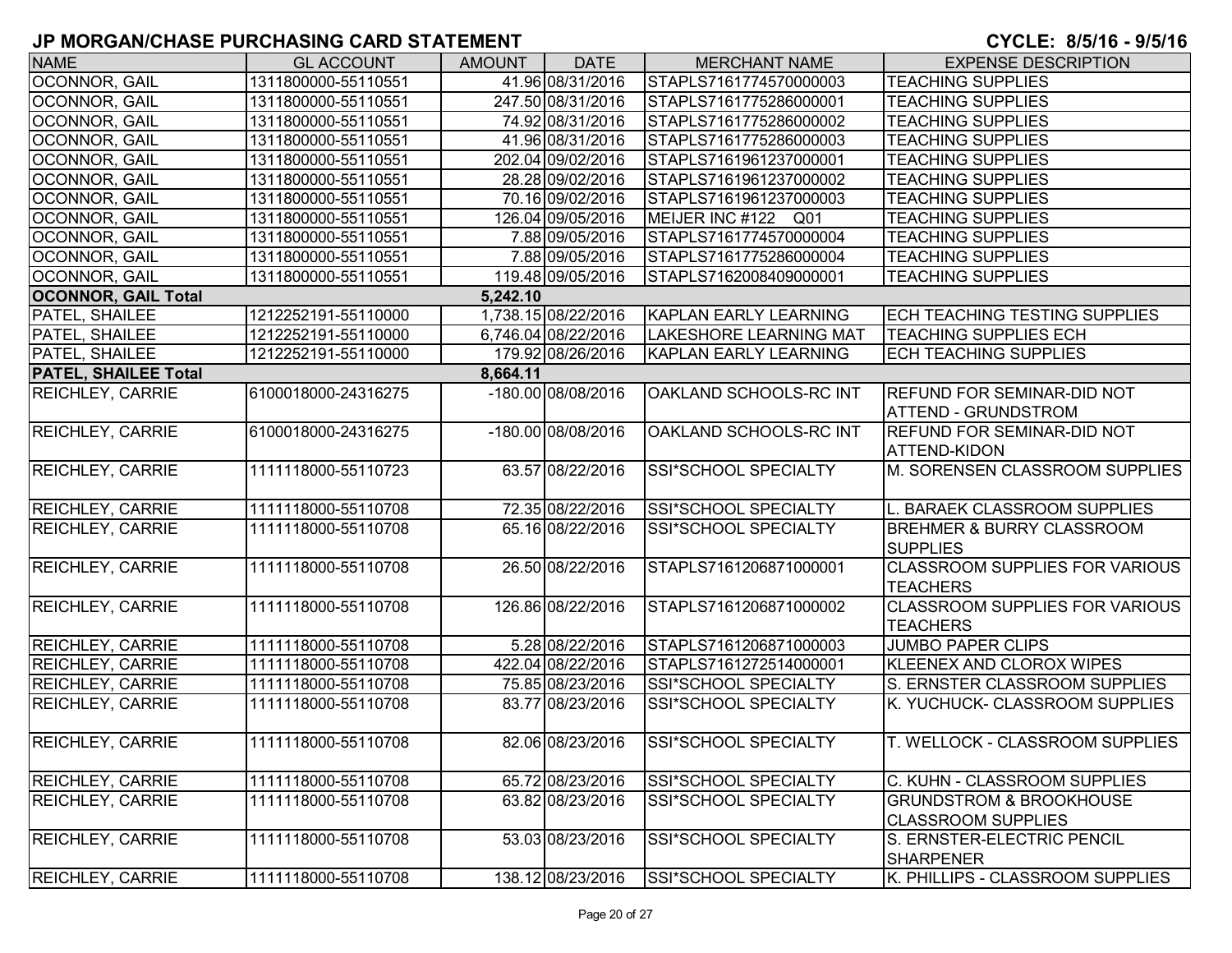| ישי זו יי זו זער שווי וט       |                     |               |                     |                             |                                                                                                                        |
|--------------------------------|---------------------|---------------|---------------------|-----------------------------|------------------------------------------------------------------------------------------------------------------------|
| <b>NAME</b>                    | <b>GL ACCOUNT</b>   | <b>AMOUNT</b> | <b>DATE</b>         | <b>MERCHANT NAME</b>        | <b>EXPENSE DESCRIPTION</b>                                                                                             |
| <b>REICHLEY, CARRIE</b>        | 1111118000-55110708 |               | 31.08 08/24/2016    | STAPLS7161352868000001      | L. ZEBROWSKI-CLASSROOM SUPPLIES                                                                                        |
| <b>REICHLEY, CARRIE</b>        | 1111118000-55110708 |               | 989.85 08/25/2016   | SSI*SCHOOL SPECIALTY        | <b>OFFICE SUPPLIES-PAPER ROLLS</b>                                                                                     |
| <b>REICHLEY, CARRIE</b>        | 1111118000-55110708 |               | 106.44 08/25/2016   | SSI*SCHOOL SPECIALTY        | T. TIMMER-CLASSROOM SUPPLIES &<br>C. REICHLEY-OFFICE SUPPIES                                                           |
| <b>REICHLEY, CARRIE</b>        | 1111118000-55110708 |               | 74.56 08/25/2016    | STAPLS7161509968000001      | <b>OFFICE SUPPLIES</b>                                                                                                 |
| <b>REICHLEY, CARRIE</b>        | 1111118000-55110708 |               | 201.20 08/26/2016   | <b>SSI*SCHOOL SPECIALTY</b> | C. REICHLEY-BOOKCASE FOR OFFICE<br><b>&amp; MISC OFFICE SUPPLIES</b>                                                   |
| <b>REICHLEY, CARRIE</b>        | 1111118000-55110708 |               | 53.20 08/26/2016    | SSI*SCHOOL SPECIALTY        | <b>DUTHIE &amp; MOERMAN - CLASSROOM</b><br><b>SUPPLIES</b>                                                             |
| <b>REICHLEY, CARRIE</b>        | 1111118000-55110708 |               | .79 08/29/2016      | STAPLS7161509968000002      | <b>OFFICE SUPPLIES</b>                                                                                                 |
| <b>REICHLEY, CARRIE</b>        | 1111118000-55110708 |               | 238.50 08/29/2016   | STAPLS7161547861000001      | LEVIN/MCDONALD-CLASSROOM<br><b>SUPPLIES</b>                                                                            |
| <b>REICHLEY, CARRIE</b>        | 1111118000-55110708 |               | 15.00 08/29/2016    | STAPLS7161547861000002      | LEVIN/MCDONALD CLASSROOM<br><b>SUPPLIES-GLUE STICKS</b>                                                                |
| <b>REICHLEY, CARRIE</b>        | 1111118000-55110708 |               | 85.19 08/31/2016    | SSI*SCHOOL SPECIALTY        | <b>MISC CLASSROOM SUPPLIES</b>                                                                                         |
| <b>REICHLEY, CARRIE</b>        | 1111118000-55110708 |               | 609.41 08/31/2016   | SSI*SCHOOL SPECIALTY        | <b>OFFICE SUPPLIES - CALCULATORS,</b><br><b>ENVELOPES, PENS, MEDICAL PAPER</b><br><b>ROLLS</b>                         |
| <b>REICHLEY, CARRIE</b>        | 1111118000-55110708 |               | 117.27 09/05/2016   | SSI*SCHOOL SPECIALTY        | R. PLANT-CLASSROOM SUPPLIES                                                                                            |
| <b>REICHLEY, CARRIE Total</b>  |                     | 3,506.62      |                     |                             |                                                                                                                        |
| RODRIGUEZ, SANDRA              | 1111113000-55110708 |               | 543.10 08/19/2016   | <b>RGS PAY*</b>             | <b>3RD GRADE CLASSROOM SUPPLIES</b>                                                                                    |
| RODRIGUEZ, SANDRA              | 1111113000-55110708 |               | 939.45 08/25/2016   | ROCHESTER 100, INC          | <b>TAKE HOME FOLDERS FOR</b><br>KINDERGARTEN, THIRD AND FOURTH<br><b>GRADES</b>                                        |
| RODRIGUEZ, SANDRA              | 1111113000-55110708 |               | 92.49 08/29/2016    | <b>CURRICULUM ASSOC</b>     | FORTH GRADE WRITERS DICTIONARY<br><b>WORK BOOKS</b>                                                                    |
| RODRIGUEZ, SANDRA              | 1111113000-55110708 |               | 45.21 08/30/2016    | SSI*SCHOOL SPECIALTY        | <b>OFFICE SUPPLIES FOR THE OFFICE</b>                                                                                  |
| RODRIGUEZ, SANDRA              | 1111113000-55110708 |               | 275.56 08/30/2016   | SSI*SCHOOL SPECIALTY        | <b>ART SUPPLIES FOR STUDENT ART</b><br><b>CLASS - CLASSROOM START UP FOR</b><br><b>ART CLASSES</b>                     |
| RODRIGUEZ, SANDRA              | 1111113000-55110708 |               | 1,500.00 08/31/2016 | FCC*FRANKLINCVYSEMINAR      | <b>LEADER IN ME SCHOOL</b><br>SUBSCRIPTION                                                                             |
| RODRIGUEZ, SANDRA              | 1111113000-55110708 |               | 467.75 08/31/2016   | SSI*SCHOOL SPECIALTY        | 3RD GRADE SCHOOL SUPPLIES FOR<br>CLASSROOM START UP - ALL 4 CLASS<br><b>ROOMS</b>                                      |
| <b>RODRIGUEZ, SANDRA Total</b> |                     | 3,863.56      |                     |                             |                                                                                                                        |
| <b>ROSS, NICOLE</b>            | 6100022000-24316129 |               | 834.00 08/08/2016   | <b>TOWNEPLACE SUITES</b>    | <b>DANCE COMPANY GUEST</b><br>CHOREOGRAPHER, KEVIN JEFF,<br><b>LODGING COSTS FOR 5 DAY</b><br><b>COMPANY INTENSIVE</b> |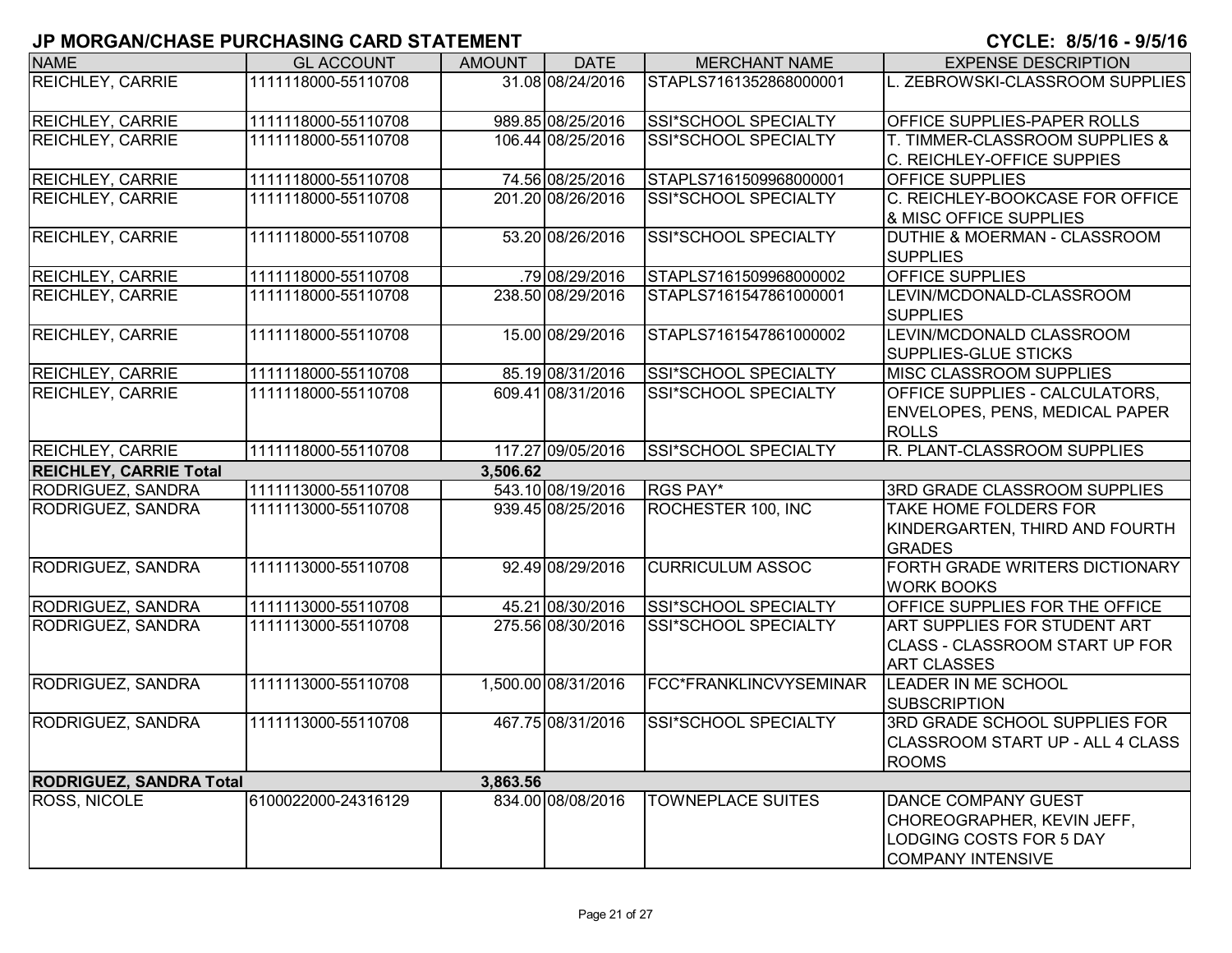| <b>NAME</b>                      | <b>GL ACCOUNT</b>   | AMOUNT   | <b>DATE</b>       | <b>MERCHANT NAME</b>                   | <b>EXPENSE DESCRIPTION</b>                                      |
|----------------------------------|---------------------|----------|-------------------|----------------------------------------|-----------------------------------------------------------------|
| <b>ROSS, NICOLE</b>              | 1111322000-55110720 |          | 66.16 08/16/2016  | <b>TARGET</b><br>00008722              | STORAGE SUPPLIES FOR DANCE                                      |
|                                  |                     |          |                   |                                        | COSTUMES AND OTHER SUPPLIES                                     |
| <b>ROSS, NICOLE</b>              | 6100022000-24316131 |          | 42.99 08/29/2016  | <b>DICK'S SPORTING GOODS</b>           | TENNIS BALLS FOR DANCE THERAPY                                  |
| <b>ROSS, NICOLE</b>              | 6100022000-24316129 |          | 177.60 08/30/2016 | VICTORYSTORE.COM                       | YARD SIGNS FOR DANCE COMPANY                                    |
| <b>ROSS, NICOLE Total</b>        |                     | 1,120.75 |                   |                                        |                                                                 |
| SALTZMAN, DANA                   | 1311800000-55110551 |          | 22.76 08/17/2016  | <b>AMAZON MKTPLACE PMTS</b>            | <b>SUPPLIES</b>                                                 |
| SALTZMAN, DANA                   | 1311800000-55110551 |          | 36.99 08/17/2016  | <b>AMAZON MKTPLACE PMTS</b>            | <b>CLASSROOM MATERIALS &amp; SUPPLIES</b>                       |
| SALTZMAN, DANA                   | 1311800000-55110551 |          | 29.98 08/17/2016  | <b>AMAZON MKTPLACE PMTS</b>            | <b>SUPPLIES</b>                                                 |
| SALTZMAN, DANA                   | 1311800000-55110551 |          | 15.42 08/18/2016  | <b>AMAZON MKTPLACE PMTS</b>            | <b>SUPPLIES</b>                                                 |
| SALTZMAN, DANA                   | 1311800000-55110551 |          | 10.00 08/18/2016  | <b>DOLLAR TREE</b>                     | <b>SUPPLIES</b>                                                 |
| SALTZMAN, DANA                   | 1311800000-55110551 |          | 3.50 08/18/2016   | <b>TEACHERSPAYTEACHERS.CO SUPPLIES</b> |                                                                 |
| SALTZMAN, DANA                   | 1311800000-55110551 |          | 12.99 08/19/2016  | <b>AMAZON MKTPLACE PMTS</b>            | <b>SUPPLIES</b>                                                 |
| SALTZMAN, DANA                   | 1311800000-55110551 |          | 16.98 08/22/2016  | <b>AMAZON MKTPLACE PMTS</b>            | <b>SUPPLIES</b>                                                 |
| SALTZMAN, DANA                   | 1311800000-55110551 |          | 5.13 08/22/2016   | <b>AMAZON MKTPLACE PMTS</b>            | <b>SUPPLIES</b>                                                 |
| SALTZMAN, DANA                   | 1311800000-55110551 |          | 6.00 08/24/2016   | <b>DOLLAR TREE</b>                     | <b>SUPPLIES</b>                                                 |
| SALTZMAN, DANA                   | 1311800000-55110551 |          | 51.32 08/29/2016  | WM SUPERCENTER #5893                   | <b>SUPPLIES</b>                                                 |
| SALTZMAN, DANA                   | 1311800000-55110551 |          | 15.98 08/30/2016  | <b>AMAZON MKTPLACE PMTS</b>            | <b>SUPPLIES</b>                                                 |
| SALTZMAN, DANA                   | 1311800000-55110551 |          | 14.00 08/31/2016  | <b>DOLLAR TREE</b>                     | <b>SUPPLIES</b>                                                 |
| SALTZMAN, DANA                   | 1311800000-55110551 |          | 26.18 08/31/2016  | WAL-MART #5893                         | <b>SUPPLIES</b>                                                 |
| <b>SALTZMAN, DANA</b>            | 1311800000-55110551 |          | 9.98 09/01/2016   | AMAZON.COM                             | <b>SUPPLIES</b>                                                 |
| SALTZMAN, DANA                   | 1311800000-55110551 |          | 3.49 09/05/2016   | <b>DURST LUMBER COMPANY</b>            | <b>SUPPLIES</b>                                                 |
| SALTZMAN, DANA                   | 1311800000-55110551 |          | 3.98 09/05/2016   | HOBBY-LOBBY #645                       | <b>SUPPLIES</b>                                                 |
| SALTZMAN, DANA                   | 1311800000-55110551 |          | 1.75 09/05/2016   | TEACHERSPAYTEACHERS.CO SUPPLIES        |                                                                 |
| <b>SALTZMAN, DANA Total</b>      |                     | 286.43   |                   |                                        |                                                                 |
| <b>SCHRINER, STEPHANIE</b>       | 6100020000-24316237 |          | 179.64 08/22/2016 | <b>STAPLES</b><br>00115659             | <b>MATERIALS FOR OLWEUS CLASS</b><br><b>MEETINGS</b>            |
| <b>SCHRINER, STEPHANIE</b>       | 6100020000-24316237 |          | 154.81 08/22/2016 | WWW.PA.ORG                             | SAMPLES OF TEAM BUILDING TOOLS<br>FOR OLWEUS PROGRAM            |
| <b>SCHRINER, STEPHANIE</b>       | 6100020000-24316770 |          | 76.32 08/23/2016  | KROGER #440                            | <b>FACULTY BREAKFAST ON OPENING</b><br><b>DAY</b>               |
| <b>SCHRINER, STEPHANIE</b>       | 6100020000-24316770 |          | 19.77 08/24/2016  | <b>EINSTEIN BROS BAGELS12</b>          | <b>BAGELS FOR ADMIN MEETING</b>                                 |
| <b>SCHRINER, STEPHANIE</b>       | 6100020000-24316237 |          | 652.56 08/24/2016 | <b>WALMART.COM</b>                     | <b>MATERIALS FOR CLASS MEETINGS</b><br><b>FOR OLWEUS</b>        |
| <b>SCHRINER, STEPHANIE Total</b> |                     | 1,083.10 |                   |                                        |                                                                 |
| <b>SCHURIG, CLAIRE</b>           | 1111322724-55110000 |          | 125.74 08/19/2016 | J W PEPPER AND SON INC                 | MUSIC FOR FALL AND HOLIDAY<br><b>CONCERTS</b>                   |
| <b>SCHURIG, CLAIRE</b>           | 1111322724-55110000 |          | 385.00 08/19/2016 | MICHIGAN SCHOOL VOCAL                  | MEMBERSHIP WITH MSVMA                                           |
| <b>SCHURIG, CLAIRE</b>           | 1111322724-55110000 |          | 439.80 08/29/2016 | <b>CUSTOMINK LLC</b>                   | <b>TSHIRTS FOR NOVI SINGERS - KIDS</b><br>PAID (SOME STILL ARE) |
| SCHURIG, CLAIRE                  | 1111322724-55110000 |          | 1.95 08/30/2016   | J W PEPPER AND SON INC                 | <b>PIECE OF MUSIC FOR A CAPPELLA</b>                            |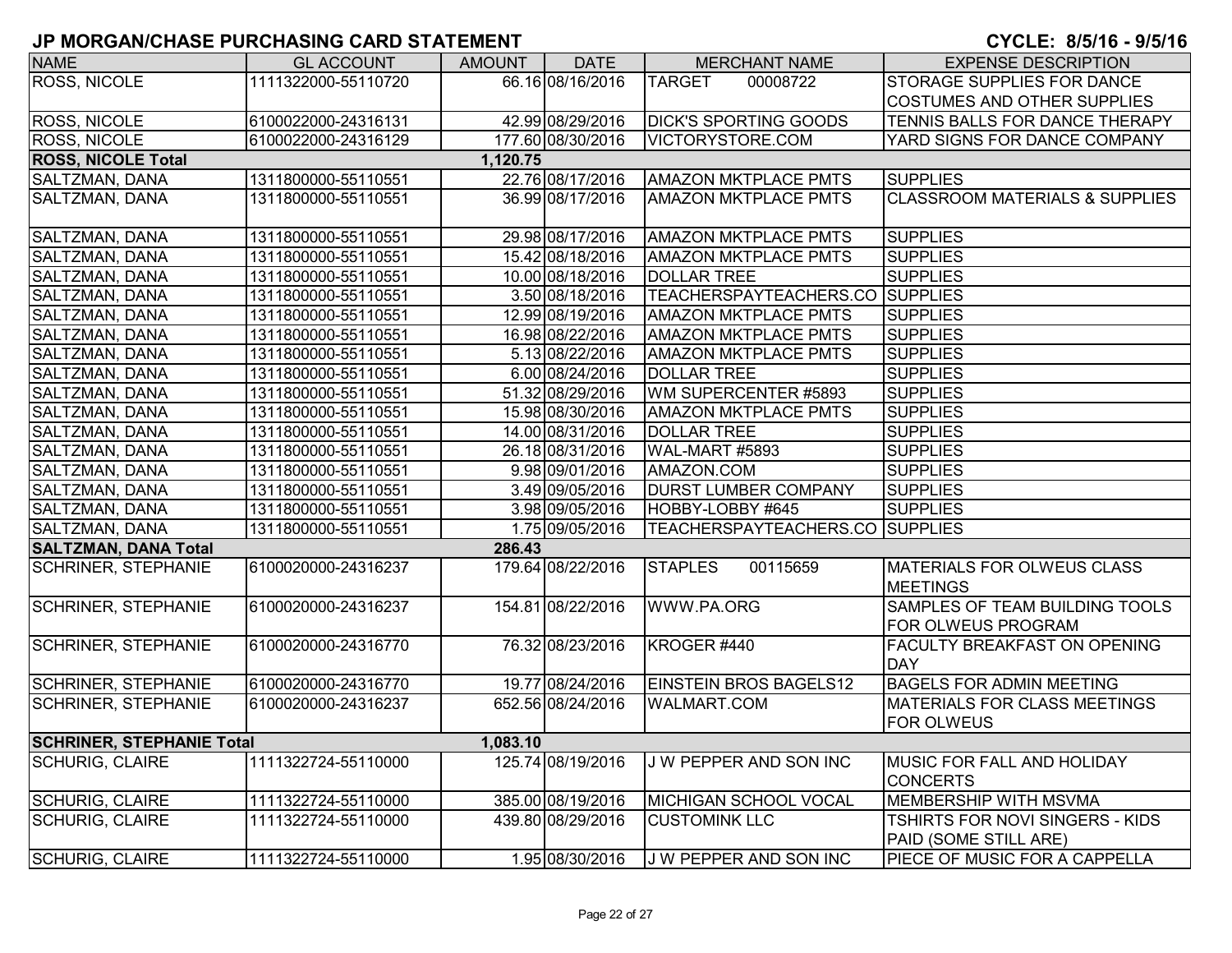#### **6**

| <b>NAME</b>                      | <b>GL ACCOUNT</b>   | <b>AMOUNT</b> | <b>DATE</b>         | <b>MERCHANT NAME</b>             | <b>EXPENSE DESCRIPTION</b>              |
|----------------------------------|---------------------|---------------|---------------------|----------------------------------|-----------------------------------------|
| <b>SCHURIG, CLAIRE</b>           | 1111322724-55110000 |               | 9.99 09/01/2016     | <b>AMAZON MKTPLACE PMTS</b>      | LABELS FOR BINDERS FOR STUDENTS         |
|                                  |                     |               |                     |                                  |                                         |
| <b>SCHURIG, CLAIRE Total</b>     |                     | 962.48        |                     |                                  |                                         |
| <b>SHAFER, RACHELLE</b>          | 1111112000-55110708 |               | 199.99 08/23/2016   | SP * KIDCARPET.COM               | CARPET FOR M. ISRAEL. BUDGET FOR        |
|                                  |                     |               |                     |                                  | <b>CLASSROOM</b>                        |
| <b>SHAFER, RACHELLE</b>          | 1111112000-55110708 |               | 1,500.00 08/24/2016 | FCC*FRANKLINCVYSEMINAR           | YEARLY SUBSCRIPTION FOR LEADER          |
|                                  |                     |               |                     |                                  | IN ME                                   |
| <b>SHAFER, RACHELLE</b>          | 6100012000-24316275 |               | 53.25 08/24/2016    | JIMMY JOHNS - 396                | LUNCH FOR STAFF, PRINCIPAL              |
|                                  |                     |               |                     |                                  | <b>MEETING WITH TEACHERS</b>            |
| <b>SHAFER, RACHELLE</b>          | 6100012000-24316289 |               | 492.24 08/26/2016   | AMAZON.COM                       | <b>BOOK STUDY - MINDSETS IN THE</b>     |
|                                  |                     |               |                     |                                  | <b>CLASSROOM</b>                        |
| <b>SHAFER, RACHELLE</b>          | 1111112000-55110708 |               | 437.69 08/31/2016   | STAPLS7161697812000001           | OFFICE AND CLASSROOM SUPPLIES           |
| <b>SHAFER, RACHELLE</b>          | 6100012000-24316275 |               | 68.05 09/02/2016    | DD/BR #304009<br>Q <sub>35</sub> | <b>BREAKFAST FOR STAFF MEETING</b>      |
| <b>SHAFER, RACHELLE</b>          | 1111112000-55110708 |               | 7.50 09/05/2016     | STAPLS7161697812000002           | <b>GLUE STICKS - CLASSROOM SUPPLIES</b> |
|                                  |                     |               |                     |                                  |                                         |
| <b>SHAFER, RACHELLE Total</b>    |                     | 2,758.72      |                     |                                  |                                         |
| SHPAKOFF, KATHLEEN               | 1335100000-55110553 |               | 118.41 08/19/2016   | <b>TARGET</b><br>00014654        | <b>TEACHING MATERIALS</b>               |
| SHPAKOFF, KATHLEEN               | 1335100000-55110553 |               | 104.93 08/26/2016   | <b>IKEA CANTON</b>               | <b>TEACHING MATERIALS</b>               |
| SHPAKOFF, KATHLEEN               | 1335100000-55110553 |               | 25.83 08/26/2016    | <b>TEACHER'S STORE LIVONI</b>    | <b>TEACHING MATERIALS</b>               |
| <b>SHPAKOFF, KATHLEEN</b>        | 1335100000-55110553 |               | 119.93 08/29/2016   | BUY BUY BABY #3012               | <b>TEACHING MATERIALS</b>               |
| <b>SHPAKOFF, KATHLEEN Total</b>  |                     | 369.10        |                     |                                  |                                         |
| SMITH, CHRISTIN                  | 1311800000-55110551 |               | 64.43 09/01/2016    | <b>IKEA CANTON</b>               | <b>CLASSROOM</b>                        |
|                                  |                     |               |                     |                                  | FURNITURE/ORGANIZATIONAL TYPE           |
|                                  |                     |               |                     |                                  | <b>ITEMS</b>                            |
| <b>SMITH, CHRISTIN Total</b>     |                     | 64.43         |                     |                                  |                                         |
| SOVEL, SHEILA                    | 1311800000-55110551 |               | 91.15 08/22/2016    | <b>OFFICE CENTRAL</b>            | <b>CLASSROOM SUPPLIES</b>               |
| SOVEL, SHEILA                    | 1311800000-55110551 |               | 19.16 08/29/2016    | <b>OFFICE CENTRAL</b>            | <b>CLASSROOM SUPPLIES</b>               |
| SOVEL, SHEILA                    | 1311800000-55110551 |               | 13.21 08/31/2016    | JOANN ETC #1933                  | <b>CLASSROOM SUPPLIES</b>               |
| <b>SOVEL, SHEILA Total</b>       |                     | 123.52        |                     |                                  |                                         |
| <b>STRICKER, CHRISTINE</b>       | 1335100000-55110553 |               | 30.75 08/05/2016    | GFS STORE #1985                  | PURCHASE FOR SUMMER CARE FIELD          |
|                                  |                     |               |                     |                                  | <b>DAY</b>                              |
| <b>STRICKER, CHRISTINE</b>       | 1335100000-55110553 |               | 18.00 08/17/2016    | <b>DOLLAR TREE</b>               | SUMMER CARE FIELD DAY                   |
| <b>STRICKER, CHRISTINE</b>       | 1335100000-55110553 |               | 54.45 08/18/2016    | <b>TARGET</b><br>00014654        | <b>SUMMER CARE</b>                      |
| <b>STRICKER, CHRISTINE</b>       | 1335100000-55110553 |               | 15.98 08/19/2016    | GFS STORE #1985                  | SUMMER CARE FIELD DAY                   |
| <b>STRICKER, CHRISTINE</b>       | 1335100000-55110553 |               | 154.88 08/31/2016   | <b>TARGET</b><br>00014654        | <b>PRESCHOOL CARE ROOM SUPPLIES</b>     |
| <b>STRICKER, CHRISTINE Total</b> |                     | 274.06        |                     |                                  |                                         |
| <b>TURNER, NANCY</b>             | 1212200194-53110206 |               | 2,475.00 08/12/2016 | THE FRIENDSHIP CIRCLE/           | <b>WORK BASED LEARNING FOR</b>          |
|                                  |                     |               |                     |                                  | <b>REBECCA HULVERSON NATC</b>           |
| <b>TURNER, NANCY</b>             | 1222600000-55990000 |               | 19.37 08/18/2016    | 00014654<br><b>TARGET</b>        | <b>PD SUPPLIES</b>                      |
| <b>TURNER, NANCY</b>             | 1212252191-55110021 |               | 69.00 08/19/2016    | <b>PRO ED INC</b>                | DAYC ONLINE SCORING - ECH               |
|                                  |                     |               |                     |                                  | <b>PROTOCOL</b>                         |
| <b>TURNER, NANCY</b>             | 1222600000-55910000 |               | 37.02 08/19/2016    | STAPLS7161200104000001           | <b>DIRECTOR PD SUPPLIES</b>             |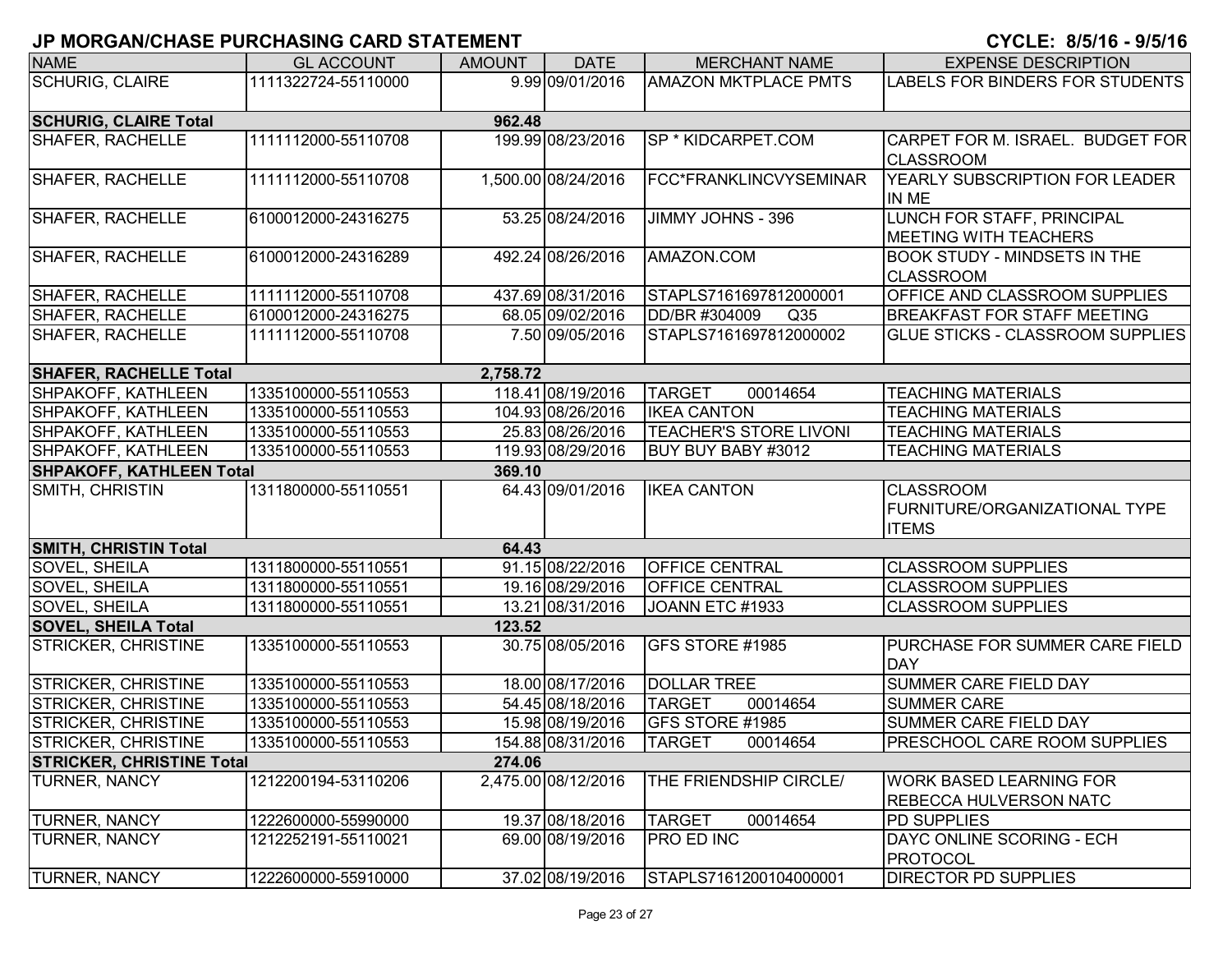| <b>NAME</b>                                            | <b>GL ACCOUNT</b>                          | <b>AMOUNT</b> | <b>DATE</b>                           | <b>MERCHANT NAME</b>                          | <b>EXPENSE DESCRIPTION</b>                            |
|--------------------------------------------------------|--------------------------------------------|---------------|---------------------------------------|-----------------------------------------------|-------------------------------------------------------|
| <b>TURNER, NANCY</b>                                   | 1221600000-55110021                        |               | 580.25 08/22/2016                     | MULTI-HEALTH SYSTEMS                          | <b>CONNERS, GARS PROTOCOLS</b>                        |
| TURNER, NANCY                                          | 1222600000-53220000                        |               | 250.00 08/22/2016                     | OAKLAND SCHOOLS-RC INT                        | <b>CRUCIAL CONVERSATIONS -</b>                        |
|                                                        |                                            |               |                                       |                                               | <b>DIRECTOR REGISTRATION</b>                          |
| TURNER, NANCY                                          | 1221500000-55110021                        |               | 123.75 08/22/2016                     | <b>WPS</b>                                    | SRS PARENT AUTO SCORE; OWOLS II                       |
|                                                        |                                            |               |                                       |                                               | <b>RECORD FORMS</b>                                   |
| <b>TURNER, NANCY</b>                                   | 1222600000-55990000                        |               | 13.78 08/23/2016                      | <b>DOLLAR TREE</b>                            | <b>PD SUPPLIES</b>                                    |
| <b>TURNER, NANCY</b>                                   | 1222600000-55910000                        |               | 9.53 08/23/2016                       | 00115659<br><b>STAPLES</b>                    | PENS FOR NEW TEACHER                                  |
|                                                        |                                            |               |                                       |                                               | <b>ORIENTATION</b>                                    |
| TURNER, NANCY                                          | 1221300000-55990749                        |               | 314.58 08/24/2016                     | <b>SOUTHPAW ENTERPRISES I</b>                 | TUBE SWING FOR OCCUPATIONAL                           |
|                                                        |                                            |               |                                       |                                               | <b>THERAPISTS</b>                                     |
| TURNER, NANCY                                          | 1221400000-55110021                        |               | 2,667.50 08/24/2016                   | <b>WPS</b>                                    | ADOS; BRIEF PARENT TEACHER SELF                       |
|                                                        |                                            |               |                                       |                                               | <b>REPORT HAND SCORE</b>                              |
| TURNER, NANCY                                          | 1221300000-55990749                        |               | 20.41 08/29/2016                      | <b>AMAZON MKTPLACE PMTS</b>                   | PLAY TUNNEL - OCCUPATIONAL                            |
|                                                        |                                            |               |                                       |                                               | <b>THERAPISTS</b>                                     |
| <b>TURNER, NANCY</b>                                   | 1221500031-55110000                        |               | 72.45 08/29/2016                      | <b>PLURAL PUBLISHING INC</b>                  | <b>BOOK FOR SPEECH TEACHERS</b>                       |
| TURNER, NANCY                                          | 1221800063-55110021                        |               | 908.90 08/29/2016                     | <b>RVRSIDE EDU *TESTING</b>                   | WJIV ACH ST & EX FMA - TEACHER                        |
|                                                        |                                            |               |                                       |                                               | <b>CNSLT PROTOCOL</b>                                 |
| <b>TURNER, NANCY</b>                                   | 1221400000-55110021                        |               | 1,603.67 08/31/2016                   | <b>NCS PEARSON</b>                            | ABAS, GORT; WPPSI AND WISC-V                          |
|                                                        |                                            |               |                                       |                                               | PROTOCOLS FOR SCHOOL                                  |
|                                                        |                                            |               |                                       |                                               | <b>PSYCHOLOGIST</b>                                   |
| TURNER, NANCY                                          | 1221922205-55110000                        |               | 59.47 09/05/2016                      | STAPLS7161974235000001                        | <b>NATC SUPPLIES</b>                                  |
| <b>TURNER, NANCY Total</b>                             |                                            | 9.224.68      |                                       |                                               |                                                       |
| <b>VALENTINE, CYNTHIA</b>                              | 1127170000-55910000                        |               | 80.31 08/11/2016                      | STAPLS7160643432000001                        | OFFICE SUPPLIES                                       |
| <b>VALENTINE, CYNTHIA</b>                              | 1127170000-53220000                        |               | 180.00 08/29/2016                     | <b>OAKLAND SCHOOLS-RC INT</b>                 | <b>BEGIN BUS DRIVER X2</b>                            |
| <b>VALENTINE, CYNTHIA</b>                              | 1127170000-57910000                        |               | 397.08 08/30/2016                     | PANERA BREAD #608009                          | <b>BACK TO SCHOOL TRAINING</b>                        |
| <b>VALENTINE, CYNTHIA</b>                              | 1127170000-57910000                        |               | 229.36 08/31/2016<br>18.42 09/02/2016 | <b>MARIA'S ITALIAN BAKERY</b>                 | <b>BACK TO SCHOOL TRAINING</b>                        |
| <b>VALENTINE, CYNTHIA</b><br><b>VALENTINE, CYNTHIA</b> | 1127170000-57910000<br>1127170000-53220000 |               | 180.00 09/02/2016                     | NOODLES & CO - 8020<br>OAKLAND SCHOOLS-RC INT | <b>LUNCH FOR OFFICE</b><br><b>BEGIN BUS DRIVER X2</b> |
| <b>VALENTINE, CYNTHIA</b>                              | 1127170000-55910000                        |               | 40.00 09/05/2016                      | <b>DOLLAR TREE</b>                            | <b>CASES FOR BUSES</b>                                |
| <b>VALENTINE, CYNTHIA Total</b>                        |                                            | 1,125.17      |                                       |                                               |                                                       |
| VANEIZENGA, JAMES                                      | 1111322725-55110000                        |               | 474.30 08/19/2016                     | <b>LUCKS MUSIC LIBRARY IN</b>                 | <b>MUSIC FOR BEGINNING OF SCHOOL</b>                  |
|                                                        |                                            |               |                                       |                                               | <b>YEAR</b>                                           |
| <b>VANEIZENGA, JAMES Total</b>                         |                                            | 474.30        |                                       |                                               |                                                       |
| <b>VUICHARD, TATIANA</b>                               | 1331100000-57410000                        |               | 395.00 08/10/2016                     | <b>LERN</b>                                   | COMMUNITY EDUCATION IN PUBLIC                         |
|                                                        |                                            |               |                                       |                                               | <b>SCHOOLS MEMBERSHIP</b>                             |
| <b>VUICHARD, TATIANA</b>                               | 1624900361-55990000                        |               | 5,349.78 08/10/2016                   | <b>PRINTNOLOGY INC</b>                        | CAREER PREP AND ESL POSTCARDS                         |
|                                                        |                                            |               |                                       |                                               |                                                       |
| <b>VUICHARD, TATIANA</b>                               | 1331100000-57910000                        |               | 90.00 08/17/2016                      | <b>SAFEWAY SHREDDING</b>                      | <b>ECEC SHREDDING SERVICE</b>                         |
| <b>VUICHARD, TATIANA</b>                               | 1331100000-55910000                        |               | 213.50 08/19/2016                     | STAPLS7161148583000001                        | OFFICE SUPPLIES FOR NEW BUILDING                      |
|                                                        |                                            |               |                                       |                                               |                                                       |
| <b>VUICHARD, TATIANA</b>                               | 1331100000-55910000                        |               | 94.17 08/22/2016                      | STAPLS0148241539000001                        | OFFICE SUPPLIES FOR NEW BUILDING                      |
|                                                        |                                            |               |                                       |                                               |                                                       |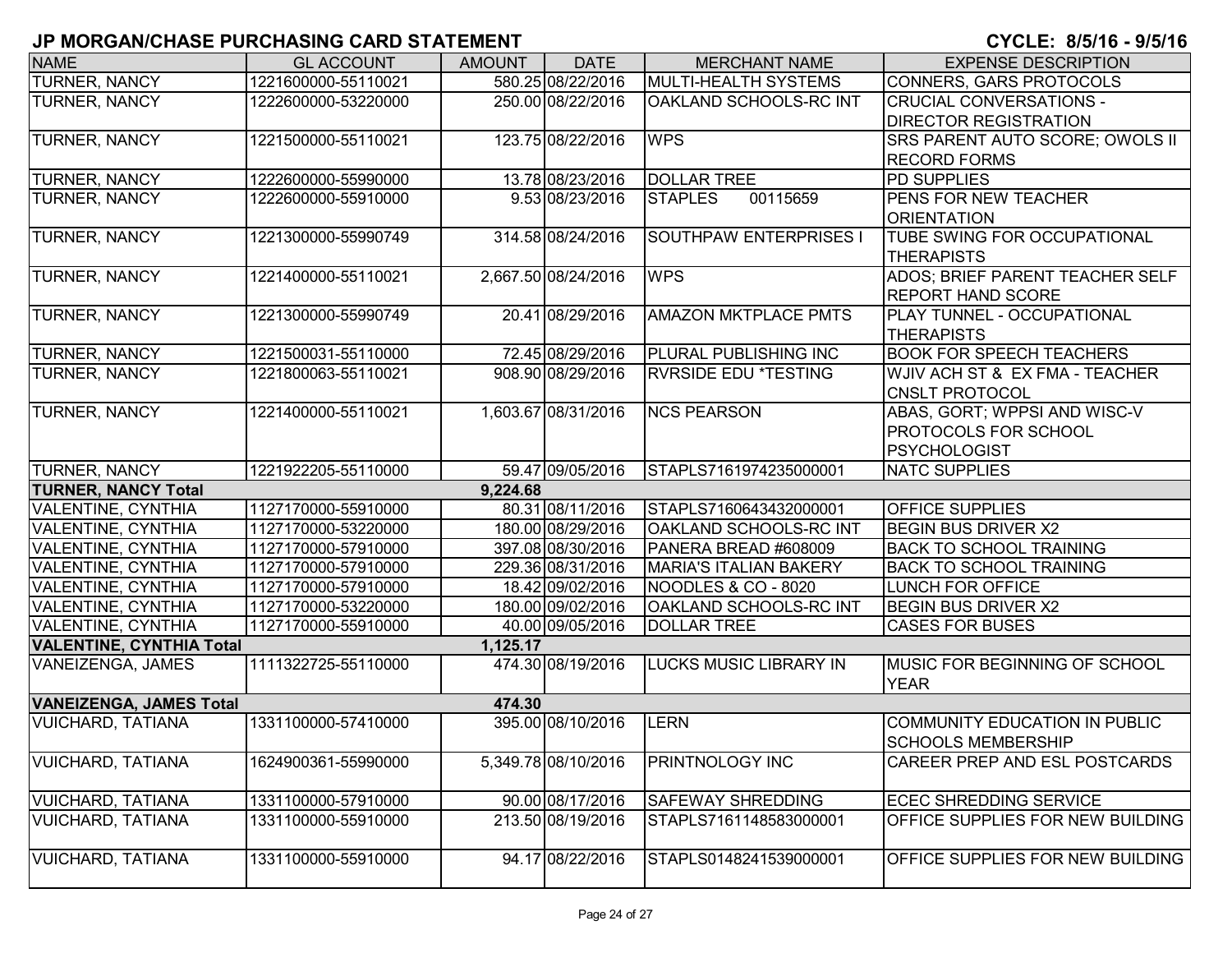| <b>NAME</b>                    | <b>GL ACCOUNT</b>   | <b>AMOUNT</b> | <b>DATE</b>         | <b>MERCHANT NAME</b>          | <b>EXPENSE DESCRIPTION</b>              |
|--------------------------------|---------------------|---------------|---------------------|-------------------------------|-----------------------------------------|
| <b>VUICHARD, TATIANA</b>       | 1331100000-57910000 |               | 80.22 08/29/2016    | <b>NOVI CONEY ISLAND</b>      | LUNCH FOR STAFF, MOVE IN DAY IN         |
|                                |                     |               |                     |                               | <b>NEW BUILDING</b>                     |
| <b>VUICHARD, TATIANA</b>       | 1331100000-55910000 |               | 119.90 08/29/2016   | STAPLS7161592167000001        | <b>OFFICE SUPPLIES FOR NEW BUILDING</b> |
|                                |                     |               |                     |                               |                                         |
| <b>VUICHARD, TATIANA</b>       | 1331100000-55910000 |               | 14.84 09/01/2016    | <b>DOLLAR TREE</b>            | CONTAINERS FOR DESK DRAWERS             |
| <b>VUICHARD, TATIANA</b>       | 1331100000-55910000 |               | -41.62 09/01/2016   | STAPLS7161148583001001        | <b>OFFICE SUPPLIES CREDIT</b>           |
| <b>VUICHARD, TATIANA Total</b> |                     | 6,315.79      |                     |                               |                                         |
| <b>WARECK, MICHELE</b>         | 6100022000-24316176 |               | 50.00 08/05/2016    | <b>DUNCAN DISPOSAL SYSTEM</b> | <b>RECYCLING SERVICE</b>                |
| <b>WARECK, MICHELE</b>         | 6100022000-24316190 |               | 575.95 08/05/2016   | IN *SKULLS UNLIMITED I        | <b>HOSA SUPPLIES</b>                    |
| <b>WARECK, MICHELE</b>         | 6100022000-24316119 |               | 1,000.00 08/05/2016 | <b>LUCKY STRIKE NOVI</b>      | CLASS OF 2006 REUNION DEPOSIT           |
| <b>WARECK, MICHELE</b>         | 6100022000-24316176 |               | 94.00 08/05/2016    | OFFICE DEPOT #2642            | <b>SECURITY OFFICE SUPPLIES</b>         |
| <b>WARECK, MICHELE</b>         | 1124122000-55910000 |               | 50.45 08/05/2016    | <b>STAPLES</b><br>00115659    | <b>OFFICE SUPPLIES</b>                  |
| <b>WARECK, MICHELE</b>         | 1124122000-55910000 |               | 6.00 08/05/2016     | WAL-MART #2700                | <b>OFFICE SUPPLIES</b>                  |
| <b>WARECK, MICHELE</b>         | 1124122000-55990000 |               | 76.08 08/05/2016    | WAL-MART #5893                | <b>MISCELLANEOUS OFFICE SUPPLIES</b>    |
| <b>WARECK, MICHELE</b>         | 1111322000-55110707 |               | 45.00 08/08/2016    | <b>RICOH USA, INC</b>         | <b>FED EX SHIPPING CHARGES FOR</b>      |
|                                |                     |               |                     |                               | TONER FOR MAIN OFFICE COPY              |
|                                |                     |               |                     |                               | <b>MACHINE</b>                          |
| <b>WARECK, MICHELE</b>         | 1111322000-55110708 |               | 288.11 08/08/2016   | STAPLS7160532762000001        | <b>GENERAL TEACHING SUPPLIES</b>        |
| <b>WARECK, MICHELE</b>         | 1111322000-55110702 |               | 56.04 08/08/2016    | STAPLS7160534428000001        | <b>ART CLASSROOM SUPPLIES</b>           |
| <b>WARECK, MICHELE</b>         | 1111322704-55110000 |               | 306.04 08/08/2016   | STAPLS7160538449000001        | <b>BUSINESS/MARKETING CLASSROOM</b>     |
|                                |                     |               |                     |                               | <b>SUPPLIES</b>                         |
| <b>WARECK, MICHELE</b>         | 1111322000-55110720 |               | 22.61 08/08/2016    | STAPLS7160545453000001        | DANCE CLASSROOM SUPPLIES                |
| <b>WARECK, MICHELE</b>         | 1111322000-55110710 |               | 712.55 08/08/2016   | STAPLS7160549286000001        | <b>ENGLISH CLASSROOM SUPPLIES</b>       |
| <b>WARECK, MICHELE</b>         | 1111322000-55110710 |               | 1.75 08/08/2016     | STAPLS7160549286000002        | <b>ENGLISH CLASSROOM SUPPLIES</b>       |
| <b>WARECK, MICHELE</b>         | 1111322000-55110799 |               | 647.65 08/08/2016   | THE RIEGLE PRESS              | <b>BEGINNING OF THE YEAR TEACHER</b>    |
|                                |                     |               |                     |                               | <b>SUPPLIES</b>                         |
| <b>WARECK, MICHELE</b>         | 6100022000-24316175 |               | 16.76 08/09/2016    | WAL-MART #2700                | <b>REGISTRATION SUPPLIES</b>            |
| <b>WARECK, MICHELE</b>         | 1124122000-57410000 |               | 89.00 08/11/2016    | <b>ASSOC SUPERV AND CURR</b>  | <b>ASCD MEMBERSHIP FOR MR.</b>          |
|                                |                     |               |                     |                               | <b>CHARLES LACLEAR</b>                  |
| <b>WARECK, MICHELE</b>         | 1124122000-55910000 |               | -12.99 08/12/2016   | <b>CONTAINERSTORENOVI</b>     | <b>CREDIT FOR RETURNED ITEM</b>         |
| <b>WARECK, MICHELE</b>         | 1111322000-55110799 |               | 55.69 08/12/2016    | STAPLS7160764524000001        | <b>ESL CLASSROOM SUPPLIES</b>           |
| <b>WARECK, MICHELE</b>         | 1111322000-55110799 |               | 93 08/12/2016       | STAPLS7160764524000002        | <b>ESL CLASSROOM SUPPLIES</b>           |
| <b>WARECK, MICHELE</b>         | 1111322000-55110718 |               | 68.33 08/12/2016    | STAPLS7160765790000001        | <b>LIFE MANAGEMENT SKILLS</b>           |
|                                |                     |               |                     |                               | <b>CLASSROOM SUPPLIES</b>               |
| <b>WARECK, MICHELE</b>         | 1111322000-55110718 |               | 1.86 08/12/2016     | STAPLS7160765790000002        | LIFE MANAGEMENT CLASSROOM               |
|                                |                     |               |                     |                               | <b>SUPPLIES</b>                         |
| <b>WARECK, MICHELE</b>         | 1111322712-55110000 |               | 669.21 08/12/2016   | STAPLS7160768044000001        | FOREIGN LANGUAGE CLASSROOM              |
|                                |                     |               |                     |                               | <b>SUPPLIES</b>                         |
| <b>WARECK, MICHELE</b>         | 1111322000-55110713 |               | 51.94 08/12/2016    | STAPLS7160769768000001        | <b>HEALTH CLASS SUPPLIES</b>            |
| <b>WARECK, MICHELE</b>         | 1111322000-55110713 |               | 1.86 08/12/2016     | STAPLS7160769768000002        | <b>HEALTH CLASS SUPPLIES</b>            |
| <b>WARECK, MICHELE</b>         | 1111322000-55110727 |               | 24.16 08/12/2016    | STAPLS7160770449000001        | <b>PHYSICAL EDUCATION CLASSROOM</b>     |
|                                |                     |               |                     |                               | <b>SUPPLIES</b>                         |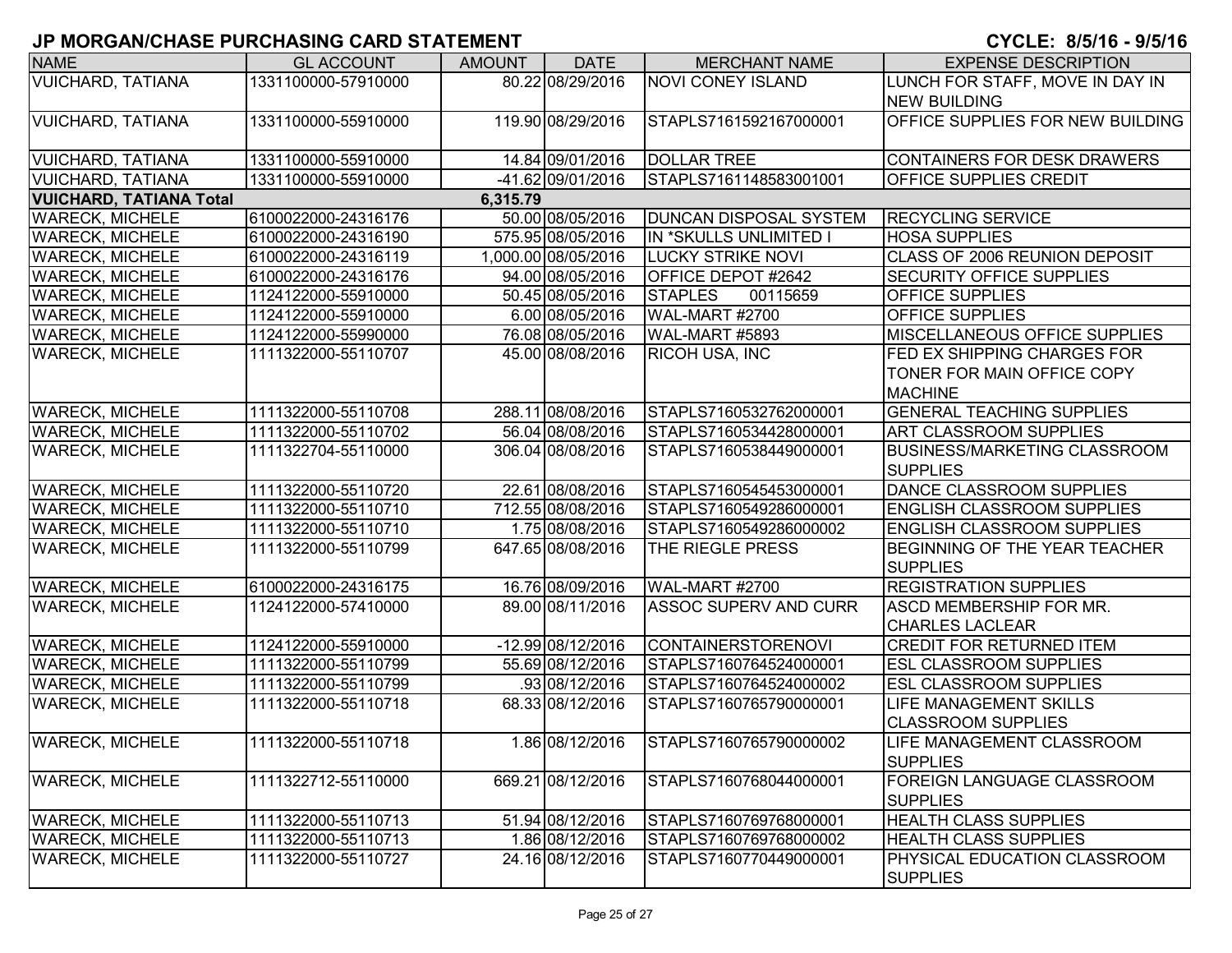| <b>NAME</b>                                      | <b>GL ACCOUNT</b>                          | <b>AMOUNT</b> | <b>DATE</b>                            | <b>MERCHANT NAME</b>                                           | <b>EXPENSE DESCRIPTION</b>                                 |
|--------------------------------------------------|--------------------------------------------|---------------|----------------------------------------|----------------------------------------------------------------|------------------------------------------------------------|
| <b>WARECK, MICHELE</b>                           | 1111322000-55110702                        |               | 338.02 08/16/2016                      | <b>DBC*BLICK ART MATERIAL</b>                                  | <b>ART CLASSROOM SUPPLIES</b>                              |
| <b>WARECK, MICHELE</b>                           | 1124122000-55910000                        |               | 40.38 08/17/2016                       | <b>OFFICE DEPOT #2642</b>                                      | <b>OFFICE SUPPLIES</b>                                     |
| <b>WARECK, MICHELE</b>                           | 6100022000-24316186                        |               | 42.97 08/17/2016                       | SAMSCLUB #4778                                                 | <b>OFFICE SUPPLIES FOR STUDENT</b>                         |
|                                                  |                                            |               |                                        |                                                                | <b>COUNCIL</b>                                             |
| <b>WARECK, MICHELE</b>                           | 6100022000-24316175                        |               | 142.42 08/17/2016                      | SAMSCLUB #4778                                                 | <b>SUPPLIES FOR LINK CREW FOR</b>                          |
|                                                  |                                            |               |                                        |                                                                | <b>FRESHMEN ORIENTATION</b>                                |
| <b>WARECK, MICHELE</b>                           | 1124122000-55910000                        |               | 72.32 08/17/2016                       | <b>STAPLES</b><br>00112714                                     | OFFICE SUPPLIES                                            |
| <b>WARECK, MICHELE</b>                           | 6100022000-24316175                        |               | 58.85 08/17/2016                       | <b>U. S. SCHOOL SUPPLY</b>                                     | <b>SPECIAL PENCILS FOR NEW STUDENT</b>                     |
|                                                  |                                            |               |                                        |                                                                | <b>TO NOVI BAGS</b>                                        |
| <b>WARECK, MICHELE</b>                           | 1111322000-55110710                        |               | 86.99 08/17/2016                       | <b>WAL-MART #2700</b>                                          | <b>ENGLISH CLASSROOM SUPPLIES</b>                          |
| <b>WARECK, MICHELE</b>                           | 1111322000-57410000                        |               | 385.00 08/18/2016                      | <b>NASSP MOTO</b>                                              | NATIONAL HONOR SOCIETY                                     |
|                                                  |                                            |               |                                        |                                                                | MEMBERSHIP                                                 |
| <b>WARECK, MICHELE</b>                           | 1111322000-57410000                        |               | 95.00 08/18/2016                       | <b>NASSP MOTO</b>                                              | NASSP - NASC MEMBERSHIP                                    |
| <b>WARECK, MICHELE</b>                           | 1111322000-55110723                        |               | 22.42 08/18/2016                       | STAPLS7161086506000001                                         | <b>BAND CLASSROOM SUPPLIES</b>                             |
| <b>WARECK, MICHELE</b>                           | 1111322730-55110000                        |               | 1,059.00 08/18/2016                    | STAPLS7161099634000001                                         | <b>SCIENCE CLASSROOM SUPPLIES</b>                          |
| <b>WARECK, MICHELE</b>                           | 1111322730-55110000                        |               | 1.00 08/18/2016                        | STAPLS7161099634000002                                         | <b>SCIENCE CLASSROOM SUPPLIES</b>                          |
| <b>WARECK, MICHELE</b>                           | 1111322730-55110000                        |               | 7.65 08/18/2016                        | STAPLS7161099634000004                                         | <b>SCIENCE CLASSROOM SUPPLIES</b>                          |
| <b>WARECK, MICHELE</b>                           | 1124122000-55910000                        |               | 134.56 08/19/2016                      | AMAZON.COM                                                     | <b>OFFICE EQUIPMENT</b>                                    |
| <b>WARECK, MICHELE</b>                           | 1111322000-55110731                        |               | 299.83 08/19/2016                      | STAPLS7161175932000001                                         | <b>SOCIAL STUDIES CLASSROOM</b>                            |
|                                                  |                                            |               |                                        |                                                                | <b>SUPPLIES</b>                                            |
| <b>WARECK, MICHELE</b>                           | 1111322732-55110000                        |               | 386.04 08/19/2016                      | STAPLS7161181616000001                                         | <b>SPECIAL SERVICE CLASSROOM</b>                           |
|                                                  |                                            |               |                                        |                                                                | <b>I</b> SUPPLIES                                          |
| <b>WARECK, MICHELE</b>                           | 1111322732-55110000                        |               | 88 08/19/2016                          | STAPLS7161181616000002                                         | <b>SPECIAL SERVICE CLASSROOM</b>                           |
|                                                  |                                            |               |                                        |                                                                | <b>SUPPLIES</b>                                            |
| <b>WARECK, MICHELE</b>                           | 1111322000-55110719                        |               | 161.22 08/19/2016                      | STAPLS7161187327000001                                         | <b>MATHEMATICS CLASSROOM SUPPLIES</b>                      |
|                                                  |                                            |               |                                        |                                                                |                                                            |
| <b>WARECK, MICHELE</b><br><b>WARECK, MICHELE</b> | 6100022000-24316533<br>1111322000-55110702 |               | 663.63 08/22/2016<br>660.60 08/22/2016 | <b>BENITOS PIZZA-NOVI</b><br><b>GREAT LAKES CLAY &amp; SUP</b> | <b>ORCHESTRA CAMP LUNCH</b><br><b>CLAY FOR ART CLASSES</b> |
|                                                  | 6100022000-24316173                        |               | 275.50 08/22/2016                      | <b>NASSP MOTO</b>                                              | NATIONAL HONOR SOCIETY AWARDS                              |
| <b>WARECK, MICHELE</b><br><b>WARECK, MICHELE</b> | 1111322000-55110726                        |               | 3,108.00 08/22/2016                    | <b>VERITIV</b>                                                 | <b>COPY PAPER FOR BUILDING</b>                             |
| <b>WARECK, MICHELE</b>                           | 1111322000-55110702                        |               | 24.63 08/25/2016                       | <b>DBC*BLICK ART MATERIAL</b>                                  | <b>ART CLASSROOM SUPPLIES</b>                              |
| <b>WARECK, MICHELE</b>                           | 6100022000-24316175                        |               | 49.84 08/25/2016                       | WM SUPERCENTER #2700                                           | <b>FRESHMEN ORIENTATION SUPPLIES</b>                       |
| <b>WARECK, MICHELE</b>                           | 6100022000-24316186                        |               | 107.92 08/26/2016                      | GFS STORE #0942                                                | <b>FRESHMEN LUNCH SNACKS</b>                               |
| <b>WARECK, MICHELE</b>                           | 6100022000-24316186                        |               | 1,058.50 08/29/2016                    | <b>BENITOS PIZZA-NOVI</b>                                      | <b>FRESHMEN WELCOME LUNCH</b>                              |
| <b>WARECK, MICHELE</b>                           | 6100022000-24316105                        |               | 257.96 08/29/2016                      | SOUTHWEST AIRLINES                                             | IAIRLINE RESERVATIONS FOR STAFF                            |
|                                                  |                                            |               |                                        |                                                                | MEMBER TO ATTEND OUT OF STATE                              |
|                                                  |                                            |               |                                        |                                                                | <b>AP CONFERENCE</b>                                       |
| <b>WARECK, MICHELE</b>                           | 1111322730-55110000                        |               | 10.35 08/29/2016                       | STAPLS7161099634000003                                         | <b>SCIENCE CLASSROOM SUPPLIES</b>                          |
| <b>WARECK, MICHELE</b>                           | 1111322000-55110708                        |               | 344.13 08/29/2016                      | STAPLS7161646846000001                                         | <b>CLASSROOM TEACHING SUPPLIES</b>                         |
| <b>WARECK, MICHELE</b>                           | 1111322000-55110799                        |               | 50.55 08/29/2016                       | WM SUPERCENTER #2618                                           | E2020 CLASSROOM SUPPLIES                                   |
| <b>WARECK, MICHELE</b>                           | 1111322000-55110719                        |               | 472.64 08/31/2016                      | STAPLS7161772112000001                                         | MATHEMATICS CLASSROOM SUPPLIES                             |
|                                                  |                                            |               |                                        |                                                                |                                                            |